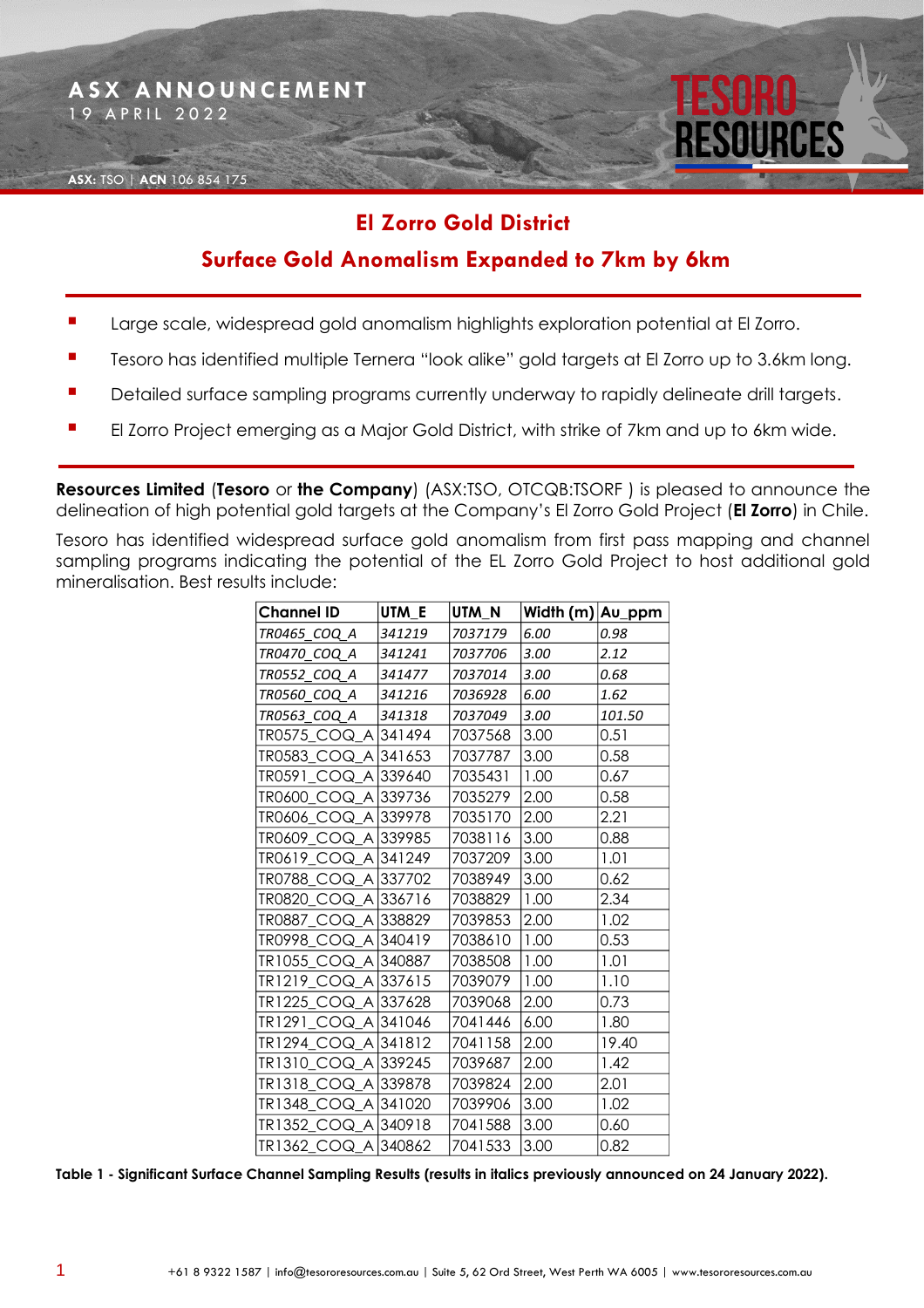

*Figure 1. El Zorro Gold Project geology and surface sampling. PSAD56/19S datum. Gold results shown as width/Au(ppm). Prospective El Zorro Tonalite Dyke swarms in pink. Prospective gold targets shown by dashed red lines. Buzzard Channel Sampling results refer ASX Announcement 25 June 2020, Toro Gordo Channel Sampling results refer ASX Announcement 10 December 2020, Ternera East drill results refer ASX Announcements 11 August and 6 December 2021, Drone Hill drill results refer ASX Announcement 23 March 2021*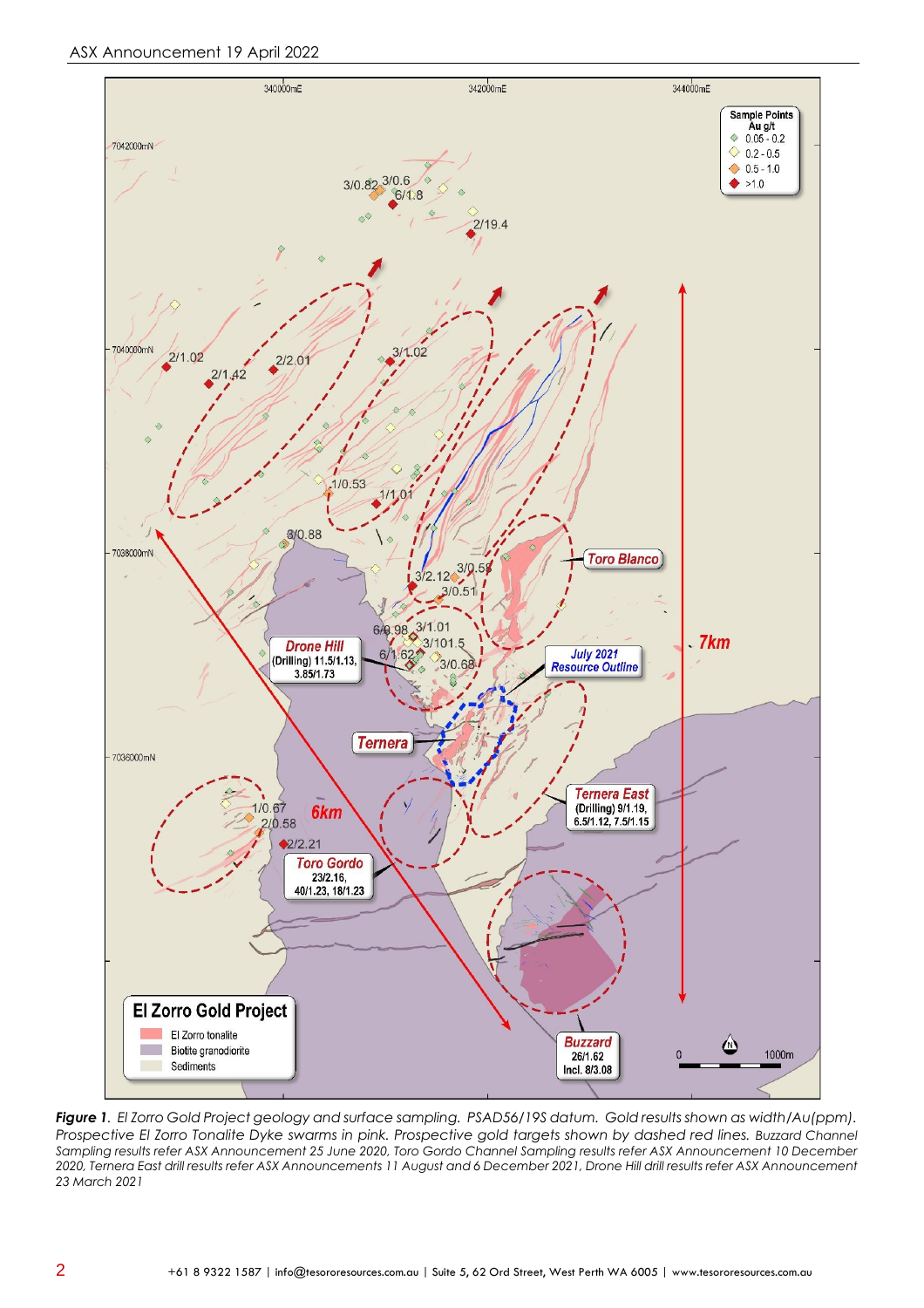Gold mineralisation at El Zorro is closely associated with intrusive rocks that occur as dyke swarms (**El Zorro Tonalite** or **EZT**), such as the mineralisation at the Ternera Gold Deposit. Recent first pass mapping and sampling programs have identified extensive dyke swarms of EZT to the north and west of Ternera, which are coincident with widespread elevated gold levels. These areas are strike extensive and have the same characteristics commonly associated with gold mineralisation, including intense quartz veining, sheeted veining and alteration.

The EZT dyke swarm that hosts Ternera, outcrops at surface over approximately 1.4km of strike. The largest new dyke swarm mapped to date, outcrops over a strike length of 3.6km with anomalous gold results returned along its entire length.

### **Tesoro Managing Director Zeff Reeves commented:**

*"Having just spent the week at El Zorro walking the ground with the team, I am excited about the sheer scale of the mineralising system at El Zorro and the substantial targets being delineated. It is astounding the amount of gold contained within the large scale El Zorro mineralising system, demonstrating the emergence of EL Zorro as a major gold district. Our team has successfully delineated multiple, large scale, prospective zones of the host EZT which have all the hallmarks of hosting significant gold mineralisation. These new targets are significantly more extensive than the footprint of the Ternera Gold Deposit. We are excited about the growing prospectivity of the district and are looking forward to drilling these areas in the coming months."*

#### **LARGE SCALE GOLD SYSTEM**

Tesoro has recently carried out mapping and sampling programs over an approximate 7km by 6km area at the El Zorro Gold Project, with 1,795 samples having been collected to date. The aim of the program is to delineate occurrences of the main gold host rock at EL Zorro, the EZT and define additional drill targets.

To date, the work has identified large scale outcropping zones of EZT dykes, typically occurring in swarms that strike approximately north-northeast. The most extensive of these areas extends from Drone Hill in the south to over 3.6km north and are up to 750m wide with over 12 separate EZT dykes occurring within the zone. These areas are analogous to the Ternera Gold Deposit where gold mineralisation is primarily hosted within 6 EZT dykes along approximately 1.4km of strike and 750m wide.

The dyke swarms occur within discrete north-northeast trending corridors where multiple dykes occur and are spaced from between 10m to over 100m apart. Low level gold anomalism is widespread along the dyke swarms with locally higher grades >1.00g/t Au associated with areas where northwest trending faults crosscut the EZT dykes.

#### **NEXT STEPS**

Multiple high priority areas have been identified from the first pass programs and detailed channel sampling programs have commenced. Drilling targets are expected to be defined from the detailed sampling programs in the next six to eight weeks with drilling to follow shortly thereafter.

The Company is awaiting final results from the recently completed Ternera Gold Deposit drilling campaign and will announce results as soon as they come to hand. It is expected that an updated Mineral Resource Estimate will be completed within two to three weeks following receipt of final drilling results.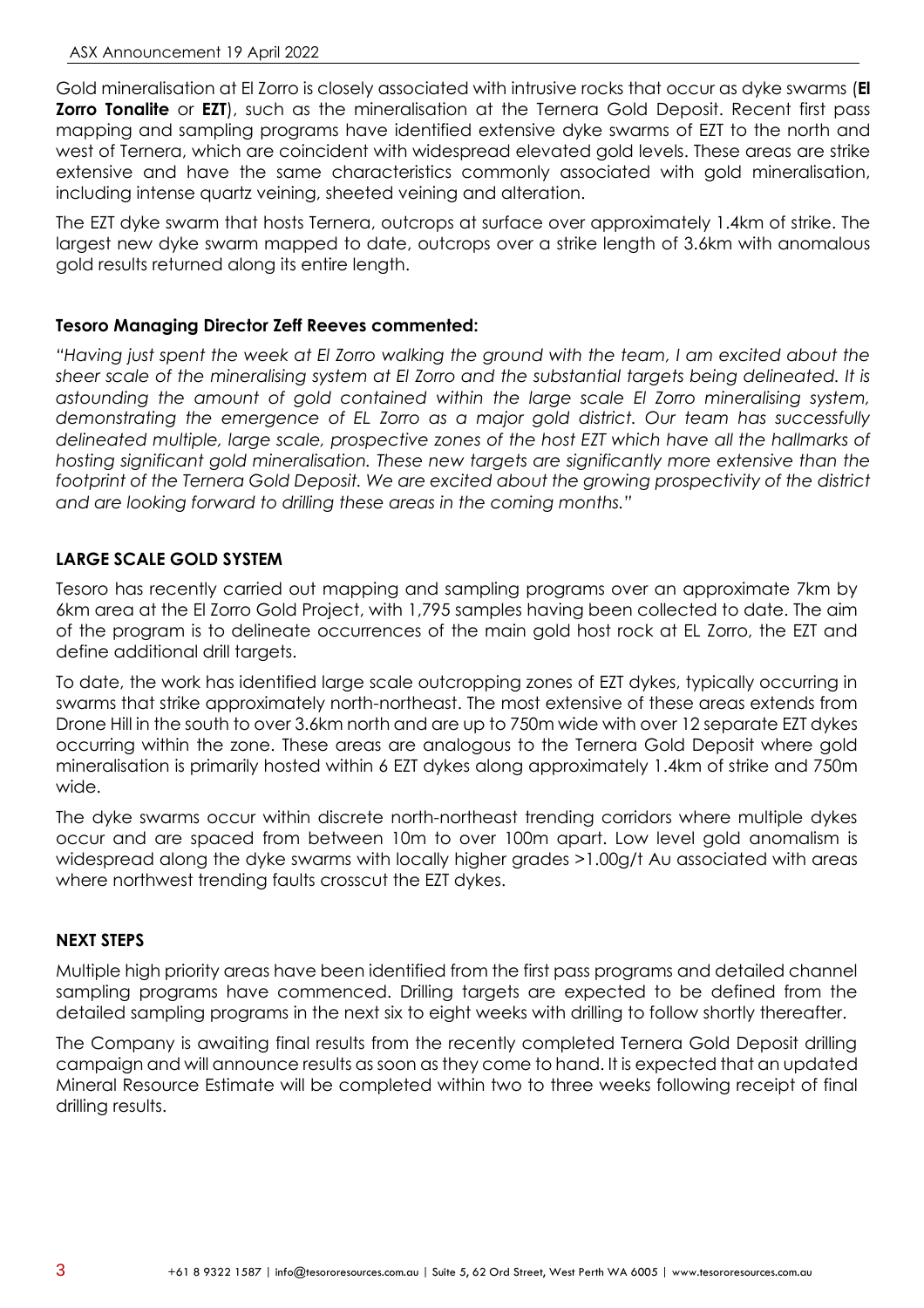Authorised by the Board of Tesoro Resources Limited.

#### **For more information:**

**Company:** Zeff Reeves Managing Director Tesoro Resources Limited +61 8 9322 1587

**Investors:** Peter Taylor NWR Communications +61 (0) 412 036 231 [peter@nwrcommunications.com.au](mailto:peter@nwrcommunications.com.au)

#### **About Tesoro**

Tesoro Resources Limited was established with a strategy of acquiring, exploring, and developing mining projects in the Coastal Cordillera region of Chile. The Coastal Cordillera region is host to multiple world class copper and gold mines, has well established infrastructure, service providers and an experienced mining workforce. Large areas of the Coastal Cordillera remain unexplored due to the unconsolidated nature of mining concession ownership, but Tesoro, via its in-country network and experience has been able secure rights to a district scale gold project in-line with the Company's strategy. Tesoro's 95% owned Chilean subsidiary owns 85% of the El Zorro Gold Project.



#### **Competent Persons Statement**

The information in this report that relates to Exploration Results is based on information compiled by Mr Zeffron Reeves (B App Sc (Hons) Applied Geology) MBA, MAIG). Mr Reeves is a member of the Australian Institute of Geoscientists and a Director and shareholder of the Company. Mr Reeves has sufficient experience that is relevant to the style of mineralisation and type of deposit under consideration and to the activity which he is undertaking to qualify as a Competent Person as defined in the 2012 Edition of the Australasian Code for Reporting of Exploration Results, Mineral Resources and Ore Reserves. Mr Reeves consents to the inclusion in this report of the matters based on this information in the form and context in which it appears.

#### **Future Performance**

This announcement may contain certain forward-looking statements and opinion. Forward-looking statements, including projections, forecasts and estimates, are provided as a general guide only and should not be relied on as an indication or guarantee of future performance and involve known and unknown risks, uncertainties, assumptions, contingencies and other important factors, many of which are outside the control of the Company and which are subject to change without notice and could cause the actual results, performance or achievements of the Company to be materially different from the future results, performance or achievements expressed or implied by such statements. Past performance is not necessarily a guide to future performance and no representation or warranty is made as to the likelihood of achievement or reasonableness of any forward-looking statements or other forecast. Nothing contained in this announcement, nor any information made available to you is, or and shall be relied upon as, a promise, representation, warranty or guarantee as to the past, present or the future performance of Tesoro.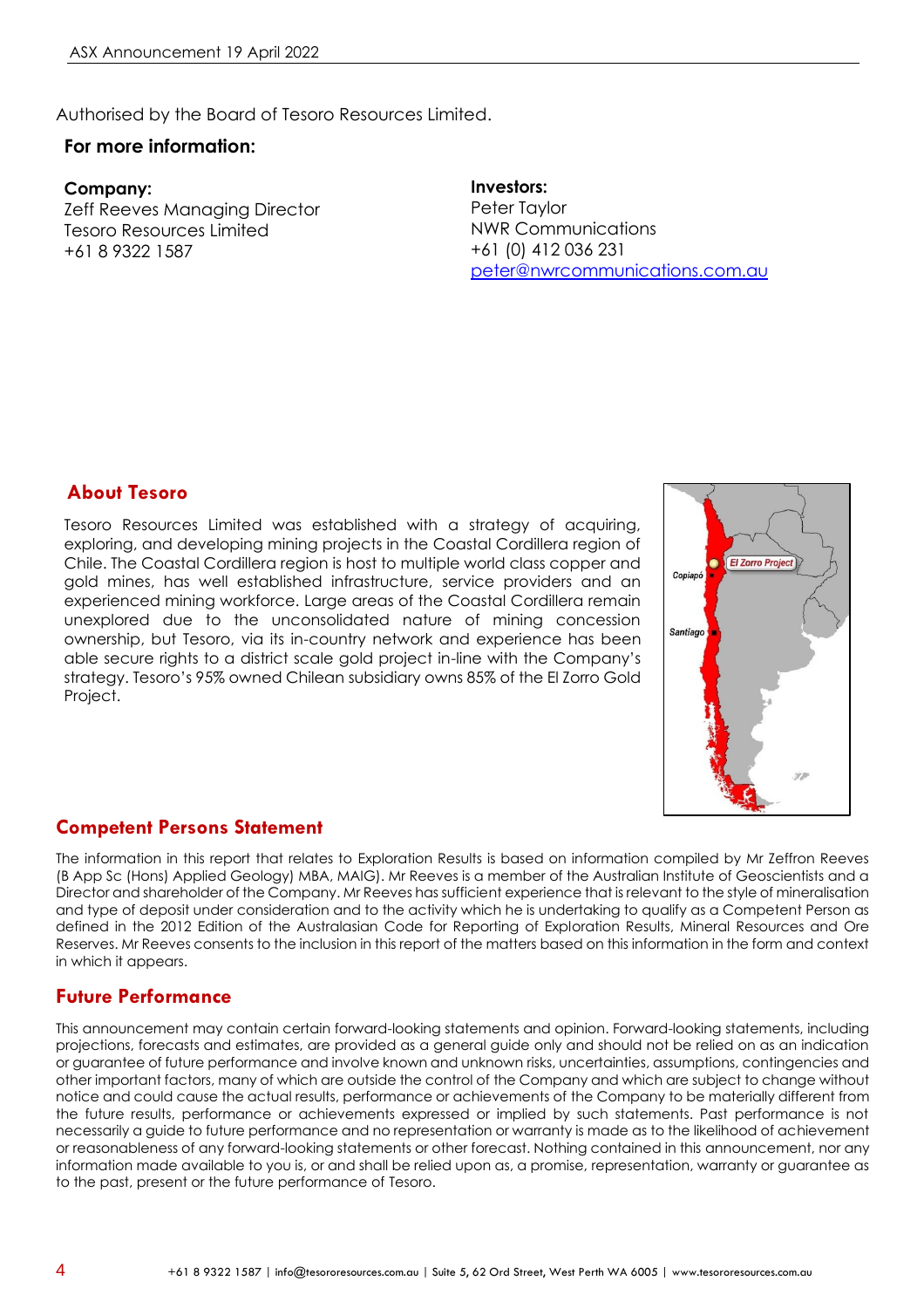## **APPENDIX 1 – CHANNEL SAMPLING DETAILS**

| <b>TRENCH ID</b>                                                       | UTM_E UTM_N |                | <b>FROM TO</b> |                          |              | width (m) Sample ID Au ppm         | <b>TRENCH_ID</b>                                                      | UTM_E  UTM_N | <b>FROM TO</b> |                    |              | width (m) Sample ID Au ppm         |  |
|------------------------------------------------------------------------|-------------|----------------|----------------|--------------------------|--------------|------------------------------------|-----------------------------------------------------------------------|--------------|----------------|--------------------|--------------|------------------------------------|--|
| TR0562_COQ_A                                                           |             | 341312 7037111 | 0.00           | 3.00                     | 3.00         | TRC199084 0.005                    | TR0574 COQ A 341519 7037558 30.00                                     |              |                | 33.00 3.00         |              | TRC199182 0.05                     |  |
| TR0562_COQ_A 341314 7037108 3.00                                       |             |                |                | 6.00                     | 3.00         | TRC199085 0.005                    | TR0574 COQ A 341517 7037559 33.00                                     |              |                | 36.00 3.00         |              | TRC199183 0.01                     |  |
| TR0562_COQ_A 341318 7037114 6.00<br>TR0562 COQ A 341321 7037115 9.00   |             |                |                | 9.00<br>12.00 3.00       | 3.00         | TRC199086 0.005<br>TRC199087 0.005 | TR0575_COQ_A 341506 7037564 0.00<br>TR0575_COQ_A 341503 7037565 3.00  |              |                | 3.00<br>6.00       | 3.00<br>3.00 | TRC199184 0.02<br>TRC199186 0.01   |  |
| TR0562_COQ_A 341324 7037116 12.00                                      |             |                |                | 15.00 3.00               |              | TRC199088 0.005                    | TR0575 COQ A 341500 7037566 6.00                                      |              |                | 9.00               | 3.00         | TRC199187 0.02                     |  |
| TR0562 COQ A 341326 7037117 15.00                                      |             |                |                | 18.00 3.00               |              | TRC199090 0.005                    | TR0575 COQ A 341497 7037567 9.00                                      |              |                | 12.00 3.00         |              | TRC199188 0.01                     |  |
| TR0563_COQ_A 341306 7037057 0.00                                       |             |                |                | 3.00                     | 3.00         | TRC199091 0.04                     | TR0575_COQ_A 341494 7037568 12.00                                     |              |                | 15.00 3.00         |              | TRC199189 0.51                     |  |
| TR0563_COQ_A 341309 7037056 3.00                                       |             |                |                | 6.00                     | 3.00         | TRC199092 0.01                     | TR0575_COQ_A 341491 7037569 15.00                                     |              |                | 18.00 3.00         |              | TRC199190 0.01                     |  |
| TR0563_COQ_A 341307 7037054 6.00                                       |             |                |                | 9.00                     | 3.00         | TRC199093 0.03                     | TR0575_COQ_A 341488 7037570 18.00                                     |              |                | 21.00 3.00         |              | TRC199191 0.01                     |  |
| TR0563_COQ_A 341308 7037052 9.00                                       |             |                |                | 12.00 3.00               |              | TRC199094 0.07                     | TR0575_COQ_A 341485 7037571 21.00                                     |              |                | 24.00 3.00         |              | TRC199192 0.01                     |  |
| TR0563_COQ_A 341314 7037051                                            |             |                | 12.00          | 15.00 3.00               |              | TRC199095 0.01                     | TR0575_COQ_A 341482 7037573 24.00                                     |              |                | 27.00 3.00         |              | TRC199194 0.005                    |  |
| TR0563 COQ A 341315 7037049 15.00                                      |             |                |                | 18.00 3.00               |              | TRC199096 0.005                    | TR0576 COQ A 341469 7037588 0.00                                      |              |                | 3.00               | 3.00         | TRC199195 0.005                    |  |
| TR0563_COQ_A 341318 7037049 18.00                                      |             |                |                | 21.00 3.00               |              | TRC199098 101.5                    | TR0576_COQ_A 341466 7037589 3.00                                      |              |                | 6.00               | 3.00         | TRC199196 0.005                    |  |
| TR0563_COQ_A 341315 7037044 21.00<br>TR0563_COQ_A 341316 7037037 24.00 |             |                |                | 24.00 3.00<br>27.00 3.00 |              | TRC199099 0.1<br>TRC199100 0.14    | TR0576_COQ_A 341463 7037590 6.00<br>TR0576_COQ_A 341460 7037591 9.00  |              |                | 9.00<br>12.00 3.00 | 3.00         | TRC199197 0.01<br>TRC199198 0.01   |  |
| TR0563 COQ A 341319 7037036 27.00                                      |             |                |                | 30.00 3.00               |              | TRC199101 0.03                     | TR0576_COQ_A 341457 7037593 12.00                                     |              |                | 15.00 3.00         |              | TRC199199 0.01                     |  |
| TR0563_COQ_A 341319 7037027 30.00                                      |             |                |                | 33.00 3.00               |              | TRC199102 0.01                     | TR0577 COQ A 341444 7037628 0.00                                      |              |                | 3.00               | 3.00         | TRC199200 0.005                    |  |
| TR0563_COQ_A 341318 7037024 33.00                                      |             |                |                | 36.00 3.00               |              | TRC199103 0.11                     | TR0577_COQ_A 341444 7037630 3.00                                      |              |                | 6.00               | 3.00         | TRC199202 0.005                    |  |
| TR0563_COQ_A 341321 7037022 36.00                                      |             |                |                | 39.00 3.00               |              | TRC199104 0.005                    | TR0578_COQ_A 341405 7037649 0.00                                      |              |                | 3.00               | 3.00         | TRC199203 0.005                    |  |
| TR0564_COQ_A 341237 7037160 0.00                                       |             |                |                | 3.00                     | 3.00         | TRC199106 0.01                     | TR0578_COQ_A 341403 7037652 3.00                                      |              |                | 6.00               | 3.00         | TRC199204 0.005                    |  |
| TR0564_COQ_A 341236 7037158 3.00                                       |             |                |                | 6.00                     | 3.00         | TRC199107 0.005                    | TR0578_COQ_A 341401 7037654 6.00                                      |              |                | 9.00               | 3.00         | TRC199205 0.005                    |  |
| TR0564_COQ_A 341233 7037160 6.00                                       |             |                |                | 9.00                     | 3.00         | TRC199108 0.01                     | TR0579_COQ_A 341330 7037659 0.00                                      |              |                | 3.00               | 3.00         | TRC199206 0.005                    |  |
| TR0564_COQ_A 341200 7037155 9.00                                       |             |                |                | 12.00 3.00               |              | TRC199109 0.01                     | TR0579_COQ_A 341328 7037662 3.00                                      |              |                | 6.00               | 3.00         | TRC199207 0.005                    |  |
| TR0564_COQ_A 341199 7037153 12.00                                      |             |                |                | 15.00 3.00               |              | TRC199110 0.02                     | TR0579_COQ_A 341326 7037665 6.00                                      |              |                | 9.00               | 3.00         | TRC199208 0.005                    |  |
| TR0564_COQ_A 341199 7037151                                            |             |                | 15.00          | 18.00 3.00               |              | TRC199111 0.02                     | TR0579 COQ A 341324 7037668 9.00                                      |              |                | 12.00 3.00         |              | TRC199210 0.005                    |  |
| TR0564_COQ_A 341200 7037150 18.00<br>TR0564 COQ A 341199 7037148 21.00 |             |                |                | 21.00 3.00<br>24.00 3.00 |              | TRC199112 0.01<br>TRC199114 0.07   | TR0579 COQ A 341321 7037671 12.00<br>TR0580_COQ_A 341319 7037668 0.00 |              |                | 15.00 3.00<br>3.00 | 3.00         | TRC199211 0.01<br>TRC199212 0.005  |  |
| TR0564_COQ_A 341197 7037147 24.00                                      |             |                |                | 27.00 3.00               |              | TRC199115 0.07                     | TR0580 COQ A 341316 7037670 3.00                                      |              |                | 6.00               | 3.00         | TRC199213 0.005                    |  |
| TR0564_COQ_A 341197 7037148 27.00                                      |             |                |                | 30.00 3.00               |              | TRC199116 0.07                     | TR0580_COQ_A 341313 7037671 6.00                                      |              |                | 9.00               | 3.00         | TRC199214 0.005                    |  |
| TR0564_COQ_A 341195 7037150 30.00                                      |             |                |                | 33.00 3.00               |              | TRC199117 0.33                     | TR0581_COQ_A 341299 7037677 0.00                                      |              |                | 3.00               | 3.00         | TRC199215 0.04                     |  |
| TR0565 COQ A 341374 7037292 0.00                                       |             |                |                | 3.00                     | 3.00         | TRC199118 0.005                    | TR0581_COQ_A 341297 7037674 3.00                                      |              |                | 6.00               | 3.00         | TRC199216 0.01                     |  |
| TR0565_COQ_A 341376 7037392 3.00                                       |             |                |                | 6.00                     | 3.00         | TRC199119 0.005                    | TR0581_COQ_A 341295 7037671 6.00                                      |              |                | 9.00               | 3.00         | TRC199218 0.01                     |  |
| TR0565_COQ_A 341381 7037290 6.00                                       |             |                |                | 9.00                     | 3.00         | TRC199120 0.01                     | TR0581_COQ_A 341293 7037668 9.00                                      |              |                | 12.00 3.00         |              | TRC199219 0.005                    |  |
| TR0565_COQ_A 341382 7037288 9.00                                       |             |                |                | 12.00 3.00               |              | TRC199122 0.005                    | TR0581 COQ A 341291 7037690 12.00                                     |              |                | 15.00 3.00         |              | TRC199220 0.005                    |  |
| TR0566_COQ_A 341338 7037314 0.00                                       |             |                |                | 3.00                     | 3.00         | TRC199123 0.005                    | TR0581 COQ A 341288 7037691 15.00                                     |              |                | 18.00 3.00         |              | TRC199221 0.005                    |  |
| TR0566_COQ_A 341335 7037315 3.00                                       |             |                |                | 6.00                     | 3.00         | TRC199124 0.005                    | TR0581_COQ_A 341285 7037692 18.00                                     |              |                | 21.00 3.00         |              | TRC199222 0.005                    |  |
| TR0566_COQ_A 341335 7037312 6.00                                       |             |                |                | 9.00                     | 3.00         | TRC199125 0.01                     | TR0581_COQ_A 341282 7037693 21.00                                     |              |                | 24.00 3.00         |              | TRC199223 0.01                     |  |
| TR0567_COQ_A 341246 7037258 0.00                                       |             |                |                | 3.00                     | 3.00         | TRC199126 0.02                     | TR0581_COQ_A 341279 7037694 24.00                                     |              |                | 27.00 3.00         |              | TRC199224 0.01                     |  |
| TR0567_COQ_A 341247 7037256 3.00                                       |             |                |                | 6.00                     | 3.00         | TRC199127 0.01                     | TR0581_COQ_A 341277 7037696 27.00                                     |              |                | 30.00 3.00         |              | TRC199226 0.02                     |  |
| TR0567_COQ_A 341250 7037255 6.00<br>TR0567_COQ_A 341249 7037253 9.00   |             |                |                | 9.00<br>12.00 3.00       | 3.00         | TRC199128 0.04<br>TRC199130 0.005  | TR0582_COQ_A 341683 7037767 0.00<br>TR0582_COQ_A 341680 7037768 3.00  |              |                | 3.00<br>6.00       | 3.00<br>3.00 | TRC199227 0.01<br>TRC199228 0.005  |  |
| TR0567_COQ_A 341249 7037254 12.00                                      |             |                |                | 15.00 3.00               |              | TRC199131 0.01                     | TR0582_COQ_A 341677 7037769 6.00                                      |              |                | 9.00               | 3.00         | TRC199229 0.005                    |  |
| TR0567_COQ_A 341249 7037252                                            |             |                | 15.00          | 18.00 3.00               |              | TRC199132 0.005                    | TR0582_COQ_A 341674 7037770 9.00                                      |              |                | 12.00 3.00         |              | TRC199230 0.01                     |  |
| TR0567_COQ_A 341253 7037250                                            |             |                | 18.00          | 21.00 3.00               |              | TRC199133 0.005                    | TR0583_COQ_A 341660 7037784 0.00                                      |              |                | 3.00               | 3.00         | TRC199231 0.005                    |  |
| TR0567_COQ_A 341258 7037247 21.00                                      |             |                |                | 24.00 3.00               |              | TRC199134 0.005                    | TR0583_COQ_A 341657 7037785 3.00                                      |              |                | 6.00               | 3.00         | TRC199232 0.01                     |  |
| TR0567_COQ_A 341258 7037245 24.00                                      |             |                |                | 27.00 3.00               |              | TRC199135 0.005                    | TR0583_COQ_A 341655 7037786 6.00                                      |              |                | 9.00               | 3.00         | TRC199234 0.01                     |  |
| TR0567_COQ_A 341261 7037244 27.00                                      |             |                |                | 30.00 3.00               |              | TRC199136 0.01                     | TR0583_COQ_A 341653 7037787 9.00                                      |              |                | 12.00 3.00         |              | TRC199235 0.58                     |  |
| TR0568_COQ_A 341197 7037232 0.00                                       |             |                |                | 3.00                     | 3.00         | TRC199138 0.02                     | TR0583 COQ A 341651 7037788 12.00                                     |              |                | 15.00 3.00         |              | TRC199236 0.02                     |  |
| TR0568_COQ_A 341194 7037228 3.00                                       |             |                |                | 6.00                     | 3.00         | TRC199139 0.005                    | TR0583_COQ_A 341648 7037789 15.00                                     |              |                | 18.00 3.00         |              | TRC199237 0.02                     |  |
| TR0568_COQ_A 341192 7037226 6.00                                       |             |                |                | 9.00                     | 3.00         | TRC199140 0.01                     | TR0584 COQ A 341621 7037802 0.00                                      |              |                | 3.00               | 3.00         | TRC199238 0.005                    |  |
| TR0568_COQ_A 341184 7037221                                            |             |                | 9.00           | 12.00 3.00               |              | TRC199141<br>0.005                 | TR0584 COQ A 341619 7037804 3.00                                      |              |                | 6.00               | 3.00         | TRC199239 0.01                     |  |
| TR0568 COQ A 341184 7037219 12.00<br>TR0568_COQ_A 341184 7037215 15.00 |             |                |                | 15.00 3.00<br>18.00 3.00 |              | TRC199142 0.03<br>TRC199143 0.23   | TR0584 COQ A 341618 7037805 6.00<br>TR0584_COQ_A 341617 7037806 9.00  |              |                | 9.00<br>12.00 3.00 | 3.00         | TRC199240 0.005<br>TRC199242 0.01  |  |
| TR0569_COQ_A 341226 7037297 0.00                                       |             |                |                | 3.00                     | 3.00         | TRC199144 0.005                    | TR0584_COQ_A 341615 7037807 12.00                                     |              |                | 15.00 3.00         |              | TRC199243 0.005                    |  |
| TR0569_COQ_A 341225 /03/298 3.00                                       |             |                |                | 6.00 3.00                |              | TRC199146 0.005                    | TR0584_COQ_A  341613  7037809  15.00  18.00  3.00                     |              |                |                    |              | TRC199244 0.005                    |  |
| TR0569_COQ_A 341226 7037292 6.00                                       |             |                |                | 9.00 3.00                |              | TRC199147 0.005                    | TR0585 COQ A 341592 7037836 0.00                                      |              |                | 3.00 3.00          |              | TRC199245 0.005                    |  |
| TR0569_COQ_A 341225 7037293 9.00                                       |             |                |                | 12.00 3.00               |              | TRC199148 0.005                    | TR0585_COQ_A 341589 7037838 3.00                                      |              |                | 6.00               | 3.00         | TRC199246 0.005                    |  |
| TR0570 COQ A 341172 7037350 0.00                                       |             |                |                | 3.00                     | 3.00         | TRC199149 0.01                     | TR0585 COQ A 341586 7037839 6.00                                      |              |                | 9.00               | 3.00         | TRC199247 0.005                    |  |
| TR0570_COQ_A 341173 7037345 3.00                                       |             |                |                | 6.00                     | 3.00         | TRC199150 0.02                     | TR0586_COQ_A 341563 7037834 0.00                                      |              |                | 3.00               | 3.00         | TRC199248 0.005                    |  |
| TR0570_COQ_A 341174 7037343 6.00                                       |             |                |                | 9.00                     | 3.00         | TRC199151 0.01                     | TR0586_COQ_A 341559 7037837 3.00                                      |              |                | 6.00               | 3.00         | TRC199250 0.005                    |  |
| TR0570_COQ_A 341174 7037342 9.00                                       |             |                |                | 12.00 3.00               |              | TRC199152 0.005                    | TR0587 COQ A 339626 7035357 0.00                                      |              |                | 3.00               | 3.00         | TRC199251 0.005                    |  |
| TR0571_COQ_A 341138 7037389 0.00<br>TR0571_COQ_A 341140 7037388 3.00   |             |                |                | 3.00<br>6.00             | 3.00<br>3.00 | TRC199154 0.02<br>TRC199155 0.01   | TR0587_COQ_A 339623 7035357 3.00<br>TR0587_COQ_A 339620 7035358 6.00  |              |                | 6.00<br>9.00       | 3.00<br>3.00 | TRC199252 0.005<br>TRC199253 0.005 |  |
| TR0571_COQ_B 341151 7037380 0.00                                       |             |                |                | 3.00                     | 3.00         | TRC199156 0.005                    | TR0588 COQ A 339616 7035341 0.00                                      |              |                | 3.00               | 3.00         | TRC199254 0.005                    |  |
| TR0571_COQ_B 341145 7037380 3.00                                       |             |                |                | 6.00                     | 3.00         | TRC199157 0.01                     | TR0589_COQ_A 339488 7035391 0.00                                      |              |                | 2.00               | 2.00         | TRC199255 0.005                    |  |
| TR0571_COQ_B 341144 7037379 6.00                                       |             |                |                | 9.00                     | 3.00         | TRC199158 0.01                     | TR0590_COQ_A 339589 7035418 0.00                                      |              |                | 3.00               | 3.00         | TRC199256 0.005                    |  |
| TR0571_COQ_B 341142 7037376 9.00                                       |             |                |                | 12.00 3.00               |              | TRC199159 0.01                     | TR0591 COQ A 339640 7035431 0.00                                      |              |                | 1.00               | 1.00         | TRC199258 0.67                     |  |
| TR0571_COQ_B 341142 7037374 12.00                                      |             |                |                | 15.00 3.00               |              | TRC199160 0.005                    | TR0592_COQ_A 339663 7035376 0.00                                      |              |                | 3.00               | 3.00         | TRC199259 0.01                     |  |
| TR0572_COQ_A 341075 7037426 0.00                                       |             |                |                | 3.00 3.00                |              | TRC199162 0.06                     | TR0593_COQ_A 339557 7035472 0.00                                      |              |                | 3.00               | 3.00         | TRC199260 0.01                     |  |
| TR0572_COQ_A 341077 7037426 3.00                                       |             |                |                | 6.00                     | 3.00         | TRC199163 0.005                    | TR0593_COQ_A 339561 7035473 3.00                                      |              |                | 6.00               | 3.00         | TRC199261 0.005                    |  |
| TR0572_COQ_A 341078 7037424 6.00                                       |             |                |                | 9.00 3.00                |              | TRC199164 0.01                     | TR0594 COQ A 339487 7035463 0.00                                      |              |                | 3.00               | 3.00         | TRC199262 0.005                    |  |
| TR0572_COQ_A 341081 7037421 9.00                                       |             |                |                | 12.00 3.00               |              | TRC199165 0.01                     | TR0595_COQ_A 339454 7035482 0.00                                      |              |                | 3.00               | 3.00         | TRC199263 0.005                    |  |
| TR0572_COQ_A 341082 7037421 12.00                                      |             |                |                | $15.00$ 3.00             |              | TRC199166 0.01                     | TR0595_COQ_A 339457 7035484 3.00                                      |              |                | 6.00               | 3.00         | TRC199264 0.01                     |  |
| TR0572_COQ_A 341088 7037419 15.00<br>TR0573_COQ_A 341585 7037539 0.00  |             |                |                | 18.00 3.00<br>3.00 3.00  |              | TRC199167 0.01<br>TRC199168 0.005  | TR0595_COQ_A 339460 7035486 6.00<br>TR0595_COQ_A 339463 7035489 9.00  |              |                | 9.00<br>12.00 3.00 | 3.00         | TRC199266 0.005<br>TRC199267 0.005 |  |
| TR0573_COQ_A 341582 7037539 3.00                                       |             |                |                | 6.00                     | 3.00         | TRC199170 0.005                    | TR0596_COQ_A 339369 7035473 0.00                                      |              |                | 3.00               | 3.00         | TRC199268 0.005                    |  |
| TR0574_COQ_A 341543 7037545 0.00                                       |             |                |                | 3.00                     | 3.00         | TRC199171 0.005                    | TR0596_COQ_A 339369 7035476 3.00                                      |              |                | 6.00               | 3.00         | TRC199269 0.005                    |  |
| TR0574_COQ_A 341541 7037546 3.00                                       |             |                |                | 6.00                     | 3.00         | TRC199172 0.01                     | TR0597_COQ_A 339388 7035521 0.00                                      |              |                | 2.00               | 2.00         | TRC199270 0.005                    |  |
| TR0574_COQ_A 341539 7037547 6.00                                       |             |                |                | 9.00                     | 3.00         | TRC199173 0.005                    | TR0598_COQ_A 339409 7035567 0.00                                      |              |                | 2.00               | 2.00         | TRC199271 0.42                     |  |
| TR0574_COQ_A 341536 7037548 9.00                                       |             |                |                | 12.00 3.00               |              | TRC199174 0.005                    | TR0599_COQ_A 339671 7035533 0.00                                      |              |                | 3.00               | 3.00         | TRC199272 0.005                    |  |
| TR0574_COQ_A 341533 7037550 12.00 15.00 3.00                           |             |                |                |                          |              | TRC199175 0.005                    | TR0599_COQ_A 339670 7035536 3.00                                      |              |                | 6.00               | 3.00         | TRC199274 0.005                    |  |
| TR0574_COQ_A 341530 7037552 15.00 18.00 3.00                           |             |                |                |                          |              | TRC199176 0.005                    | TR0599_COQ_A 339668 7035539 6.00                                      |              |                | 9.00               | 3.00         | TRC199275 0.005                    |  |
| TR0574_COQ_A 341527 7037554 18.00 21.00 3.00                           |             |                |                |                          |              | TRC199178 0.01                     | TR0599_COQ_A 339667 7035541 9.00                                      |              |                | 12.00 3.00         |              | TRC199276 0.005                    |  |
| TR0574_COQ_A 341525 7037555 21.00 24.00 3.00                           |             |                |                |                          |              | TRC199179 0.005                    | TR0600_COQ_A 339736 7035279 0.00                                      |              |                | 2.00               | 2.00         | TRC199277 0.58                     |  |
| TR0574_COQ_A 341523 7037556 24.00 27.00 3.00                           |             |                |                |                          |              | TRC199180 0.005                    | TR0601_COQ_A 339458 7035084 0.00                                      |              |                | 3.00               | 3.00         | TRC199278 0.06                     |  |
| TR0574_COQ_A 341521 7037557 27.00 30.00 3.00                           |             |                |                |                          |              | TRC199181 0.01                     | TR0602_COQ_A 339555 7034991 0.00                                      |              |                | 3.00               | 3.00         | TRC199279 0.01                     |  |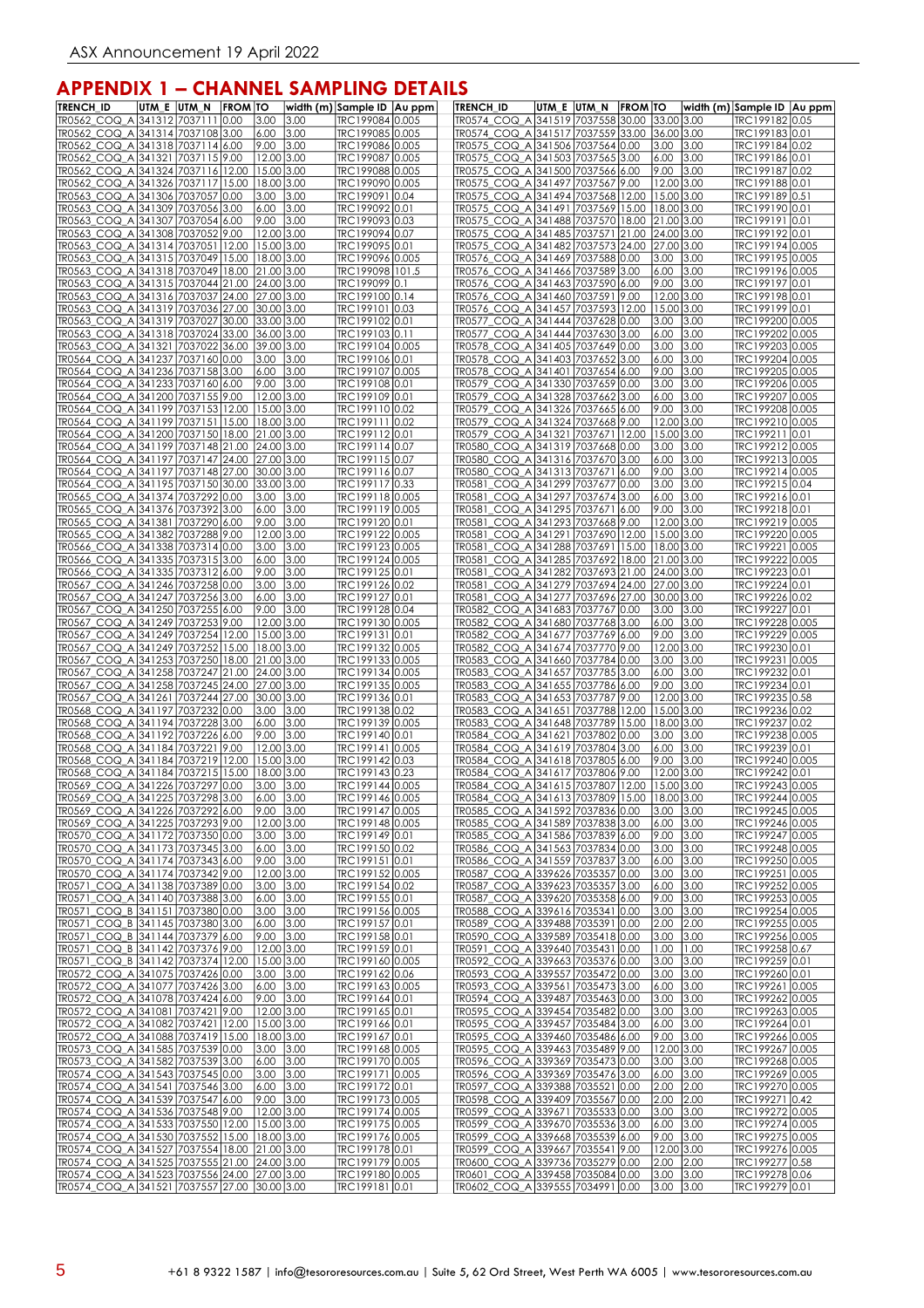| TRENCH ID                                                                                    | UTM E UTM N |                         | <b>FROM TO</b> |                          |              | width (m) Sample ID   Au ppm       |       | <b>TRENCH ID</b>                                                       | utm e  utm n | <b>FROM TO</b> |                |              | width (m) Sample ID   Au ppm       |  |
|----------------------------------------------------------------------------------------------|-------------|-------------------------|----------------|--------------------------|--------------|------------------------------------|-------|------------------------------------------------------------------------|--------------|----------------|----------------|--------------|------------------------------------|--|
| TR0602 COQ A 339557 7034992 3.00                                                             |             |                         |                | 6.00                     | 3.00         | TRC199280 0.005                    |       | TR0618 COQ A 341872 7035037 0.00                                       |              |                | 3.00           | 3.00         | TRC199379 0.005                    |  |
| TR0603 COQ A                                                                                 |             | 339608 7035038 0.00     |                | 3.00                     | 3.00         | TRC199282 0.005                    |       | TR0618_COQ_A 341875 7035037 3.00                                       |              |                | 6.00           | 3.00         | TRC199380 0.005                    |  |
| TR0604 COQ A 339618 7035042 0.00                                                             |             |                         |                | 3.00                     | 3.00         | TRC199283 0.005                    |       | TR0618 COQ A 341878 7035038 6.00                                       |              |                | 19.00          | 3.00<br>3.00 | TRC199381 0.005                    |  |
| TR0605_COQ_A 339648 7034903 0.00<br>TR0606_COQ_A 339978 7035170 0.00                         |             |                         |                | 3.00<br>2.00             | 3.00<br>2.00 | TRC199284 0.02<br>TRC199285 2.21   |       | TR0618_COQ_A 341881 7035039 9.00<br>TR0618_COQ_A 341883 7035040 12.00  |              |                | 12.00<br>15.00 | 3.00         | TRC199382 0.005<br>TRC199383 0.005 |  |
| TR0607 COQ A 340013 7035241                                                                  |             |                         | 10.00          | 2.00                     | 2.00         | TRC199286 0.04                     |       | TR0619_COQ_A 341280 7037245 0.00                                       |              |                | 3.00           | 3.00         | TRC199384 0.005                    |  |
| TR0608 COQ A 339993 7038220 0.00                                                             |             |                         |                | 3.00                     | 3.00         | TRC199287 0.01                     |       | TR0619 COQ A 341278 7037243 3.00                                       |              |                | 6.00           | 3.00         | TRC199386 0.005                    |  |
| TR0608_COQ_A 339994 7038217 3.00                                                             |             |                         |                | 6.00                     | 3.00         | TRC199288 0.01                     |       | TR0619_COQ_A 341276 7037241 6.00                                       |              |                | 9.00           | 3.00         | TRC199387 0.005                    |  |
| TR0608_COQ_A 339995 7038214 6.00                                                             |             |                         |                | 9.00                     | 3.00         | TRC199290 0.01                     |       | TR0619_COQ_A 341274 7037239 9.00                                       |              |                | 12.00          | 3.00         | TRC199388 0.02                     |  |
| TR0608_COQ_A 339996 7038211<br>TR0608 COQ A 339997 7038208 12.00                             |             |                         | 9.00           | 12.00<br>15.00 3.00      | 3.00         | TRC199291<br>TRC199292 0.01        | 0.005 | TR0619_COQ_A 341273 7037237<br>TR0619_COQ_A 341271 7037234             |              | 12.00<br>15.00 | 15.00<br>18.00 | 3.00<br>3.00 | TRC199389 0.01<br>TRC199390 0.005  |  |
| TR0608 COQ A 339998 7038205                                                                  |             |                         | 15.00          | 18.00 3.00               |              | TRC199293 0.02                     |       | TR0619 COQ A 341269 7037232                                            |              | 18.00          | 21.00          | 3.00         | TRC199391 0.005                    |  |
| TR0608_COQ_A 339999 7038202 18.00                                                            |             |                         |                | 21.00 3.00               |              | TRC199294 0.01                     |       | TR0619_COQ_A 341267 7037230 21.00                                      |              |                | 24.00          | 3.00         | TRC199392 0.005                    |  |
| TR0608_COQ_A 340001 7038200 21.00                                                            |             |                         |                | 24.00 3.00               |              | TRC199295 0.005                    |       | TR0619 COQ A 341265 7037228 24.00                                      |              |                | 27.00          | 3.00         | TRC199394 0.005                    |  |
| TR0608 COQ A<br>TR0608 COQ A 340001 7038192 27.00                                            |             | 340001 7038196 24.00    |                | 27.00 3.00               |              | TRC199296 0.02                     |       | TR0619 COQ A 341263 7037226 27.00                                      |              |                | 30.00          | 3.00         | TRC199395 0.005<br>TRC199396 0.005 |  |
| TR0608 COQ A 340000 7038188 30.00                                                            |             |                         |                | 30.00 3.00<br>33.00 3.00 |              | TRC199298 0.01<br>TRC199299 0.005  |       | TR0619_COQ_A 341262 7037224 30.00<br>TR0619 COQ A 341260 7037222       |              | 33.00          | 33.00<br>36.00 | 3.00<br>3.00 | TRC199397 0.005                    |  |
| TR0608_COQ_A 340000 7038184 33.00                                                            |             |                         |                | 36.00 3.00               |              | TRC199300 0.01                     |       | TR0619_COQ_A 341258 7037220 36.00                                      |              |                | 39.00          | 3.00         | TRC199398 0.005                    |  |
| TR0608 COQ A 340002 7038181 36.00                                                            |             |                         |                | 39.00 3.00               |              | TRC199301 0.005                    |       | TR0619_COQ_A 341256 7037217 39.00                                      |              |                | 42.00          | 3.00         | TRC199399 0.01                     |  |
| TR0608_COQ_A 340003 7038178 39.00                                                            |             |                         |                | 42.00 3.00               |              | TRC199302 0.005                    |       | TR0619_COQ_A 341254 7037215 42.00                                      |              |                | 45.00          | 3.00         | TRC199400 0.01                     |  |
| TR0608_COQ_A 340004 7038175 42.00<br>TR0608_COQ_A 340005 7038172 45.00                       |             |                         |                | 45.00 3.00<br>48.00 3.00 |              | TRC199303 0.005<br>TRC199304 0.01  |       | TR0619_COQ_A 341252 7037213 45.00<br>TR0619_COQ_A 341251 7037211 48.00 |              |                | 48.00<br>51.00 | 3.00<br>3.00 | TRC199402 0.02<br>TRC199403 0.03   |  |
| TR0608_COQ_A 340006 7038169 48.00                                                            |             |                         |                | 51.00 3.00               |              | TRC199306 0.03                     |       | TR0619_COQ_A 341249 7037209 51.00                                      |              |                | 54.00          | 3.00         | TRC199404 1.01                     |  |
| TR0608 COQ A 340007 7038166 51.00                                                            |             |                         |                | 54.00 3.00               |              | TRC199307 0.01                     |       | TR0619 COQ A 341247 7037207 54.00                                      |              |                | 57.00          | 3.00         | TRC199405 0.06                     |  |
| TR0608_COQ_A 340009 7038162 54.00                                                            |             |                         |                | 57.00 3.00               |              | TRC199308 0.02                     |       | TR0619 COQ A 341245 7037205 57.00                                      |              |                | 60.00          | 3.00         | TRC199406 0.04                     |  |
| TR0608_COQ_A 340009 7038161 57.00                                                            |             |                         |                | 60.00 3.00               |              | TRC199309 0.01                     |       | TR0619_COQ_A 341243 7037203 60.00                                      |              |                | 63.00          | 3.00         | TRC199407 0.01                     |  |
| TR0608_COQ_A 340009 7038160 60.00                                                            |             |                         |                | 63.00 3.00<br>66.00 3.00 |              | TRC199310 0.01                     |       | TR0619_COQ_A 341241 7037200 63.00<br>TR0619 COQ A 341240 7037198 66.00 |              |                | 66.00          | 3.00<br>3.00 | TRC199408 0.01<br>TRC199410 0.005  |  |
| TR0608_COQ_A 340008 7038159 63.00<br>TR0608_COQ_A 340008 7038158 66.00                       |             |                         |                | 69.00 3.00               |              | TRC199311 0.01<br>TRC199312 0.005  |       | TR0619_COQ_A 341238 7037196 69.00                                      |              |                | 69.00<br>72.00 | 3.00         | TRC199411 0.005                    |  |
| TR0608_COQ_A 340009 7038155 69.00                                                            |             |                         |                | 72.00 3.00               |              | TRC199314 0.01                     |       | TR0619_COQ_A 341236 7037194 72.00                                      |              |                | 75.00          | 3.00         | TRC199412 0.02                     |  |
| TR0608_COQ_A 340010 7038152 72.00                                                            |             |                         |                | 75.00 3.00               |              | TRC199315 0.01                     |       | TR0619_COQ_A 341234 7037192 75.00                                      |              |                | 78.00          | 3.00         | TRC199413 0.005                    |  |
| TR0608 COQ A 340010 7038149 75.00                                                            |             |                         |                | 78.00 3.00               |              | TRC199316 0.005                    |       | TR0620_COQ_A 341344 7037189 0.00                                       |              |                | 3.00           | 3.00         | TRC199414 0.01                     |  |
| TR0608 COQ A 340010 7038146 78.00<br>TR0608_COQ_A 340010 7038143 81.00                       |             |                         |                | 81.00 3.00<br>84.00 3.00 |              | TRC199317 0.005<br>TRC199318 0.005 |       | TR0620_COQ_A 341342 7037187 3.00<br>TR0620_COQ_A 341340 7037186 6.00   |              |                | 6.00<br>19.00  | 3.00<br>3.00 | TRC199415 0.04<br>TRC199416 0.005  |  |
| TR0608 COQ A 340010 7038140 84.00                                                            |             |                         |                | 87.00 3.00               |              | TRC199319 0.005                    |       | TR0620 COQ A 341337 7037184 9.00                                       |              |                | 12.00          | 3.00         | TRC199418 0.01                     |  |
| TR0608_COQ_A 340010 7038137 87.00                                                            |             |                         |                | 90.00 3.00               |              | TRC199320 0.01                     |       | TR0620_COQ_A 341335 7037182 12.00                                      |              |                | 15.00          | 3.00         | TRC199419 0.005                    |  |
| TR0608_COQ_A 340011 7038134 90.00                                                            |             |                         |                | 93.00 3.00               |              | TRC199322 0.005                    |       | TR0620_COQ_A 341333 7037180                                            |              | 15.00          | 18.00          | 3.00         | TRC199420 0.01                     |  |
| TR0608_COQ_A 340011 7038131 93.00                                                            |             |                         |                | 96.00 3.00               |              | TRC199323 0.01                     |       | TR0620_COQ_A 341331 7037179                                            |              | 18.00          | 21.00          | 3.00         | TRC199421 0.005                    |  |
| TR0608 COQ A 340011 7038128 96.00<br>TR0608 COQ_A 340012 7038125 99.00                       |             |                         |                | 99.00 3.00<br>###        |              | TRC199324 0.01                     |       | TR0620_COQ_A 341328 7037177 21.00                                      |              |                | 24.00<br>27.00 | 3.00         | TRC199422 0.01                     |  |
| TR0608_COQ_A 340013 7038122 ####                                                             |             |                         |                | ###                      | 3.00<br>3.00 | TRC199325 0.01<br>TRC199326 0.01   |       | TR0620_COQ_A 341326 7037175 24.00<br>TR0620_COQ_A 341324 7037174 27.00 |              |                | 30.00          | 3.00<br>3.00 | TRC199423 0.005<br>TRC199424 0.01  |  |
| TR0609_COQ_A 340006 7038120 0.00                                                             |             |                         |                | 3.00                     | 3.00         | TRC199327 0.01                     |       | TR0620_COQ_A 341322 7037172                                            |              | 30.00          | 33.00          | 3.00         | TRC199426 0.005                    |  |
| TR0609_COQ_A                                                                                 |             | 340003 7038120 3.00     |                | 6.00                     | 3.00         | TRC199328 0.11                     |       | TR0620_COQ_A 341319 7037170 33.00                                      |              |                | 36.00          | 3.00         | TRC199427 0.005                    |  |
| TR0609 COQ A 340000 7038119 6.00                                                             |             |                         |                | 19.00                    | 3.00         | TRC199330 0.02                     |       | TR0620 COQ A 341317 7037168 36.00                                      |              |                | 39.00          | 3.00         | TRC199428 0.005                    |  |
| TR0609_COQ_A 339997 7038119 9.00<br>TR0609_COQ_A 339994 7038118 12.00                        |             |                         |                | 12.00 3.00<br>15.00 3.00 |              | TRC199331 0.02<br>TRC199332 0.01   |       | TR0620_COQ_A 341315 7037167 39.00                                      |              |                | 42.00<br>45.00 | 3.00<br>3.00 | TRC199429 0.005<br>TRC199430 0.005 |  |
| TR0609 COQ A                                                                                 |             | 339991  7038118   15.00 |                | 18.00 3.00               |              | TRC199333 0.02                     |       | TR0620_COQ_A 341313 7037165 42.00<br>TR0620_COQ_A 341311 7037163 45.00 |              |                | 48.00          | 3.00         | TRC199431 0.005                    |  |
| TR0609 COQ A                                                                                 |             | 339988 7038117 18.00    |                | 21.00 3.00               |              | TRC199334 0.07                     |       | TR0620 COQ A 341308 7037162 48.00                                      |              |                | 51.00          | 3.00         | TRC199432 0.005                    |  |
| TR0609 COQ A                                                                                 |             | 339986 7038117 21.00    |                | 24.00 3.00               |              | TRC199335 0.07                     |       | TR0620_COQ_A 341306 7037160 51.00                                      |              |                | 54.00          | 3.00         | TRC19943410.005                    |  |
| TR0609_COQ_A                                                                                 |             | 339986 7038117 24.00    |                | 27.00 3.00               |              | TRC199336 0.05                     |       | TR0620_COQ_A 341304 7037158 54.00                                      |              |                | 57.00          | 3.00         | TRC199435 0.005                    |  |
| TR0609 COQ A<br>TR0609_COQ_A 339984 7038116 30.00                                            |             | 339985 7038116 27.00    |                | 30.00<br>33.00 3.00      | 3.00         | TRC199338 0.88<br>TRC199339 0.01   |       | TR0620_COQ_A 341302 7037156 57.00<br>TR0620_COQ_A 341299 7037155 60.00 |              |                | 60.00<br>63.00 | 3.00<br>3.00 | TRC199436 0.005<br>TRC199437 0.005 |  |
| TR0609_COQ_A 339982 7038115 33.00 36.00 3.00                                                 |             |                         |                |                          |              | TRC19934010.005                    |       | TR0620_COQ_A 341297 7037153 63.00 66.00 3.00                           |              |                |                |              | TRC199438 0.005                    |  |
| TR0609_COQ_A 339980 7038115 36.00 39.00 3.00                                                 |             |                         |                |                          |              | TRC199341 0.03                     |       | TR0620 COQ A 341295 7037151 66.00 69.00                                |              |                |                | 3.00         | TRC199439 0.005                    |  |
| TR0609_COQ_A 339978 7038114 39.00 42.00 3.00                                                 |             |                         |                |                          |              | TRC199342 0.01                     |       | TR0620_COQ_A 341293 7037150 69.00 72.00                                |              |                |                | 3.00         | TRC199440 0.005                    |  |
| TR0609_COQ_A 339976 7038113 42.00 45.00 3.00                                                 |             |                         |                |                          |              | TRC199343 0.01                     |       | TR0620 COQ A 341291 7037148 72.00                                      |              |                | 75.00          | 3.00         | TRC199442 0.24                     |  |
| TR0609_COQ_A 339974 7038111 45.00 48.00 3.00<br>TR0609_COQ_A 339970 7038109 48.00 51.00 3.00 |             |                         |                |                          |              | TRC199344 0.07<br>TRC199346 0.01   |       | TR0620_COQ_A 341288 7037146 75.00<br>TR0620_COQ_A 341286 7037144 78.00 |              |                | 78.00<br>81.00 | 3.00<br>3.00 | TRC199443 0.01<br>TRC199444 0.01   |  |
| TR0609_COQ_A 339967 7038109 51.00 54.00 3.00                                                 |             |                         |                |                          |              | TRC199347 0.01                     |       | TR0620_COQ_A 341284 7037143 81.00                                      |              |                | 84.00          | 3.00         | TRC199445 0.005                    |  |
| TR0609_COQ_A 339964 7038108 54.00 57.00 3.00                                                 |             |                         |                |                          |              | TRC199348 0.005                    |       | TR0620_COQ_A 341282 7037141 84.00                                      |              |                | 87.00          | 3.00         | TRC199446 0.01                     |  |
| TR0609_COQ_A 339961 7038107 57.00 60.00 3.00                                                 |             |                         |                |                          |              | TRC199349 0.01                     |       | TR0620_COQ_A 341279 7037139 87.00                                      |              |                | 90.00          | 3.00         | TRC199447 0.005                    |  |
| TR0609_COQ_A 339958 7038106 60.00 63.00 3.00                                                 |             |                         |                |                          |              | TRC199350 0.06                     |       | TR0620_COQ_A 341277 7037138 90.00<br>TR0620_COQ_A 341275 7037136 93.00 |              |                | 93.00          | 3.00         | TRC199448 0.01                     |  |
| TR0609_COQ_A 339953 7038105 63.00 66.00 3.00<br>TR0609_COQ_A 339950 7038105 66.00 69.00 3.00 |             |                         |                |                          |              | TRC199351 0.01<br>TRC199352 0.01   |       | TR0620_COQ_A 341273 7037134 96.00                                      |              |                | 96.00<br>99.00 | 3.00<br>3.00 | TRC199450 0.005<br>TRC199451 0.005 |  |
| TR0609 COQ A 339947 7038105 69.00 72.00 3.00                                                 |             |                         |                |                          |              | TRC199354 0.01                     |       | TR0620 COQ A 341270 7037132 99.00                                      |              |                | 102.00 3.00    |              | TRC199452 0.005                    |  |
| TR0609_COQ_A 339944 7038106 72.00 75.00 3.00                                                 |             |                         |                |                          |              | TRC199355 0.01                     |       | TR0620_COQ_A 341268 7037131 102.00 105.00 3.00                         |              |                |                |              | TRC199453 0.005                    |  |
| TR0609 COQ A 339941 7038106 75.00 78.00 3.00                                                 |             |                         |                |                          |              | TRC199356 0.01                     |       | TR0620_COQ_A 341266 7037129 105.00 108.00 3.00                         |              |                |                |              | TRC199454 0.005                    |  |
| TR0609_COQ_A 339938 7038106 78.00 81.00 3.00<br>TR0609_COQ_A 339935 7038107 81.00 84.00 3.00 |             |                         |                |                          |              | TRC199357 0.01                     |       | TR0621 COQ A 341377 7037104 0.00                                       |              |                | 3.00           | 3.00         | TRC199455 0.03                     |  |
| TR0609_COQ_A 339932 7038107 84.00 87.00 3.00                                                 |             |                         |                |                          |              | TRC199358 0.005<br>TRC199359 0.005 |       | TR0621_COQ_A 341375 7037102 3.00<br>TR0621_COQ_A 341373 7037101 6.00   |              |                | 6.00<br>9.00   | 3.00<br>3.00 | TRC199456 0.01<br>TRC199458 0.01   |  |
| TR0609_COQ_A 339929 7038108 87.00 90.00 3.00                                                 |             |                         |                |                          |              | TRC199360 0.005                    |       | TR0621_COQ_A 341371 7037099 9.00                                       |              |                | 12.00          | 3.00         | TRC199459 0.005                    |  |
| TR0609_COQ_A 339926 7038109 90.00 93.00 3.00                                                 |             |                         |                |                          |              | TRC199362 0.005                    |       | TR0621_COQ_A 341369 7037098 12.00                                      |              |                | 15.00          | 3.00         | TRC199460 0.03                     |  |
| TR0609_COQ_A 339926 7038109 93.00 96.00 3.00                                                 |             |                         |                |                          |              | TRC199363 0.005                    |       | TR0621_COQ_A 341367 7037096 15.00                                      |              |                | 18.00          | 3.00         | TRC199461 0.02                     |  |
| TR0610_COQ_A 339574 7035535 0.00                                                             |             |                         |                | 2.00                     | 2.00         | TRC199364 0.005                    |       | TR0621_COQ_A 341365 7037095 18.00                                      |              |                | 21.00          | 3.00         | TRC199462 0.005                    |  |
| TR0611_COQ_A 339518 7035524 0.00<br>TR0611_COQ_A 339517 7035521 3.00                         |             |                         |                | 3.00<br>6.00             | 3.00<br>3.00 | TRC199365 0.005<br>TRC199366 0.005 |       | TR0621_COQ_A 341362 7037093 21.00<br>TR0621 COQ A 341360 7037091 24.00 |              |                | 24.00<br>27.00 | 3.00<br>3.00 | TRC199463 0.01<br>TRC199464 0.01   |  |
| TR0612_COQ_A 339447 7035689 0.00                                                             |             |                         |                | 3.00                     | 3.00         | TRC199367 0.09                     |       | TR0621_COQ_A 341358 7037090 27.00                                      |              |                | 30.00          | 3.00         | TRC199466 0.005                    |  |
| TR0612_COQ_A 339448 7035691 3.00                                                             |             |                         |                | 6.00                     | 3.00         | TRC199368 0.005                    |       | TR0621_COQ_A 341356 7037088 30.00                                      |              |                | 33.00          | 3.00         | TRC199467 0.01                     |  |
| TR0613_COQ_A 339405 7035836 0.00                                                             |             |                         |                | 3.00                     | 3.00         | TRC199370 0.01                     |       | TR0621_COQ_A 341354 7037087 33.00                                      |              |                | 36.00          | 3.00         | TRC199468 0.005                    |  |
| TR0614 COQ A 339498 7035837 0.00<br>TR0614_COQ_A 339496 7035839 3.00                         |             |                         |                | 3.00                     | 3.00         | TRC199371 0.01                     |       | TR0621_COQ_A 341352 7037085 36.00                                      |              |                | 39.00          | 3.00         | TRC199469 0.01                     |  |
| TR0615_COQ_A 342048 7035220 0.00                                                             |             |                         |                | 6.00<br>3.00             | 3.00<br>3.00 | TRC199372 0.01<br>TRC199373 0.005  |       | TR0621_COQ_A 341350 7037083 39.00<br>TR0621_COQ_A 341348 7037082 42.00 |              |                | 42.00<br>45.00 | 3.00<br>3.00 | TRC199470 0.005<br>TRC199471 0.005 |  |
| TR0616_COQ_A 342063 7035195 0.00                                                             |             |                         |                | 3.00                     | 3.00         | TRC199374 0.005                    |       | TR0621_COQ_A 341346 7037080 45.00                                      |              |                | 48.00          | 3.00         | TRC199472 0.005                    |  |
| TR0617_COQ_A 342046 7035112 0.00                                                             |             |                         |                | 3.00                     | 3.00         | TRC199375 0.005                    |       | TR0621_COQ_A 341344 7037079 48.00                                      |              |                | 51.00          | 3.00         | TRC199474 0.01                     |  |
| TR0617_COQ_A 342046 7035108 3.00                                                             |             |                         |                | 6.00                     | 3.00         | TRC199376 0.005                    |       | TR0621_COQ_A 341342 7037077 51.00 54.00                                |              |                |                | 3.00         | TRC199475 0.04                     |  |
| TR0617 COQ A 342046 7035104 6.00                                                             |             |                         |                | 9.00 3.00                |              | TRC199378 0.005                    |       | TR0621 COQ A 341340 7037076 54.00 57.00 3.00                           |              |                |                |              | TRC199476 0.01                     |  |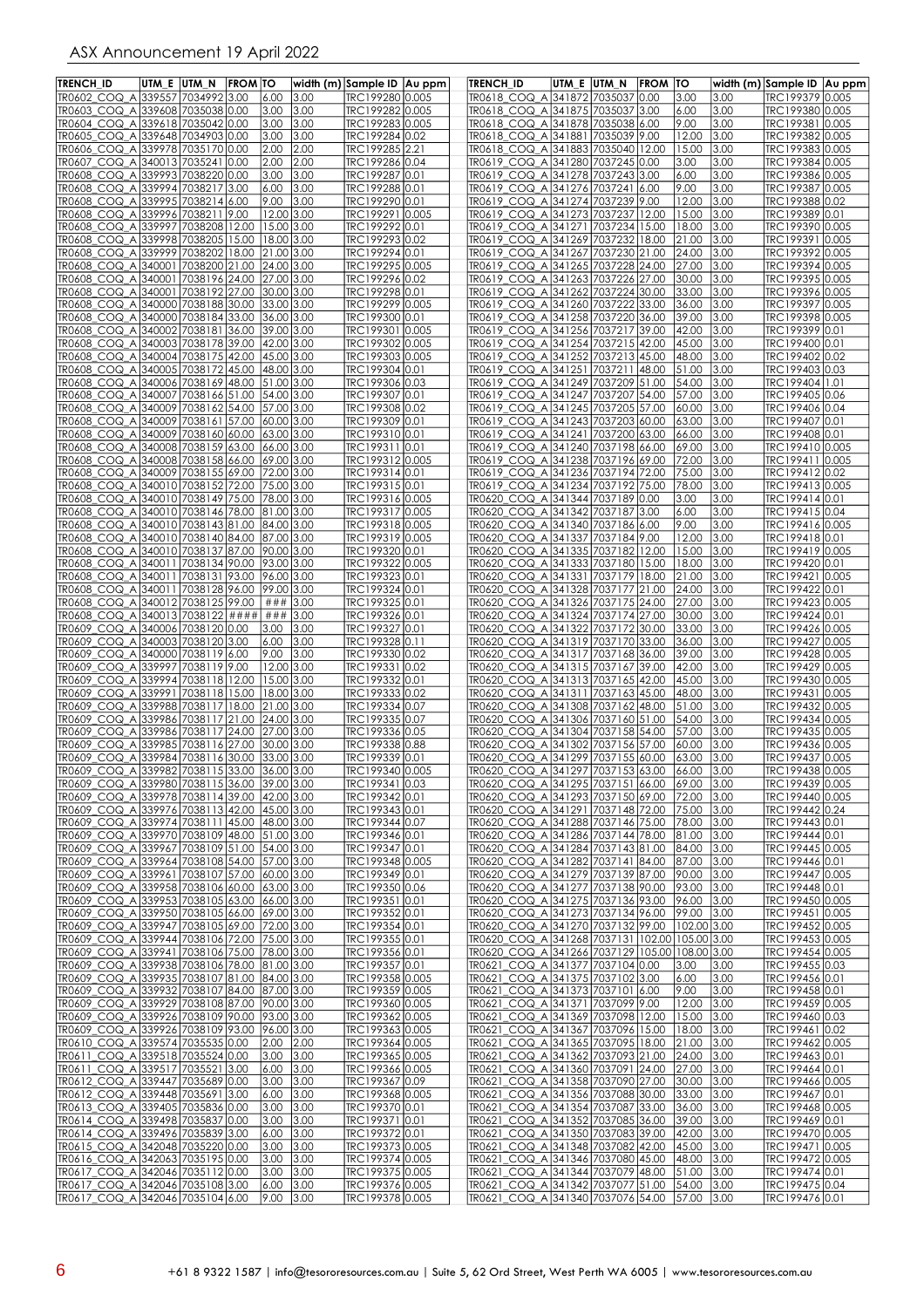| <b>TRENCH ID</b>                                                     | UTM E | UTM <sub>N</sub><br><b>FROM TO</b>   |                |              | width (m) Sample ID   Au ppm       | <b>TRENCH ID</b>                                                     | UTM E UTM N |              | <b>FROM TO</b> |                        | width (m) Sample ID  Au ppm        |  |
|----------------------------------------------------------------------|-------|--------------------------------------|----------------|--------------|------------------------------------|----------------------------------------------------------------------|-------------|--------------|----------------|------------------------|------------------------------------|--|
| TR0621 COQ A 341337 7037074 57.00                                    |       |                                      | 60.00          | 3.00         | TRC199477 0.01                     | TR0653 COQ A 337997                                                  |             | 7037952      | 10.00          | 3.00 3.00              | TRC199600 0.01                     |  |
| TR0621                                                               |       | COQ_A 341335 7037072<br>60.00        | 63.00          | 3.00         | TRC199478 0.01                     | TR0654 COQ A 338142 7038040 0.00                                     |             |              |                | 3.00 3.00              | TRC199602 0.01                     |  |
| TR0621                                                               |       | COQ A 341333 7037071<br>63.00        | 66.00          | 3.00         | TRC199479 0.005                    | TR0654 COQ A 338141 7038038 3.00                                     |             |              |                | $6.00$ 3.00            | TRC199603 0.005                    |  |
| COQ_A 341331 7037069<br>TR0621<br>TR0621_COQ_A 341329                |       | 66.00<br>7037068<br>69.00            | 69.00<br>72.00 | 3.00<br>3.00 | TRC199480 0.005<br>TRC199482 0.01  | TR0655_COQ_A 338206 7038335 0.00<br>TR0656 COQ A 338266 7038369 0.00 |             |              |                | 2.00 2.00<br>3.00 3.00 | TRC199604 0.005<br>TRC199605 0.01  |  |
| TR0621_COQ_A 341327                                                  |       | 7037066<br>72.00                     | 75.00          | 3.00         | TRC199483 0.01                     | TR0657_COQ_A 338284 7038351                                          |             |              | 0.00           | 3.00 3.00              | TRC199606 0.005                    |  |
| TR0622_COQ_A 341202 7037140 0.00                                     |       |                                      | 3.00           | 3.00         | TRC199484 0.04                     | TR0658 COQ A 338245 7038099 0.00                                     |             |              |                | 2.00 2.00              | TRC199607 0.005                    |  |
| TR0622_COQ_A 341200                                                  |       | 7037138<br>3.00                      | 6.00           | 3.00         | TRC199485 0.005                    | TR0658_COQ_A 338244 7038097                                          |             |              | 2.00           | 4.00 2.00              | TRC199608 0.01                     |  |
| TR0622_COQ_A 341198 7037136 6.00                                     |       |                                      | 9.00           | 3.00         | TRC199486 0.005                    | TR0659_COQ_A 338236 7037635 0.00                                     |             |              |                | 3.00 3.00              | TRC199610 0.01                     |  |
| TR0622_COQ_A 341197 7037134 9.00                                     |       |                                      | 12.00          | 3.00         | TRC199487 0.01                     | TR0660_COQ_A 338162 7037648 0.00                                     |             |              |                | 2.00 2.00              | TRC199611 0.01                     |  |
| TR0622_COQ_A 341195 7037132<br>TR0622 COQ A 341193 7037130           |       | 12.00                                | 15.00          | 3.00         | TRC199488 0.005<br>TRC199490 0.005 | TR0661_COQ_A 338421 7037684<br>TR0662 COQ A 338428 7037886           |             |              | 0.00<br> 0.00  | 2.00 2.00<br>3.00 3.00 | TRC199612 0.01                     |  |
| TR0622_COQ_A 341192 7037128                                          |       | 15.00<br>18.00                       | 18.00<br>21.00 | 3.00<br>3.00 | TRC199491 0.005                    | TR0663_COQ_A 338472 7037859 0.00                                     |             |              |                | 2.00 2.00              | TRC199613 0.005<br>TRC199614 0.02  |  |
| TR0622_COQ_A 341190 7037126 21.00                                    |       |                                      | 24.00          | 3.00         | TRC199492 0.01                     | TR0664_COQ_A 338599 7037739                                          |             |              | 0.00           | 2.00 2.00              | TRC199615 0.01                     |  |
| TR0622_COQ_A 341189 7037124 24.00                                    |       |                                      | 27.00          | 3.00         | TRC199493 0.005                    | TR0665_COQ_A 338458 7037662                                          |             |              | 0.00           | 3.00 3.00              | TRC199616 0.005                    |  |
| TR0622_COQ_A 341187                                                  |       | 7037122 27.00                        | 30.00          | 3.00         | TRC199494 0.03                     | TR0666 COQ_A 338709 7037671                                          |             |              | 0.00           | 2.00 2.00              | TRC199618 0.01                     |  |
| TR0622_COQ_A 341185 7037120                                          |       | 30.00                                | 33.00          | 3.00         | TRC199495 0.005                    | TR0667_COQ_A 338764 7037796                                          |             |              | 0.00           | 2.00 2.00              | TRC199619 0.01                     |  |
| TR0622_COQ_A 341184 7037118 33.00<br>TR0622_COQ_A 341182             |       | 7037116 36.00                        | 36.00<br>39.00 | 3.00<br>3.00 | TRC199496 0.005<br>TRC199498 0.005 | TR0667_COQ_A 338764 7037798<br>TR0668_COQ_A 338793 7038022           |             |              | 12.00<br> 0.00 | 4.00 2.00<br>2.00 2.00 | TRC199620 0.01<br>TRC199621 0.01   |  |
| TR0622_COQ_A 341180 7037114 39.00                                    |       |                                      | 42.00          | 3.00         | TRC199499 0.01                     | TR0669_COQ_A 338692 7037537                                          |             |              | 0.00           | 2.00 2.00              | TRC199622 0.01                     |  |
| TR0623_COQ_A 341244 7037096 0.00                                     |       |                                      | 3.00           | 3.00         | TRC199500 0.01                     | TR0670_COQ_A 338539 7037981                                          |             |              | 0.00           | 2.00 2.00              | TRC199623 0.02                     |  |
| TR0623_COQ_A 341242                                                  |       | 7037094<br>3.00                      | 6.00           | 3.00         | TRC199501 0.005                    | TR0671_COQ_A 338458 7038200 0.00                                     |             |              |                | 2.00 2.00              | TRC199624 0.005                    |  |
| TR0623_COQ_A 341241                                                  |       | 7037092<br>6.00                      | 9.00           | 3.00         | TRC199502 0.01                     | TR0672_COQ_A 338400 7038136 0.00                                     |             |              |                | 3.00 3.00              | TRC199626 0.04                     |  |
| TR0623 COQ A 341239                                                  |       | 7037091 9.00                         | 12.00          | 3.00         | TRC199503 0.01                     | TR0673 COQ A 338387 7038099 0.00                                     |             |              |                | 2.00 2.00              | TRC199627 0.005                    |  |
| TR0623_COQ_A 341238 7037089<br>TR0623 COQ A 341236                   |       | 12.00<br>7037087<br>15.00            | 15.00<br>18.00 | 3.00<br>3.00 | TRC199504 0.01<br>TRC199506 0.03   | TR0674_COQ_A 337619 7038692<br>TR0675 COQ A 337578 7038537           |             |              | 0.00<br> 0.00  | 2.00 2.00<br>3.00 3.00 | TRC199628 0.005<br>TRC199629 0.005 |  |
| TR0623_COQ_A 341235 7037086                                          |       | 18.00                                | 21.00          | 3.00         | TRC199507  0.01                    | TR0676_COQ_A 337576 7038460 0.00                                     |             |              |                | 2.00 2.00              | TRC199630 0.01                     |  |
| TR0623_COQ_A 341234 7037084 21.00                                    |       |                                      | 24.00          | 3.00         | TRC199516 0.04                     | TR0676_COQ_A 337578 7038458 2.00                                     |             |              |                | 4.00 2.00              | TRC199631 0.005                    |  |
| TR0623_COQ_A 341232                                                  |       | 7037082<br>24.00                     | 27.00          | 3.00         | TRC199517 0.01                     | TR0676 COQ Al337579 7038457 4.00                                     |             |              |                | 6.00 2.00              | TRC199632 0.005                    |  |
| TR0623_COQ_A 341231 7037080                                          |       | 27.00                                | 30.00          | 3.00         | TRC199518 0.01                     | TR0677_COQ_A 337610 7038373 0.00                                     |             |              |                | 2.00 2.00              | TRC199634 0.09                     |  |
| TR0623_COQ_A 341229 7037079                                          |       | 30.00<br>33.00<br>7037077            | 33.00<br>36.00 | 3.00<br>3.00 | TRC199519 0.01<br>TRC199520 0.01   | TR0678_COQ_A 337180 7038214 0.00                                     |             |              |                | 3.00 3.00<br>2.00 2.00 | TRC199635 0.005                    |  |
| TR0623_COQ_A 341228<br>TR0623_COQ_A 341226                           |       | 7037075 36.00                        | 39.00          | 3.00         | TRC199522 0.01                     | TR0679_COQ_A 337154 7038116 0.00<br>TR0680_COQ_A 338874 7038389 0.00 |             |              |                | $1.00$   1.00          | TRC199636 0.005<br>TRC199751 0.005 |  |
| TR0624_COQ_A 341302                                                  |       | 7037031 0.00                         | 3.00           | 3.00         | TRC199523 0.01                     | TR0681_COQ_A 338771                                                  |             | 7038572 0.00 |                | 2.00 2.00              | TRC199752 0.005                    |  |
| TR0624_COQ_A 341300 7037029 3.00                                     |       |                                      | 6.00           | 3.00         | TRC199524 0.01                     | TR0682_COQ_A 338755 7038610 0.00                                     |             |              |                | 2.00 2.00              | TRC199754 0.005                    |  |
| TR0624_COQ_A 341299 7037026 6.00                                     |       |                                      | 9.00           | 3.00         | TRC199525 0.005                    | TR0682_COQ_A 338757 7038609 2.00                                     |             |              |                | 4.00 2.00              | TRC199755 0.005                    |  |
| TR0624_COQ_A 341297 7037024 9.00                                     |       |                                      | 12.00          | 3.00         | TRC199526 0.01                     | TR0683_COQ_A 338310 7038686 0.00                                     |             |              |                | 2.00 2.00              | TRC199756 0.005                    |  |
| TR0624_COQ_A 341296<br>TR0624_COQ_A 341295                           |       | 7037021<br>12.00<br>7037019<br>15.00 | 15.00<br>18.00 | 3.00<br>3.00 | TRC199527 0.005<br>TRC199528 0.005 | TR0684_COQ_A 338336 7038528 0.00<br>TR0685_COQ_A 338325 7038502      |             |              | 0.00           | 3.00 3.00<br>3.00 3.00 | TRC199757 0.005<br>TRC199758 0.005 |  |
| TR0624 COQ A 341293                                                  |       | 7037017<br>18.00                     | 21.00          | 3.00         | TRC199530 0.005                    | TR0686 COQ A 338810 7038499 0.00                                     |             |              |                | $1.00$   1.00          | TRC199759 0.005                    |  |
| TR0624_COQ_A 341292                                                  |       | 7037014<br>21.00                     | 24.00          | 3.00         | TRC199531 0.005                    | TR0687_COQ_A 338721 7038330 0.00                                     |             |              |                | 2.00 2.00              | TRC199760 0.01                     |  |
| TR0624_COQ_A 341290                                                  |       | 7037012 24.00                        | 27.00          | 3.00         | TRC199532 0.005                    | TR0688_COQ_A 338760 7038492 0.00                                     |             |              |                | 3.00 3.00              | TRC199762 0.03                     |  |
| TR0624_COQ_A 341289 7037009                                          |       | 27.00                                | 30.00          | 3.00         | TRC199533 0.005                    | TR0688_COQ_A 338760 7038495 3.00                                     |             |              |                | $6.00$ 3.00            | TRC199763 0.005                    |  |
| TR0624_COQ_A 341287                                                  |       | 7037007<br>30.00                     | 33.00          | 3.00         | TRC199534 0.005                    | TR0688_COQ_A 338761                                                  |             | 7038498 6.00 |                | $9.00$ 3.00            | TRC199764 0.005                    |  |
| TR0624_COQ_A 341286 7037004<br>TR0624_COQ_A 341284                   |       | 33.00<br>7037002<br>36.00            | 36.00<br>39.00 | 3.00<br>3.00 | TRC199535 0.01<br>TRC199536 0.005  | TR0689_COQ_A 338607 7038381<br>TR0690 COQ A 338423 7038374 0.00      |             |              | 0.00           | 2.00 2.00<br>2.00 2.00 | TRC199765 0.005<br>TRC199766 0.005 |  |
| TR0624_COQ_A 341283                                                  |       | 7036999<br>39.00                     | 42.00          | 3.00         | TRC199538 0.01                     | TR0691 COQ A133837717038407                                          |             |              | 0.00           | 2.00 2.00              | TRC199767 0.005                    |  |
| TR0624_COQ_A 341281                                                  |       | 7036997<br>42.00                     | 45.00          | 3.00         | TRC199539 0.005                    | TR0691_COQ_A 338377                                                  |             | 7038409 2.00 |                | 4.00 2.00              | TRC199768 0.005                    |  |
| TR0624_COQ_A 341280                                                  |       | 7036995<br>45.00                     | 48.00          | 3.00         | TRC199540 0.005                    | TR0692 COQ A 338249 7038487                                          |             |              | 10.00          | $1.00$   1.00          | TRC199770 0.02                     |  |
| TR0624 COQ A 341279                                                  |       | 7036992<br>48.00                     | 51.00          | 3.00         | TRC199541 0.02                     | TR0693 COQ A 338383 7038267                                          |             |              | 0.00           | 1.00 1.00              | TRC199771 0.005                    |  |
| TR0624_COQ_A 341277<br>TR0624 COQ A 341276                           |       | 7036990<br>51.00<br>7036987<br>54.00 | 54.00<br>57.00 | 3.00<br>3.00 | TRC199542 0.02<br>TRC199543 0.005  | TR0694 COQ A 338729 7039232 0.00<br>TR0695_COQ_A 338754 7039269 0.00 |             |              |                | 2.00 2.00<br>3.00 3.00 | TRC199772 0.005<br>TRC199773 0.16  |  |
| TR0624 COQ A 341274 7036985 57.00                                    |       |                                      | 60.00          | 3.00         | TRC199544 0.2                      | TR0696_COQ_A 338869 7039312 0.00                                     |             |              |                | 3.00 3.00              | TRC199774 0.01                     |  |
| TR0625_COQ_A 340569 7037945 0.00                                     |       |                                      | 2.00           | 2.00         | TRC199508 0.005                    | TR0697 COQ A 338737 7038811 0.00                                     |             |              |                | 2.00 2.00              | TRC199775 0.005                    |  |
| TR0626_COQ_A 340593 7037881 0.00                                     |       |                                      | 3.00           | 3.00         | TRC199509 0.05                     | TR0698_COQ_A 338254 7038702 0.00                                     |             |              |                | 2.00 2.00              | TRC199776 0.005                    |  |
| TR0627_COQ_A 340636 7037917 0.00                                     |       |                                      | 2.00           | 2.00         | TRC199510 0.005                    | TR0699_COQ_A 337768 7038309 0.00                                     |             |              |                | 3.00 3.00              | TRC199778 0.02                     |  |
| TR0628_COQ_A 340617 7038191 0.00<br>TR0628_COQ_A 340618 7038191 3.00 |       |                                      | 3.00<br>6.00   | 3.00<br>3.00 | TRC199511 0.01<br>TRC199512 0.005  | TR0700_COQ_A 338357 7039038 0.00<br>TR0701_COQ_A 338452 7039172 0.00 |             |              |                | 3.00 3.00<br>3.00 3.00 | TRC199779 0.005<br>TRC199780 0.005 |  |
| TR0629_COQ_A 340543 7038220 0.00                                     |       |                                      | 3.00           | 3.00         | TRC199514 0.02                     | TR0702_COQ_A 338647 7039136 0.00                                     |             |              |                | 2.00 2.00              | TRC199781 0.1                      |  |
| TR0630_COQ_A 340530 7038243 0.00                                     |       |                                      | 2.00           | 2.00         | TRC199515 0.01                     | TR0703_COQ_A 338642 7039095 0.00                                     |             |              |                | $1.00$  1.00           | TRC199782 0.04                     |  |
| TR0631_COQ_A 340306 7038293 0.00                                     |       |                                      | 3.00           | 3.00         | TRC199546 0.01                     | TR0704_COQ_A 338445 7038994 0.00                                     |             |              |                | 3.00 3.00              | TRC199783 0.005                    |  |
| TR0632_COQ_A 340168 7038275 0.00                                     |       |                                      | 2.00           | 2.00         | TRC199547 0.03                     | TR0705 COQ A 338477 7038818 0.00                                     |             |              |                | 2.00 2.00              | TRC199784 0.005                    |  |
| TR0633_COQ_A 337254 7037665 0.00<br>TR0634_COQ_A 337299 7037669 0.00 |       |                                      | 2.00<br>3.00   | 2.00<br>3.00 | TRC199548 0.005<br>TRC199549 0.005 | TR0706_COQ_A 338201 7038692 0.00<br>TR0707_COQ_A 337990 7038680 0.00 |             |              |                | 3.00 3.00<br>3.00 3.00 | TRC19991610.005<br>TRC199917 0.005 |  |
| TR0634_COQ_A 337296 7037670 3.00                                     |       |                                      | 6.00           | 3.00         | TRC199550 0.01                     | TR0708_COQ_A 337734 7038559 0.00                                     |             |              |                | 2.00 2.00              | TRC199918 0.005                    |  |
| TR0635_COQ_A 337355 7037817 0.00                                     |       |                                      | 2.00           | 2.00         | TRC199551 0.01                     | TR0709_COQ_A 337991 7038558 0.00                                     |             |              |                | 3.00 3.00              | TRC199919 0.005                    |  |
| TR0636 COQ A 337375 7037898 0.00                                     |       |                                      | 3.00           | 3.00         | TRC199552 0.005                    | TR0710_COQ_A 337970 7038796 0.00                                     |             |              |                | 3.00 3.00              | TRC199920 0.005                    |  |
| TR0637_COQ_A 337447 7037979 0.00                                     |       |                                      | 2.00           | 2.00         | TRC199554 0.005                    | TR0711_COQ_A 338064 7038848 0.00                                     |             |              |                | 2.00 2.00              | TRC199922 0.005                    |  |
| TR0638_COQ_A 337631 7038218 0.00                                     |       |                                      | 3.00           | 3.00         | TRC199555 0.005                    | TR0712_COQ_A 338204 7038764 0.00                                     |             |              |                | 3.00 3.00              | TRC199923 0.005                    |  |
| TR0638_COQ_A 337635 7038216 3.00<br>TR0639_COQ_A 337644 7038196 0.00 |       |                                      | 6.00<br>3.00   | 3.00<br>3.00 | TRC199556 0.005<br>TRC199557 0.005 | TR0713_COQ_A 339768 7037044 0.00<br>TR0714_COQ_A 339817 7037101 0.00 |             |              |                | 2.00 2.00<br>3.00 3.00 | TRC199573 0.07<br>TRC199574 0.01   |  |
| TR0640_COQ_A 337654 7038087 0.00                                     |       |                                      | 3.00           | 3.00         | TRC199558 0.005                    | TR0715_COQ_A 339826 7037109 0.00                                     |             |              |                | 3.00 3.00              | TRC199575 0.005                    |  |
| TR0641_COQ_A 337624 7038009 0.00                                     |       |                                      | 3.00           | 3.00         | TRC199559 0.005                    | TR0716_COQ_A 339833 7037173 0.00                                     |             |              |                | 2.00 2.00              | TRC199576 0.01                     |  |
| TR0642_COQ_A 337612 7037936 0.00                                     |       |                                      | 3.00           | 3.00         | TRC199560 0.005                    | TR0717_COQ_A 339808 7037212 0.00                                     |             |              |                | 2.00 2.00              | TRC199578 0.005                    |  |
| TR0643_COQ_A 337476 7037686 0.00                                     |       |                                      | 3.00           | 3.00         | TRC199562 0.005                    | TR0718_COQ_A 339796 7037235 0.00                                     |             |              |                | 3.00 3.00              | TRC199579 0.005                    |  |
| TR0644_COQ_A 337561 7037826 0.00<br>TR0645_COQ_A 337648 7037938 0.00 |       |                                      | 3.00<br>3.00   | 3.00<br>3.00 | TRC199563 0.01<br>TRC199564 0.01   | TR0718_COQ_A 339796 7037241 3.00<br>TR0719_COQ_A 339793 7037323 0.00 |             |              |                | 6.00 3.00<br>3.00 3.00 | TRC199580 0.01<br>TRC199581 0.01   |  |
| TR0646_COQ_A 337630 7037954 0.00                                     |       |                                      | 3.00           | 3.00         | TRC199565 0.005                    | TR0719_COQ_A 339788 7037327 3.00                                     |             |              |                | 6.00 3.00              | TRC199582 0.01                     |  |
| TR0647_COQ_A 337845 7038363 0.00                                     |       |                                      | 3.00           | 3.00         | TRC199566 0.01                     | TR0719_COQ_A 339791 7037328 6.00                                     |             |              |                | 9.00 3.00              | TRC199583 0.01                     |  |
| TR0648_COQ_A 338097 7038153 0.00                                     |       |                                      | 3.00           | 3.00         | TRC199567 0.005                    | TR0720_COQ_A 339743 7037398 0.00                                     |             |              |                | 3.00   3.00            | TRC199584 0.01                     |  |
| TR0648_COQ_A 338098 7038094 3.00                                     |       |                                      | 6.00           | 3.00         | TRC199568 0.005                    | TR0721_COQ_A 339738 7037427 0.00                                     |             |              |                | 3.00 3.00              | TRC199586 0.01                     |  |
| TR0649_COQ_A 338073 7038024 0.00<br>TR0649_COQ_A 338073 7038021 3.00 |       |                                      | 3.00<br>6.00   | 3.00<br>3.00 | TRC199570 0.01<br>TRC199571 0.02   | TR0721_COQ_A 339738 7037424 3.00<br>TR0722_COQ_A 339783 7037515 0.00 |             |              |                | 6.00 3.00<br>3.00 3.00 | TRC199587 0.005<br>TRC199588 0.005 |  |
| TR0650_COQ_A 337985 7038027 0.00                                     |       |                                      | 3.00           | 3.00         | TRC199572 0.005                    | TR0723_COQ_A 339707 7037514 0.00                                     |             |              |                | 3.00 3.00              | TRC199589 0.01                     |  |
| TR0651_COQ_A 338009 7037647 0.00                                     |       |                                      | 2.00           | 2.00         | TRC199598 0.01                     | TR0724_COQ_A 339707 7037521 0.00                                     |             |              |                | $3.00\,3.00$           | TRC199590 0.14                     |  |
| TR0652_COQ_A 337980 7037857 0.00                                     |       |                                      | 3.00           | 3.00         | TRC199599 0.01                     | TR0725_COQ_A 339651 7037530 0.00                                     |             |              |                | 3.00 3.00              | TRC199591 0.01                     |  |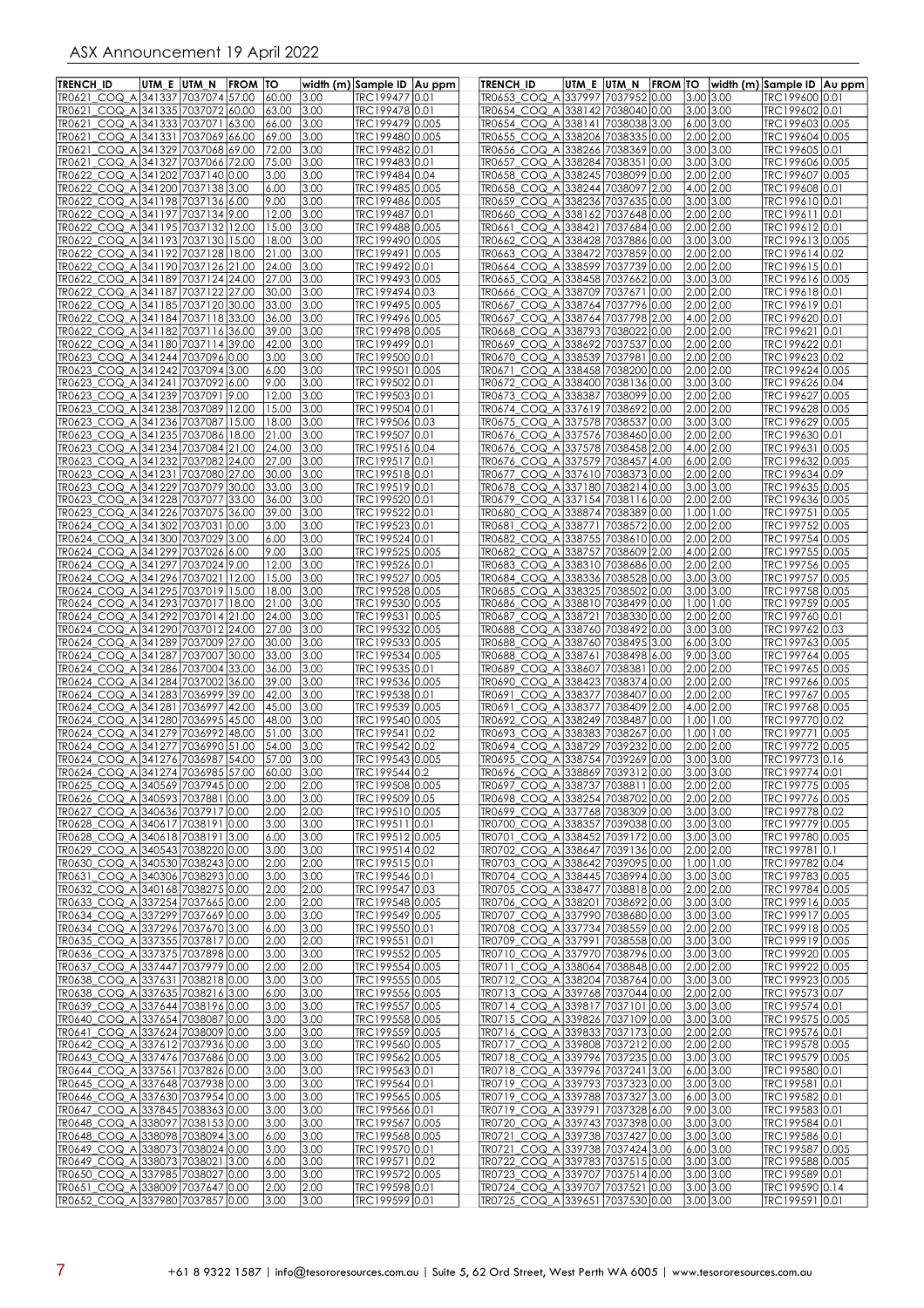| <b>TRENCH ID</b>                                                     | UTM_E  UTM_N | <b>FROM TO</b> |                            | width (m) Sample ID   Au ppm       | <b>TRENCH ID</b>                                                     | UTM_E UTM_N  | <b>FROM TO</b> |                              |                                | width (m) Sample ID Au ppm         |  |
|----------------------------------------------------------------------|--------------|----------------|----------------------------|------------------------------------|----------------------------------------------------------------------|--------------|----------------|------------------------------|--------------------------------|------------------------------------|--|
| TR0726 COQ A 339642 7037507 0.00                                     |              |                | $3.00$ 3.00                | TRC199592 0.01                     | TR0803 COQ A 337436 7039264 0.00                                     |              |                |                              | 3.00 3.00                      | TRC199664 0.005                    |  |
| TR0727_COQ_A 339590 7037470 0.00                                     |              |                | 3.00 3.00                  | TRC199594 0.01                     | TR0804_COQ_A 337621 7039258 0.00                                     |              |                |                              | $1.00$   1.00                  | TRC199666 0.005                    |  |
| TR0727 COQ A 339590 7037468 3.00<br>TR0728_COQ_A 339467 7037194 0.00 |              |                | $6.00$ 3.00<br>$3.00$ 3.00 | TRC199595 0.01<br>TRC199596 0.005  | TR0805_COQ_A 337628 7039283 0.00<br>TR0806_COQ_A 337600 7039488 0.00 |              |                | 2.00 2.00<br>2.00 2.00       |                                | TRC199667 0.005<br>TRC199668 0.005 |  |
| TR0728_COQ_A 339470 7037195 3.00                                     |              |                | 6.00 3.00                  | TRC199597 0.01                     | TR0807_COQ_A 337594 7039553 0.00                                     |              |                | 2.00 2.00                    |                                | TRC199669 0.005                    |  |
| TR0729_COQ_A 339324 7037174 0.00                                     |              |                | $3.00\,$ 5.00              | TRC199701 0.01                     | TR0808 COQ A 337667 7039584 0.00                                     |              |                | 2.00 2.00                    |                                | TRC199670 0.005                    |  |
| TR0730 COQ A 339403 7037231                                          |              | 0.00           | 3.00 4.00                  | TRC199702 0.01                     | TR0809 COQ A 337617 7039573 0.00                                     |              |                | 2.00 2.00                    |                                | TRC199671 0.005                    |  |
| TR0731_COQ_A 339577 7037377 0.00                                     |              |                | $3.00\,$ 3.00              | TRC199703 0.005                    | TR0810 COQ A 337571 7039548 0.00                                     |              |                | 2.00 2.00                    |                                | TRC199672 0.005                    |  |
| TR0732_COQ_A 339662 7037448 0.00<br>TR0733_COQ_A 339628 7037472 0.00 |              |                | 3.00 2.00<br>$3.00$ 3.00   | TRC199704 0.03<br>TRC199706 0.01   | TR0811_COQ_A 337570 7039550 0.00<br>TR0812_COQ_A 337553 7039584 0.00 |              |                |                              | 1.00   1.00<br>$1.00$   1.00   | TRC199673 0.005<br>TRC199675 0.005 |  |
| TR0733_COQ_A 339629 7037472 3.00                                     |              |                | 6.00 3.00                  | TRC199707 0.01                     | TR0813_COQ_A 337428 7039640 0.00                                     |              |                | 2.00 2.00                    |                                | TRC199676 0.005                    |  |
| TR0734 COQ A 339475 7037530 0.00                                     |              |                | 3.00 3.00                  | TRC199708 0.005                    | TR0814_COQ_A 337355 7039626 0.00                                     |              |                | 2.00 2.00                    |                                | TRC199677 0.005                    |  |
| TR0735_COQ_A 339446 7037559 0.00                                     |              |                | $3.00$ 3.00                | TRC199709 0.01                     | <u>TR0815_COQ_A 33</u> 7101 7039585 0.00                             |              |                |                              | $1.00$   1.00                  | TRC199678 0.005                    |  |
| TR0735_COQ_A 339448 7037557 3.00<br>TR0735_COQ_A 339451 7037556 6.00 |              |                | 6.00 3.00<br>9.00 3.00     | TRC199710 0.03<br>TRC199711 0.01   | TR0816_COQ_A 337113 7039437 0.00<br>TR0817_COQ_A 337056 7038736 0.00 |              |                | 3.00 3.00                    | 1.00   1.00                    | TRC199679 0.005<br>TRC199680 0.005 |  |
| TR0736 COQ A 339454 7037642 0.00                                     |              |                | 3.00 3.00                  | TRC199712 0.01                     | TR0818_COQ_A 337042 7038822 0.00                                     |              |                |                              | 2.00 2.00                      | TRC199682 0.005                    |  |
| TR0736_COQ_A 339456 7037640 3.00                                     |              |                | 6.00 3.00                  | TRC199714 0.15                     | TR0819_COQ_A 336978 7038892 0.00                                     |              |                | 3.00 3.00                    |                                | TRC199683 0.005                    |  |
| TR0737_COQ_A 339339 7037492 0.00                                     |              |                | $3.00$ 3.00                | TRC199715 0.01                     | TR0820_COQ_A 336716 7038829 0.00                                     |              |                |                              | $1.00$   1.00                  | TRC199684 2.34                     |  |
| TR0737_COQ_A 339338 7037465 3.00<br>TR0738_COQ_A 339038 7037291 0.00 |              |                | 6.00 3.00<br>2.00 2.00     | TRC199716 0.01<br>TRC199717 0.005  | TR0821_COQ_A 336664 7039119 0.00<br>TR0822_COQ_A 336860 7039127 0.00 |              |                | 2.00 2.00                    | $1.00$   1.00                  | TRC199685 0.005<br>TRC199686 0.005 |  |
| TR0739_COQ_A 339241 7037394 0.00                                     |              |                | 3.00 3.00                  | TRC199718 0.01                     | TR0822_COQ_A 336861 7039128 2.00                                     |              |                |                              | 4.00 2.00                      | TRC199687 0.005                    |  |
| TR0740_COQ_A 339252 7037402 0.00                                     |              |                | 3.00 3.00                  | TRC199719 0.02                     | TR0823_COQ_A 337084 7039367 0.00                                     |              |                |                              | $1.00$   1.00                  | TRC199688 0.005                    |  |
| TR0741_COQ_A 339254 7037409 0.00                                     |              |                | $3.00\,$ 3.00              | TRC199720 0.01                     | TR0824_COQ_A 337060 7039447 0.00                                     |              |                | 2.00 2.00                    |                                | TRC199690 0.005                    |  |
| TR0742_COQ_A 339278 7037444 0.00                                     |              |                | 2.00 2.00<br>1.0011.00     | TRC199722 0.01<br>TRC199723 0.05   | TR0825_COQ_A 337068 7039498 0.00<br>TR0826 COQ A 337065 7039544 0.00 |              |                | 2.00 2.00                    | $1.00$   1.00                  | TRC199691 0.005<br>TRC199692 0.005 |  |
| TR0743_COQ_A 339329 7037543 0.00<br>TR0744 COQ A 339300 7037518 0.00 |              |                | 2.00 2.00                  | TRC199724 0.01                     | TR0827_COQ_A 336967 7039637 0.00                                     |              |                |                              | $1.00$   1.00                  | TRC199693 0.005                    |  |
| TR0745_COQ_A 339191 7037479 0.00                                     |              |                | 2.00 2.00                  | TRC199725 0.01                     | TR0828_COQ_A 336889 7039598 0.00                                     |              |                |                              | $1.00$   1.00                  | TRC199694 0.005                    |  |
| TR0746_COQ_A 339070 7037625 0.00                                     |              |                | $3.00$ 3.00                | TRC199726 0.005                    | TR0829_COQ_A 336795 7038873 0.00                                     |              |                |                              | $1.00$   1.00                  | TRC199695 0.005                    |  |
| TR0747_COQ_A 339186 7037878 0.00                                     |              |                | $3.00\,$ 3.00              | TRC199727 0.005                    | TR0830_COQ_A 337117 7038534 0.00                                     |              |                |                              | $1.00$   1.00                  | TRC199696 0.005                    |  |
| TR0748_COQ_A 339184 7037878 0.00<br>TR0749_COQ_A 339109 7037906 0.00 |              |                | 2.00 2.00<br>$3.00$ 3.00   | TRC199728 0.01<br>TRC199730 0.01   | TR0831_COQ_A 341632 7040624 0.00<br>TR0832_COQ_A 341778 7040676 0.00 |              |                | 3.00 3.00<br>3.00 3.00       |                                | TRC199802 0.01<br>TRC199803 0.01   |  |
| TR0750_COQ_A 340328 7037499 0.00                                     |              |                | 2.00 2.00                  | TRC199731 0.01                     | TR0833_COQ_A 341871 7040748 0.00                                     |              |                | 2.00 2.00                    |                                | TRC199804 0.01                     |  |
| TR0751_COQ_A 340207 7037587 0.00                                     |              |                | 2.00 2.00                  | TRC199732 0.01                     | TR0834_COQ_A 341496 7040986 0.00                                     |              |                | 2.00 2.00                    |                                | TRC199805 0.02                     |  |
| TR0752_COQ_A 340235 7037645 0.00                                     |              |                | $3.00$ 3.00                | TRC199733 0.01                     | TR0835_COQ_A 340907 7040623 0.00                                     |              |                | 2.00 2.00                    |                                | TRC199806 0.005                    |  |
| TR0753_COQ_A 340205 7037701 0.00<br>TR0754_COQ_A 340177 7037720 0.00 |              |                | 2.00 2.00<br>2.00 2.00     | TRC199734 0.01<br>TRC199735 0.005  | TR0836_COQ_A 341293 7040827 0.00<br>TR0837_COQ_A 340349 7040914 0.00 |              |                | 2.00 2.00                    | 3.00 3.00                      | TRC199807 0.01<br>TRC199808 0.07   |  |
| TR0755_COQ_A 340168 7037747 0.00                                     |              |                | 2.00 2.00                  | TRC199736 0.01                     | TR0838_COQ_A 341628 7040140 0.00                                     |              |                | 3.00 3.00                    |                                | TRC199810 0.01                     |  |
| TR0756_COQ_A 340139 7037685 0.00                                     |              |                | $3.00$ 3.00                | TRC199738 0.01                     | TR0839_COQ_A 341438 7040155 0.00                                     |              |                | 3.00 3.00                    |                                | TRC199811 0.005                    |  |
| TR0757_COQ_A 339959 7037604 0.00                                     |              |                | $3.00$ 3.00                | TRC199739 0.01                     | TR0839 COQ A 341439 7040156 3.00                                     |              |                | 6.00 3.00                    |                                | TRC199812 0.005                    |  |
| TR0758_COQ_A 339896 7037663 0.00<br>TR0759_COQ_A 339871 7037861 0.00 |              |                | 3.00 3.00<br>$3.00$ 3.00   | TRC199740 0.03<br>TRC199741 0.02   | TR0840_COQ_A 341416 7040195 0.00<br>TR0841_COQ_A 341406 7040206 0.00 |              |                | 2.00 2.00<br>3.00 3.00       |                                | TRC199813 0.005<br>TRC199814 0.15  |  |
| TR0760_COQ_A 339865 7037814 0.00                                     |              |                | 3.00 3.00                  | TRC199742 0.01                     | TR0841_COQ_A 341402 7040204 3.00                                     |              |                | 6.00 3.00                    |                                | TRC199815 0.01                     |  |
| TR0761_COQ_A 339860 7037808 0.00                                     |              |                | 2.00 2.00                  | TRC199743 0.01                     | TR0842_COQ_A 341501 7040326 0.00                                     |              |                | 3.00 3.00                    |                                | TRC199816 0.01                     |  |
| TR0762_COQ_A 339818 7037842 0.00                                     |              |                | 2.00 2.00                  | TRC199744 0.03                     | TR0843_COQ_A 341481 7040465 0.00                                     |              |                | 3.00 3.00                    |                                | TRC199818 0.01                     |  |
| TR0763_COQ_A 339794 7037892 0.00                                     |              |                | 3.00 3.00                  | TRC199746 0.01                     | TR0844_COQ_A 338842 7039152 0.00                                     |              |                | 3.00 3.00                    |                                | TRC199924 0.005                    |  |
| TR0764_COQ_A 339600 7037853 0.00<br>TR0765_COQ_A 339584 7037666 0.00 |              |                | $3.00$ 3.00<br>$3.00$ 3.00 | TRC199747 0.01<br>TRC199748 0.005  | TR0845_COQ_A 338860 7039179 0.00<br>TR0846 COQ A 338874 7039364 0.00 |              |                | 3.00 3.00<br>2.00 2.00       |                                | TRC199925 0.02<br>TRC199926 0.005  |  |
| TR0766_COQ_A 339662 7037585 0.00                                     |              |                | 2.00 2.00                  | TRC199749 0.02                     | TR0847 COQ A 338781 7039656 0.00                                     |              |                | 2.00 2.00                    |                                | TRC199927 0.01                     |  |
| TR0767_COQ_A 339744 7037553 0.00                                     |              |                | 3.00 3.00                  | TRC199750 0.03                     | TR0847_COQ_A 338781                                                  | 7039654 2.00 |                | 4.00 2.00                    |                                | TRC199928 0.005                    |  |
| TR0768 COQ A 339631 7037987 0.00                                     |              |                | 2.00 2.00                  | TRC199901 0.02                     | TR0848 COQ A 338722 7039588 0.00                                     |              |                | 3.00 3.00                    |                                | TRC199930 0.01                     |  |
| TR0769_COQ_A 339632 7037962 0.00<br>TR0770 COQ A 339687 7037912 0.00 |              |                | $3.00$ 3.00<br>3.00 3.00   | TRC19990210.005<br>TRC199903 0.32  | TR0848 COQ A 338720 7039586 3.00<br>TR0849_COQ_A 338241 7038881 0.00 |              |                | $6.00$ 3.00<br>3.00 3.00     |                                | TRC199931 0.01<br>TRC199932 0.005  |  |
| IR0771 COQ A13399921703821310.00                                     |              |                | 12.0012.00                 | IRC19990410.01                     | IR0850_COQ_A 338259  7039   71  0.00                                 |              |                |                              | 2.00 2.00                      | IRC199933 0.01                     |  |
| TR0772_COQ_A 339900 7038088 0.00                                     |              |                | 2.00 2.00                  | TRC199906 0.01                     | TR0851 COQ A 338309 7039440 0.00                                     |              |                | $1.00$ 1.00                  |                                | TRC199934 0.01                     |  |
| TR0773_COQ_A 339814 7037976 0.00                                     |              |                | 2.00 2.00                  | TRC199907 0.02                     | TR0852_COQ_A 338248 7039511 0.00                                     |              |                |                              | 3.00 3.00                      | TRC199935 0.005                    |  |
| TR0774 COQ A 339545 7037955 0.00<br>TR0775_COQ_A 339785 7038212 0.00 |              |                | 1.00 1.00<br>2.00 2.00     | TRC199908 0.01<br>TRC199909 0.04   | TR0853 COQ A 338619 7039459 0.00<br>TR0854 COQ A 338401 7039381 0.00 |              |                | 2.00 2.00                    | $1.00$ $1.00$                  | TRC199936 0.02<br>TRC199938 0.005  |  |
| TR0776_COQ_A 339804 7038242 0.00                                     |              |                | $1.00$   1.00              | TRC199910 0.13                     | TR0855_COQ_A 338171 7039534 0.00                                     |              |                | 3.00 3.00                    |                                | TRC199939 0.005                    |  |
| <u>TR0777_COQ_A 339802 7038266 0.00</u>                              |              |                | $3.00\,3.00$               | TRC199911 0.02                     | TR0856 COQ A 338118 7039540 0.00                                     |              |                | 2.00 2.00                    |                                | TRC199940 0.17                     |  |
| TR0778_COQ_A 339838 7038270 0.00                                     |              |                | 1.00 1.00                  | TRC199912 0.04                     | TR0857_COQ_A 337952 7038907 0.00                                     |              |                | $3.00\,$ $3.00$<br>6.00 3.00 |                                | TRC199941 0.005<br>TRC199942 0.01  |  |
| TR0779_COQ_A 339810 7038311 0.00<br>TR0780_COQ_A 339676 7038260 0.00 |              |                | 3.00 3.00<br>1.00 1.00     | TRC199914 0.01<br>TRC199915 0.01   | TR0857_COQ_A 337950 7038905 3.00<br>TR0858_COQ_A 338218 7039165 0.00 |              |                | 2.00 2.00                    |                                | TRC199943 0.005                    |  |
| TR0781 COQ A 337494 7038808 0.00                                     |              |                | 3.00 3.00                  | TRC199637 0.01                     | TR0859_COQ_A 338124 7039333 0.00                                     |              |                | 2.00 2.00                    |                                | TRC199944 0.005                    |  |
| TR0782_COQ_A 337306 7038822 0.00                                     |              |                | 3.00 3.00                  | TRC199638 0.01                     | TR0859_COQ_A 338123 7039331 2.00                                     |              |                | 4.00 2.00                    |                                | TRC199946 0.11                     |  |
| TR0783_COQ_A 337220 7038899 0.00<br>TR0783_COQ_A 337220 7038901 3.00 |              |                | 3.00 3.00<br>6.00 3.00     | TRC199639 0.005<br>TRC199640 0.005 | TR0860_COQ_A 338111 7039345 0.00<br>TR0861 COQ A 337939 7039576 0.00 |              |                | 3.00 3.00<br>2.00 2.00       |                                | TRC199947 0.01<br>TRC199948 0.01   |  |
| TR0784_COQ_A 337111 7039100 0.00                                     |              |                | 3.00 3.00                  | TRC199642 0.01                     | TR0862_COQ_A 337963 7039523 0.00                                     |              |                | 2.00 2.00                    |                                | TRC199949 0.01                     |  |
| TR0785_COQ_A 337284 7038929 0.00                                     |              |                | 2.00 2.00                  | TRC199643 0.005                    | TR0863 COQ A 337970 7039507 0.00                                     |              |                |                              | $1.00$   1.00                  | TRC199950 0.01                     |  |
| TR0786_COQ_A 337285 7038935 0.00                                     |              |                | 3.00 3.00                  | TRC199644 0.005                    | TR0863_COQ_A 337969 7039507 1.00                                     |              |                | 2.00 1.00                    |                                | TRC199951 0.23                     |  |
| TR0787_COQ_A 337342 7038887 0.00                                     |              |                | 3.00 3.00                  | TRC199645 0.005                    | TR0863_COQ_A 337968 7039507 2.00                                     |              |                | 3.00 1.00                    |                                | TRC199952 0.02                     |  |
| TR0788_COQ_A 337702 7038949 0.00<br>TR0789_COQ_A 337593 7039150 0.00 |              |                | 3.00 3.00<br> 1.00 1.00    | TRC199646 0.62<br>TRC199647 0.01   | TR0864 COQ A 338169 7038974 0.00<br>TR0865_COQ_A 337990 7039149 0.00 |              |                | 2.00 2.00<br>3.00 3.00       |                                | TRC199954 0.005<br>TRC199955 0.005 |  |
| TR0790_COQ_A 337503 7039167 0.00                                     |              |                | 3.00 3.00                  | TRC199648 0.005                    | TR0866_COQ_A 337889 7039101 0.00                                     |              |                | 3.00 3.00                    |                                | TRC199956 0.005                    |  |
| TR0790_COQ_A 337506 7039166 3.00                                     |              |                | 5.00 2.00                  | TRC199650 0.05                     | TR0867_COQ_A 338030 7038978 0.00                                     |              |                | 3.00 3.00                    |                                | TRC199957 0.01                     |  |
| TR0791_COQ_A 337505 7039211 0.00                                     |              |                | 2.00 2.00                  | TRC199651 0.005                    | TR0868_COQ_A 338019 7038881 0.00                                     |              |                | $3.00$ 3.00                  |                                | TRC199958 0.005                    |  |
| TR0792_COQ_A 337462 7039245 0.00<br>TR0793_COQ_A 337435 7039102 0.00 |              |                | 2.00 2.00<br>3.00 3.00     | TRC199652 0.09<br>TRC199653 0.01   | TR0869 COQ A 337890 7038786 0.00<br>TR0870_COQ_A 337826 7038807 0.00 |              |                |                              | $1.00$ $1.00$<br>$1.00$   1.00 | TRC199959 0.005<br>TRC199960 0.07  |  |
| TR0794_COQ_A 337479 7038903 0.00                                     |              |                | 2.00 2.00                  | TRC199654 0.005                    | TR0871_COQ_A 337709 7039824 0.00                                     |              |                |                              | 1.00 1.00                      | TRC199962 0.005                    |  |
| TR0795_COQ_A 337357 7038970 0.00                                     |              |                | 2.00 2.00                  | TRC199655 0.005                    | TR0872_COQ_A 337733 7039620 0.00                                     |              |                | 2.00 2.00                    |                                | TRC199963 0.005                    |  |
| TR0796_COQ_A 337221 7039269 0.00                                     |              |                | 2.00 2.00                  | TRC199656 0.005                    | TR0873_COQ_A 337821 7039644 0.00                                     |              |                | 2.00 2.00                    |                                | TRC199964 0.005                    |  |
| TR0797_COQ_A 337175 7039376 0.00<br>TR0798_COQ_A 337221 7039512 0.00 |              |                | 3.00 3.00<br>2.00 2.00     | TRC199658 0.01<br>TRC199659 0.005  | TR0874_COQ_A 337914 7039858 0.00<br>TR0875_COQ_A 338596 7039711 0.00 |              |                | 3.00 3.00<br>2.00 2.00       |                                | TRC199965 0.005<br>TRC199966 0.005 |  |
| TR0799_COQ_A 337343 7039515 0.00                                     |              |                | 2.00 2.00                  | TRC199660 0.005                    | TR0876_COQ_A 338611 7039607 0.00                                     |              |                | 2.00 2.00                    |                                | TRC199967 0.01                     |  |
| TR0800_COQ_A 337424 7039516 0.00                                     |              |                | 1.00 1.00                  | TRC199661 0.005                    | TR0877_COQ_A 338620 7039578 0.00                                     |              |                | 3.00 3.00                    |                                | TRC199968 0.005                    |  |
| TR0801_COQ_A 337494 7039561 0.00<br>TR0802 COQ A 337387 7039375 0.00 |              |                | 2.00 2.00<br>2.00 2.00     | TRC199662 0.005<br>TRC199663 0.005 | TR0878_COQ_A 338559 7039575 0.00<br>TR0879 COQ A 338543 7039560 0.00 |              |                |                              | 2.00 2.00<br> 1.00 1.00        | TRC199970 0.01<br>TRC199971 0.005  |  |
|                                                                      |              |                |                            |                                    |                                                                      |              |                |                              |                                |                                    |  |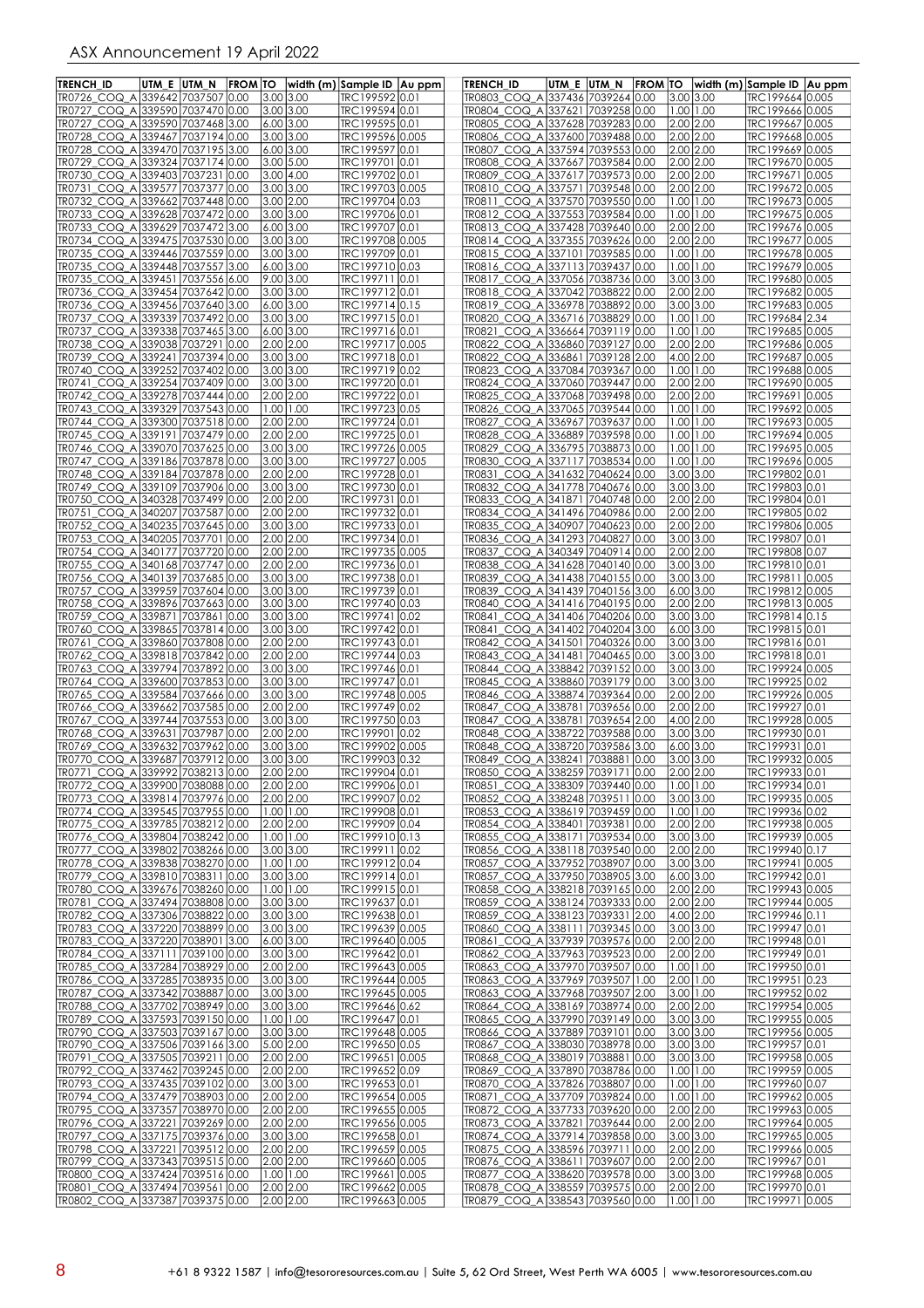| TRENCH ID                                                                   | utm e  utm n | <b>FROM TO</b> |                          |               | width (m) Sample ID   Au ppm       | <b>TRENCH ID</b>                                                     | UTM_E  UTM_N | <b>FROM TO</b> |                                | width (m) Sample ID  Au ppm        |  |
|-----------------------------------------------------------------------------|--------------|----------------|--------------------------|---------------|------------------------------------|----------------------------------------------------------------------|--------------|----------------|--------------------------------|------------------------------------|--|
| TR0880 COQ A 338395 7039757 0.00                                            |              |                | 1.00                     | 1.00          | TRC199972 0.005                    | TR0951_COQ_A 338828 7041845 2.00                                     |              |                | 4.00 2.00                      | TRC198370 0.005                    |  |
| TR0880 COQ A 338394 7039758 1.00<br>TR0881_COQ_A 338343 7039866 0.00        |              |                | 2.00<br>2.00             | 1.00<br>2.00  | TRC199973 0.005<br>TRC199974 0.005 | TR0952 COQ A 338551 7041993 0.00<br>TR0953 COQ A 338567 7042099 0.00 |              |                | 2.00 2.00<br>2.00 2.00         | TRC198371 0.005<br>TRC198372 0.005 |  |
| TR0882_COQ_A 338423 7040060 0.00                                            |              |                | 2.00                     | 2.00          | TRC199975 0.005                    | TR0954_COQ_A 338465 7042071 0.00                                     |              |                | 2.00 2.00                      | TRC198373 0.005                    |  |
| TR0883_COQ_A 338878 7040054 0.00                                            |              |                | 3.00                     | 3.00          | TRC199976 0.005                    | TR0955_COQ_A 338424 7041834 0.00                                     |              |                | 2.00 2.00                      | TRC198374 0.005                    |  |
| TR0884 COQ A 338677 7039877 0.00                                            |              |                | 2.00                     | 2.00          | TRC199978 0.005                    | TR0956_COQ_A 338456 7041827 0.00                                     |              |                | 2.00 2.00                      | TRC198375 0.005                    |  |
| TR0885_COQ_A 338633 7039798 0.00<br>TR0886 COQ A 338641 7039706 0.00        |              |                | 2.00<br>3.00             | 2.00<br>3.00  | TRC199979 0.005<br>TRC199980 0.005 | TR0957_COQ_A 338410 7041631<br>TR0958 COQ A 338395 7041680 0.00      |              | 0.00           | 1.00   1.00<br>2.00 2.00       | TRC198376 0.005<br>TRC198378 0.01  |  |
| TR0887_COQ_A 338829 7039853 0.00                                            |              |                | 2.00                     | 2.00          | TRC199981 1.02                     | TR0959_COQ_A 338392 7041863 0.00                                     |              |                | 2.00 2.00                      | TRC198379 0.005                    |  |
| TR0888_COQ_A 338930 7039987 0.00                                            |              |                | 1.00                     | 1.00          | TRC199982 0.005                    | TR0959_COQ_A 338392 7041861                                          |              | 2.00           | 4.00 2.00                      | TRC198380 0.005                    |  |
| TR0889_COQ_A 337784 7040284 0.00                                            |              |                | 3.00                     | 3.00          | TRC199983 0.005                    | TR0960 COQ A 338406 7041860 0.00                                     |              |                | 2.00 2.00                      | TRC198381 0.005                    |  |
| TR0890_COQ_A 337965 7040104 0.00<br>TR0891_COQ_A 338096 7040040 0.00        |              |                | 3.00<br>3.00             | 3.00<br>3.00  | TRC199984 0.005<br>TRC199986 0.005 | TR0961_COQ_A 338365 7041869 0.00<br>TR0961_COQ_A 338365 7041872 3.00 |              |                | 3.00 3.00<br>6.00 3.00         | TRC198382 0.005<br>TRC198383 0.005 |  |
| TR0892_COQ_A 338112 7039811 0.00                                            |              |                | 2.00                     | 2.00          | TRC199987 0.005                    | TR0961_COQ_A 338366 7041875 6.00                                     |              |                | 9.00 3.00                      | TRC198384 0.005                    |  |
| TR0893 COQ A 338206 7039682 0.00                                            |              |                | 2.00                     | 2.00          | TRC199988 0.005                    | TR0962_COQ_A 338338 7041877 0.00                                     |              |                | 2.00 2.00                      | TRC198386 0.01                     |  |
| TR0894_COQ_A 338294 7039923 0.00<br>TR0895_COQ_A 338037 7040169 0.00        |              |                | 3.00<br>2.00             | 3.00<br>2.00  | TRC199989 0.005<br>TRC199990 0.005 | TR0963_COQ_A 338259 7041915 0.00<br>TR0963_COQ_A 338258 7041914 2.00 |              |                | 2.00 2.00<br>4.00 2.00         | TRC198387 0.005<br>TRC198388 0.005 |  |
| TR0896_COQ_A 338008 7040198 0.00                                            |              |                | 2.00                     | 2.00          | TRC199991 0.03                     | TR0963_COQ_A 338287 7041913 4.00                                     |              |                | 6.00 2.00                      | TRC198389 0.005                    |  |
| TR0897_COQ_A 337981 7040368 0.00                                            |              |                | 2.00                     | 2.00          | TRC199992 0.005                    | TR0964_COQ_A 338193 7041959 0.00                                     |              |                | 2.00 2.00                      | TRC198390 0.005                    |  |
| TR0898_COQ_A 338021 7040339 0.00                                            |              |                | 2.00                     | 2.00          | TRC199994 0.005                    | TR0965_COQ_A 338378 7042107 0.00                                     |              |                | 2.00 2.00                      | TRC198391 0.005                    |  |
| TR0899_COQ_A 338061 7040335 0.00<br>TR0900_COQ_A 338272 7040242 0.00        |              |                | 2.00<br>1.00             | 2.00<br>1.00  | TRC199995 0.005<br>TRC199996 0.005 | TR0992_COQ_A 339882 7038308 0.00<br>TR0993_COQ_A 339922 7038353 0.00 |              |                | 1.00   1.00<br>2.00 2.00       | TRC199791 0.03<br>TRC199792 0.02   |  |
| TR0901_COQ_A 338485 7040271 0.00                                            |              |                | 2.00                     | 2.00          | TRC199997 0.005                    | TR0994_COQ_A 339995 7038366 0.00                                     |              |                | 3.00 3.00                      | TRC199794 0.01                     |  |
| TR0902_COQ_A 338423 7040394 0.00                                            |              |                | 2.00                     | 2.00          | TRC199998 0.005                    | TR0994_COQ_A 339995 7038366 3.00                                     |              |                | 6.00 3.00                      | TRC199795 0.01                     |  |
| TR0903_COQ_A 338720 7040547 0.00                                            |              |                | 2.00                     | 2.00          | TRC199999 0.005                    | TR0995_COQ_A 340079 7038495 0.00                                     |              |                | $1.00$   1.00                  | TRC199796 0.005                    |  |
| TR0904_COQ_A 338749 7040447 0.00<br>TR0905_COQ_A 338591 7040388 0.00        |              |                | 3.00<br> 1.00            | 3.00<br>1.00  | TRC200000 0.005<br>TRC198301 0.01  | TR0996_COQ_A 340661 7038511<br>TR0997_COQ_A 340319 7038748 0.00      |              | 0.00           | 00.1 00.1<br>$1.00$   1.00     | TRC199797 0.02<br>TRC199798 0.22   |  |
| TR0906_COQ_A 338565 7040412 0.00                                            |              |                | 1.00                     | 1.00          | TRC198302 0.005                    | TR0998_COQ_A 340419 7038610 0.00                                     |              |                | 1.00   1.00                    | TRC199799 0.53                     |  |
| TR0907_COQ_A 338528 7040542 0.00                                            |              |                | 2.00                     | 2.00          | TRC198303 0.005                    | TR0999_COQ_A 340465 7038542 0.00                                     |              |                | 00.1 00.1                      | TRC199800 0.03                     |  |
| TR0908_COQ_A 338526 7040610 0.00<br>TR0909_COQ_A 338535 7040841 0.00        |              |                | 1.00<br>2.00             | 1.00<br>2.00  | TRC198304 0.005<br>TRC198306 0.01  | TR1000 COQ A 340529 7038937 0.00<br>TR1001_COQ_A 340586 7038912 0.00 |              |                | $1.00$   1.00<br>00.1 00.1     | TRC198102 0.005                    |  |
| TR0910_COQ_A 338455 7040746 0.00                                            |              |                | 1.00                     | 1.00          | TRC198307 0.005                    | TR1002_COQ_A 340639 7038930 0.00                                     |              |                | $1.00$   1.00                  | TRC198103 0.005                    |  |
| TR0911_COQ_A 338345 7040613 0.00                                            |              |                | 2.00                     | 2.00          | TRC198308 0.005                    | TR1003 COQ A 340660 7038962 0.00                                     |              |                | 1.00   1.00                    | TRC198104 0.01                     |  |
| TR0912_COQ_A 338913 7040463 0.00                                            |              |                | 2.00                     | 2.00          | TRC198309 0.31                     | TR1004_COQ_A 340564 7039023 0.00                                     |              |                | 2.00 2.00                      | TRC198106 0.06                     |  |
| TR0913 COQ A 338617 7040536 0.00<br>TR0914_COQ_A 338614 7040647 0.00        |              |                | 2.00<br>2.00             | 2.00<br>2.00  | TRC198310 0.005<br>TRC198311 0.005 | TR1005_COQ_A 340620 7038717 0.00<br>TR1006_COQ_A 339756 7038797 0.00 |              |                | 2.00 2.00<br>00.1   00.1       | TRC198107 0.01<br>TRC198108 0.09   |  |
| TR0915_COQ_A 338101 7040439 0.00                                            |              |                | 3.00                     | 3.00          | TRC198312 0.005                    | TR1007_COQ_A 339321 7038542 0.00                                     |              |                | $1.00$   1.00                  | TRC198109 0.15                     |  |
| TR0916_COQ_A 338212 7040337 0.00                                            |              |                | 2.00                     | 2.00          | TRC198314 0.005                    | TR1008_COQ_A 339322 7038541 0.00                                     |              |                | $0.00$   1.00                  | TRC198110 0.03                     |  |
| TR0917_COQ_A 338239 7040333 0.00<br>TR0918_COQ_A 338225 7040356 0.00        |              |                | 2.00<br> 1.00            | 2.00<br>1.00  | TRC198315 0.005<br>TRC198316 0.01  | TR1009_COQ_A 339740 7038910 0.00<br>TR1010 COQ A 339640 7038896 0.00 |              |                | 2.00 2.00<br>00.1   00.1       | TRC198111 0.03<br>TRC198112 0.005  |  |
| TR0919_COQ_A 337725 7042295 0.00                                            |              |                | 3.00                     | 3.00          | TRC198317 0.005                    | TR1011_COQ_A 339257 7039075 0.00                                     |              |                | $1.00$   1.00                  | TRC198114 0.02                     |  |
| TR0920_COQ_A 337824 7042286 0.00                                            |              |                | 3.00                     | 3.00          | TRC198318 0.01                     | TR1012_COQ_A 338954 7038826 0.00                                     |              |                | 1.00   1.00                    | TRC198115 0.01                     |  |
| TR0921_COQ_A 337883 7042126 0.00<br>TR0922_COQ_A 337932 7042057 0.00        |              |                | 2.00<br>2.00             | 2.00<br>2.00  | TRC198319 0.005<br>TRC198320 0.005 | TR1013_COQ_A 339007 7038788 0.00<br>TR1014_COQ_A 339207 7038726 0.00 |              |                | 00.1   00.1<br>$0.00$   1.00   | TRC198116 0.04<br>TRC198117 0.09   |  |
| TR0923_COQ_A 337979 7042061 0.00                                            |              |                | 2.00                     | 2.00          | TRC198322 0.005                    | TR1015_COQ_A 339118 7038781                                          |              | 0.00           | 00.1 00.1                      | TRC198118 0.005                    |  |
| TR0924_COQ_A 338537 7042276 0.00                                            |              |                | 2.00                     | 2.00          | TRC198323 0.005                    | TR1016_COQ_A 339104 7038204                                          |              | 0.00           | $1.00$   1.00                  | TRC198119 0.01                     |  |
| TR0925_COQ_A 338486 7042108 0.00<br>TR0926_COQ_A 338983 7042159 0.00        |              |                | 2.00<br>3.00             | 2.00<br>3.00  | TRC198324 0.005<br>TRC198325 0.005 | TR1017 COQ A 339600 7039472<br>TR1018 COQ A 339359 7039194 0.00      |              | 0.00           | 1.00   1.00<br>$0.00$   1.00   | TRC198120 0.01<br>TRC198122 0.01   |  |
| TR0927 COQ A 338790 7042341 0.00                                            |              |                | 1.00                     | 1.00          | TRC198326 0.005                    | TR1019_COQ_A 339267 7039236 0.00                                     |              |                | 00.11.00                       | TRC198123 0.005                    |  |
| TR0928_COQ_A 338689 7042132 0.00                                            |              |                | 2.00                     | 2.00          | TRC198327 0.005                    | TR1020_COQ_A 339117 7039391                                          |              | 10.00          | 00.1 00.1                      | TRC198124  0.01                    |  |
| TR0929_COQ_A 338917 7041801 0.00<br>TR0930_COQ_A 338762 7041754 0.00        |              |                | 2.00<br>1.00             | 2.00<br> 1.00 | TRC198328 0.005<br>TRC198330 0.005 | TR1021_COQ_A 339130 7039467 0.00<br>TR1022_COQ_A 339155 7039510 0.00 |              |                | 1.00 1.00<br>$1.00$   1.00     | TRC198125 0.005<br>TRC198126 0.01  |  |
| TR0931_COQ_A 338735 7041740 0.00_                                           |              |                | $ 1.00 $ $ 1.00 $        |               | IRC198331  0.005                   | TR1023_COQ_A13403031703916010.00                                     |              | 1.00 1.00      |                                | TRC19812710.01                     |  |
| TR0932_COQ_A 338635 7041777 0.00                                            |              |                | 3.00 3.00                |               | TRC198332 0.005                    | TR1024_COQ_A 340308 7039109 0.00                                     |              |                | 2.00 2.00                      | TRC198128 0.06                     |  |
| TR0933_COQ_A 338605 7041784 0.00<br>TR0934_COQ_A 337939 7038908 0.00        |              |                | 1.00 <br>3.00            | 1.00<br>3.00  | TRC198333 0.005<br>TRC198334 0.005 | TR1025_COQ_A 340326 7039061 0.00<br>TR1026_COQ_A 340329 7039047 0.00 |              |                | $1.00$   1.00<br>$1.00$   1.00 | TRC198130 0.29<br>TRC198131 0.12   |  |
| TR0934_COQ_A 337936 7038908 3.00                                            |              |                | 6.00                     | 3.00          | TRC198335 0.005                    | TR1027_COQ_A 340234 7038944 0.00                                     |              |                | $0.00$   1.00                  | TRC198132 0.03                     |  |
| TR0934_COQ_A 337933 7038908 6.00                                            |              |                | 9.00 3.00                |               | TRC198336 0.01                     | TR1028_COQ_A 340163 7038900 0.00                                     |              |                | $1.00$   1.00                  | TRC198133 0.04                     |  |
| TR0934 COQ A 337930 7038908 9.00<br>TR0934_COQ_A 337927 7038908 12.00       |              |                | 12.00 3.00<br>15.00 3.00 |               | TRC198338 0.1<br>TRC198339 0.005   | TR1029_COQ_A 341760 7039652 0.00<br>TR1030_COQ_A 341620 7039426 0.00 |              |                | $0.00$   1.00<br>$1.00$  1.00  | TRC198134 0.01<br>TRC198135 0.01   |  |
| TR0935_COQ_A 337845 7038738 0.00                                            |              |                | 2.00                     | 2.00          | TRC198340 0.005                    | TR1031_COQ_A 341344 7039305 0.00                                     |              |                | $1.00$   1.00                  | TRC198136 0.005                    |  |
| TR0936_COQ_A 337828 7038755 0.00                                            |              |                | 2.00                     | 2.00          | TRC198341 0.005                    | TR1032_COQ_A 341271 7039310 0.00                                     |              |                | $0.00$   1.00                  | TRC198138 0.01                     |  |
| TR0937_COQ_A 337844 7038825 0.00<br>TR0937_COQ_A 337843 7038826 2.00        |              |                | 2.00<br>3.00             | 2.00<br> 1.00 | TRC198342 0.005<br>TRC198343 0.02  | TR1033_COQ_A 341198 7039305 0.00<br>TR1034_COQ_A 341350 7039444 0.00 |              |                | $1.00$   1.00<br>$1.00$   1.00 | TRC198139 0.05<br>TRC198140 0.02   |  |
| <u>TR0937_COQ_A 337841 7038828 3.00</u>                                     |              |                | 5.00                     | 2.00          | TRC198344 0.005                    | TR1035_COQ_A 341350 7039446 0.00                                     |              |                | $1.00$   1.00                  | TRC198141 0.02                     |  |
| TR0938_COQ_A 337862 7038852 0.00                                            |              |                | 2.00                     | 2.00          | TRC198346 0.005                    | TR1036_COQ_A 341407 7039526 0.00                                     |              |                | $1.00$   1.00                  | TRC198142 0.02                     |  |
| TR0938_COQ_A 337863 7038851 2.00<br>TR0939_COQ_A 337885 7038879 0.00        |              |                | 4.00<br>2.00             | 2.00<br> 2.00 | TRC198347 0.005<br>TRC198348 0.005 | TR1037_COQ_A 341437 7039600 0.00<br>TR1038 COQ A 341725 7039659 0.00 |              |                | $1.00$   1.00<br>$1.00$   1.00 | TRC198143 0.01<br>TRC198144 0.06   |  |
| TR0940_COQ_A 337895 7038894 0.00                                            |              |                | 3.00                     | 3.00          | TRC198349 0.02                     | TR1039_COQ_A 341445 7039603 0.00                                     |              |                | 3.00 3.00                      | TRC198146 0.03                     |  |
| <u>TR0940_COQ_A 337896 7038892 3.00</u>                                     |              |                | 6.00                     | 3.00          | TRC198350 0.01                     | TR1040_COQ_A 341445 7039605 0.00                                     |              |                | 2.00 2.00                      | TRC198147 0.005                    |  |
| TR0941_COQ_A 337808 7042060 0.00<br>TR0942_COQ_A 337790 7042040 0.00        |              |                | 2.00<br>3.00             | 2.00<br> 3.00 | TRC198351 0.005<br>TRC198352 0.005 | TR1041_COQ_A 341445 7039606 0.00<br>TR1042_COQ_A 341326 7039496 0.00 |              |                | 3.00 3.00<br>2.00 2.00         | TRC198148 0.01<br>TRC198149 0.01   |  |
| TR0942_COQ_A 337788 7042038 3.00                                            |              |                | 6.00                     | 3.00          | TRC198354 0.005                    | TR1043_COQ_A 341080 7039428 0.00                                     |              |                | $1.00$   1.00                  | TRC198150 0.19                     |  |
| TR0942_COQ_A 337786 7042036 6.00                                            |              |                | 9.00                     | 3.00          | TRC198355 0.005                    | TR1044_COQ_A 341079 7039416 0.00                                     |              |                | $1.00$   1.00                  | TRC198151 0.04                     |  |
| TR0943_COQ_A 337810 7042033 0.00                                            |              |                | 2.00                     | 2.00          | TRC198356 0.005                    | TR1045_COQ_A 341024 7039254 0.00<br>TR1046_COQ_A 341725 7039641 0.00 |              |                | $1.00$   1.00                  | TRC198152 0.25<br>TRC198154 0.02   |  |
| <u>TR0943_COQ_A 337808 7042031 2.00</u><br>TR0943_COQ_A 337806 7042029 4.00 |              |                | 4.00<br>6.00             | 2.00<br> 2.00 | TRC198357 0.005<br>TRC198358 0.005 | TR1047_COQ_A 340775 7038976 0.00                                     |              |                | 2.00 2.00<br>2.00 2.00         | TRC198155 0.04                     |  |
| TR0944_COQ_A 337829 7042022 0.00                                            |              |                | 2.00                     | 2.00          | TRC198359 0.005                    | TR1048_COQ_A 340777 7038974 0.00                                     |              |                | 2.00 2.00                      | TRC198156 0.13                     |  |
| <u>TR0945_COQ_A 337908 7042013 0.00</u>                                     |              |                | 2.00<br>3.00             | 2.00          | TRC198360 0.005                    | TR1049_COQ_A 340984 7039081 0.00<br>TR1050_COQ_A 341094 7039119 0.00 |              |                | $1.00$   1.00<br>$1.00$   1.00 | TRC198157 0.03                     |  |
| TR0946_COQ_A 337984 7042012 0.00<br>TR0947_COQ_A 337739 7041670 0.00        |              |                | 2.00                     | 3.00<br>2.00  | TRC198362 0.005<br>TRC198363 0.005 | TR1051_COQ_A 340922 7038843 0.00                                     |              |                | $1.00$   1.00                  | TRC198158 0.02<br>TRC198159 0.03   |  |
| TR0948_COQ_A 337685 7041723 0.00                                            |              |                | 2.00                     | 2.00          | TRC198364 0.005                    | TR1052_COQ_A 340879 7039560 0.00                                     |              |                | 2.00 2.00                      | TRC198160 0.005                    |  |
| TR0948_COQ_A 337686 7041722 2.00<br>TR0949_COQ_A 338537 7041833 0.00        |              |                | 4.00<br>3.00             | 2.00<br>3.00  | TRC198365 0.005<br>TRC198366 0.005 | TR1053_COQ_A 340779 7039323 0.00<br>TR1054_COQ_A 341239 7039409 0.00 |              |                | $1.00$   1.00<br>2.00 2.00     | TRC198162 0.07<br>TRC198163 0.07   |  |
| TR0950_COQ_A 338537 7041838 0.00                                            |              |                | 2.00                     | 2.00          | TRC198367 0.005                    | TR1055_COQ_A 340887 7038508 0.00                                     |              |                | $1.00$   1.00                  | TRC198164 1.01                     |  |
| TR0951 COQ A 338528 7041843 0.00                                            |              |                | 2.00 2.00                |               | TRC198368 0.005                    | TR1056 COQ A 341086 7038847 0.00                                     |              |                | 1.00 1.00                      | TRC198165 0.26                     |  |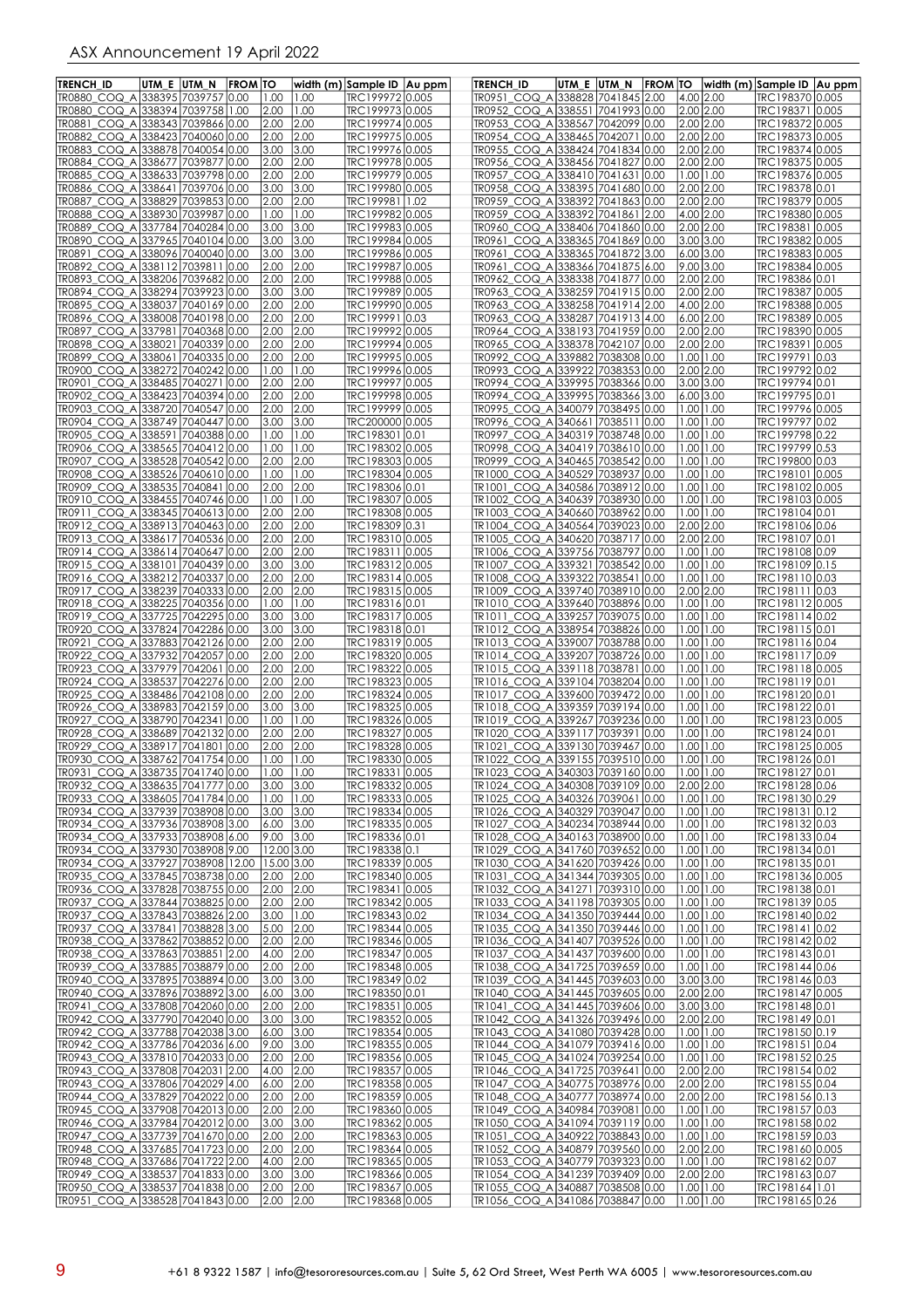| <b>TRENCH ID</b>                                                     | UTM E UTM N | <b>FROM TO</b> |                                |                            | width (m) Sample ID   Au ppm       | <b>TRENCH ID</b>                                                           | UTM E  UTM N  FROM TO |                                | width (m) Sample ID  Au ppm        |  |
|----------------------------------------------------------------------|-------------|----------------|--------------------------------|----------------------------|------------------------------------|----------------------------------------------------------------------------|-----------------------|--------------------------------|------------------------------------|--|
| TR1057 COQ A 341087 7038856 0.00                                     |             |                | $1.00$   1.00                  |                            | TRC198166 0.3                      | TR1144 COQ A 337425 7039963 0.00                                           |                       | $1.00$   1.00                  | TRC198069 0.01                     |  |
| TR1058_COQ_A 341217 7038760 0.00                                     |             |                | 2.00 2.00                      |                            | TRC198167 0.03                     | TR1145 COQ A 337427 7039949 0.00                                           |                       | 2.00 2.00                      | TRC198070 0.005                    |  |
| TR1059 COQ A 341251 7038778 0.00                                     |             |                | $1.00$   1.00                  |                            | TRC198168 0.08                     | TR1146 COQ A 337446 7039921 0.00                                           |                       | 1.00 1.00                      | TRC198071 0.005                    |  |
| TR1060_COQ_A 341284 7038817 0.00                                     |             |                | $1.00$  1.00                   |                            | TRC198170 0.16                     | TR1146_COQ_A  337444 7039921 1.00                                          |                       | 3.00 2.00                      | TRC198072 0.005                    |  |
| TR1061_COQ_A 341286 7038870 0.00<br>TR1062_COQ_A 341664 7039324 0.00 |             |                | $1.00$   1.00<br>$1.00$   1.00 |                            | TRC198171 0.11<br>TRC198172 0.01   | TR1146 COQ A 337441 7039919 3.00<br>TR1147 COQ A 337451 7039746 0.00       |                       | 6.00 3.00<br>2.00 2.00         | TRC198074 0.005<br>TRC19807510.005 |  |
| TR1063_COQ_A 341554 7039253 0.00                                     |             |                | 1.00 1.00                      |                            | TRC198173 0.01                     | TR1148_COQ_A  337435 7039699 0.00                                          |                       | 2.00 2.00                      | TRC198076 0.005                    |  |
| TR1064 COQ A 341536 7039248 0.00                                     |             |                | $1.00$   1.00                  |                            | TRC198174 0.01                     | TR1149 COQ A 337433 7039685 0.00                                           |                       | $1.00$   1.00                  | TRC198077 0.02                     |  |
| TR1065_COQ_A 341524 7039218 0.00                                     |             |                | $1.00$   1.00                  |                            | TRC198175 0.005                    | TR1150_COQ_A  337391  7039658  0.00                                        |                       | $1.00$   1.00                  | TRC198078 0.005                    |  |
| TR1066_COQ_A 341500 7039189 0.00                                     |             |                | 1.00 1.00                      |                            | TRC198176 0.3                      | TR1151_COQ_A  337349  7039751  0.00                                        |                       | 2.00 2.00                      | TRC198079 0.005                    |  |
| TR1067_COQ_A 341241 7038914 0.00                                     |             |                | 2.00 2.00                      |                            | TRC198178 0.02                     | TR1152 COQ A 337341 7039779 0.00                                           |                       | 2.00 2.00                      | TRC198080 0.005                    |  |
| TR1068_COQ_A 341227 7038893 0.00<br>TR1069 COQ A 341309 7038837 0.00 |             |                | $1.00$ 1.00<br>1.00   1.00     |                            | TRC198179 0.05<br>TRC198180 0.03   | TR1153_COQ_A  337234  7040067  0.00<br>TR1154_COQ_A  337311  7040063  0.00 |                       | 2.00 2.00<br>$1.00$   1.00     | TRC198082 0.005<br>TRC198083 0.005 |  |
| TR1070_COQ_A 341336 7038882 0.00                                     |             |                | $1.00$   1.00                  |                            | TRC198181 0.01                     | TR1155_COQ_A  337099  7039723  0.00                                        |                       | $1.00$   1.00                  | TRC198084 0.005                    |  |
| TR1071_COQ_A 341473 7039067 0.00                                     |             |                | 2.00 2.00                      |                            | TRC198182 0.05                     | TR1156 COQ A 337057 7040046 0.00                                           |                       | $1.00$   1.00                  | TRC198085 0.005                    |  |
| TR1072_COQ_A 339801 7039372 0.00                                     |             |                | 2.00 2.00                      |                            | TRC198183 0.07                     | TR1157_COQ_A  337080 7040171 0.00                                          |                       | 00.11.00                       | TRC198086 0.005                    |  |
| TR1073_COQ_A 339799 7039375 0.00                                     |             |                | $1.00$ 1.00                    |                            | TRC198184 0.02                     | TR1158_COQ_A  337058  7040173  0.00                                        |                       | $1.00$   1.00                  | TRC198087 0.005                    |  |
| TR1074_COQ_A 339603 7039242 0.00<br>TR1075_COQ_A 339606 7039245 0.00 |             |                | 2.00 2.00<br>$1.00$ 1.00       |                            | TRC198186 0.02<br>TRC198187 0.02   | TR1159_COQ_A  336976  7040272  0.00<br>TR1160_COQ_A  337007  7040372  0.00 |                       | 00.1 00.1<br>$1.00$   1.00     | TRC198088 0.05<br>TRC198090 0.01   |  |
| TR1076_COQ_A 340372 7039467 0.00                                     |             |                | $1.00$   1.00                  |                            | TRC198188 0.02                     | TR1161_COQ_A  337513 7040330 0.00                                          |                       | $1.00$   1.00                  | TRC198091 0.005                    |  |
| TR1077_COQ_A 340393 7039276 0.00                                     |             |                | $1.00$   1.00                  |                            | TRC198189 0.18                     | TR1162_COQ_A  337514 7040337 0.00                                          |                       | 1.00   1.00                    | TRC198092 0.005                    |  |
| TR1078_COQ_A 340302 7039176 0.00                                     |             |                | 2.00 2.00                      |                            | TRC198190 0.01                     | TR1163 COQ A 337580 7040251 0.00                                           |                       | $1.00$   1.00                  | TRC198093 0.005                    |  |
| TR1079_COQ_A 340138 7039403 0.00                                     |             |                | 1.00   1.00                    |                            | TRC198191 0.01                     | TR1164 COQ A 337545 7040212 0.00                                           |                       | 2.00 2.00                      | TRC198094 0.005                    |  |
| TR1080_COQ_A 339982 7039598 0.00<br>TR1086_COQ_A 336608 7039306 0.00 |             |                | 1.00 1.00<br>$1.00$   1.00     |                            | TRC198192 0.01<br>TRC199698 0.16   | TR1165_COQ_A 337523 7040157 0.00<br>TR1166_COQ_A  337438  7040066  0.00    |                       | 2.00 2.00<br>$1.00$   1.00     | TRC19809510.005<br>TRC198096 0.005 |  |
| TR1087_COQ_A 336592 7039310 0.00                                     |             |                | $1.00$   1.00                  |                            | TRC199699 0.01                     | TR1167 COQ A 337352 7040138 0.00                                           |                       | 1.00 1.00                      | TRC198098 0.005                    |  |
| TR1088 COQ A 336537 7039301 0.00                                     |             |                | 1.00 1.00                      |                            | TRC199700 0.005                    | TR1168 COQ A  337271  7040160  0.00                                        |                       | 2.00 2.00                      | TRC198099 0.005                    |  |
| TR1089 COQ A 336550 7039319 0.00                                     |             |                | 2.00 2.00                      |                            | TRC198002 0.01                     | TR1169_COQ_A 337288 7040149 0.00                                           |                       | 0.00 0.00                      | TRC198100 0.005                    |  |
| TR1090 COQ A 336623 7039374 0.00                                     |             |                | 2.00 2.00                      |                            | TRC198003 0.005                    | TR1169 COQ A 337285 7040146 2.00                                           |                       | 4.00 2.00                      | TRC198202 0.005                    |  |
| TR1091 COQ A 336651 7039407 0.00<br>TR1091_COQ_A 336648 7039404 3.00 |             |                | 3.00 3.00<br>5.00 2.00         |                            | TRC198004 0.005<br>TRC198005 0.03  | TR1170_COQ_A  337209  7040190  0.00<br>TR1171 COQ A 337318 7040398 0.00    |                       | 2.00 2.00<br>2.00 2.00         | TRC198203 0.005<br>TRC198204 0.005 |  |
| TR1092_COQ_A 336660 7039442 0.00                                     |             |                | 2.00 2.00                      |                            | TRC198006 0.005                    | TR1172 COQ A 336484 7040004 0.00                                           |                       | $1.00$   1.00                  | TRC198205 0.005                    |  |
| TR1093_COQ_A 336536 7039430 0.00                                     |             |                | 1.00 1.00                      |                            | TRC198007 0.005                    | TR1173_COQ_A  336589  7039755  0.00                                        |                       | 2.00 2.00                      | TRC198206 0.005                    |  |
| TR1094_COQ_A 336415 7039435 0.00                                     |             |                | 2.00 2.00                      |                            | TRC198008 0.005                    | TR1174_COQ_A  336550 7039624 0.00                                          |                       | 2.00 2.00                      | TRC198207 0.005                    |  |
| TR1095_COQ_A 336822 7041425 0.00                                     |             |                | 1.00 1.00                      |                            | TRC198010 0.01                     | TR1174 COQ A 336550 7039624 2.00                                           |                       | 3.00 1.00                      | TRC198208 0.005                    |  |
| TR1096 COQ A 336857 7041509 0.00<br>TR1097_COQ_A 336764 7041474 0.00 |             |                | 2.00 2.00<br>1.00 1.00         |                            | TRC198011 0.005<br>TRC198012 0.005 | TR1174 COQ A 336549 7039623 3.00<br>TR1175_COQ_A  336721  7039799  0.00    |                       | 4.00 1.00<br>$1.00$   1.00     | TRC198210 0.005<br>TRC198211 0.01  |  |
| TR1098_COQ_A 336677 7041388 0.00                                     |             |                | 2.00 2.00                      |                            | TRC198013 0.005                    | TR1176_COQ_A  336773 7039844 0.00                                          |                       | $1.00$   1.00                  | TRC198212 0.005                    |  |
| TR1099_COQ_A 336525 7041210 0.00                                     |             |                | 2.00 2.00                      |                            | TRC198014 0.005                    | TR1177 COQ A 336782 7039995 0.00                                           |                       | $1.00$   1.00                  | TRC198213 0.005                    |  |
| TR1100_COQ_A 337070 7041150 0.00                                     |             |                | 2.00 2.00                      |                            | TRC198015 0.01                     | TR1178_COQ_A  336749  7040013  0.00                                        |                       | $1.00$   1.00                  | TRC198214 0.005                    |  |
| TR1101_COQ_A 337086 7041143 0.00                                     |             |                | $1.00$   1.00                  |                            | TRC198016 0.005                    | TR1179_COQ_A  336543 7040146 0.00                                          |                       | 1.00   1.00                    | TRC198215 0.005                    |  |
| TR1101_COQ_A 337088 7041141 1.00<br>TR1102_COQ_A 337040 7040881 0.00 |             |                | 4.00 3.00<br>$1.00$ 1.00       |                            | TRC198018 0.005<br>TRC198019 0.005 | TR1180_COQ_A  336549  7040132  0.00<br>TR1181_COQ_A  336674  7040127  0.00 |                       | 2.00 2.00<br>$1.00$   1.00     | TRC198216 0.005<br>TRC198218 0.005 |  |
| TR1103_COQ_A 337044 7040857 0.00                                     |             |                | 2.00 2.00                      |                            | TRC198020 0.005                    | TR1182_COQ_A  336705 7040144 0.00                                          |                       | $2.00$ 2.00                    | TRC198219 0.005                    |  |
| TR1104_COQ_A 337046 7040842 0.00                                     |             |                | 1.00 1.00                      |                            | TRC198021 0.005                    | TR1183_COQ_A  336779  7040099  0.00                                        |                       | 2.00 2.00                      | TRC198220 0.005                    |  |
| TR1105 COQ A 337081 7040726 0.00                                     |             |                | 2.00 2.00                      |                            | TRC19802210.005                    | TR1184_COQ_A  336784  7040108  0.00                                        |                       | 2.00 2.00                      | TRC198221 0.005                    |  |
| TR1106_COQ_A 337084 7040714 0.00                                     |             |                | 2.00 2.00                      |                            | TRC198023 0.005                    |                                                                            |                       | $1.00$   1.00                  | TRC198222 0.005                    |  |
| TR1107_COQ_A 337057 7040572 0.00<br>TR1108_COQ_A 337019 7040538 0.00 |             |                | 2.00 2.00<br>$1.00$  1.00      |                            | TRC198024 0.005<br>TRC198026 0.01  | TR1186_COQ_A  336916 7040178 0.00<br>TR1187 COQ A 336897 7040337 0.00      |                       | $1.00$   1.00<br>$1.00$   1.00 | TRC198223 0.01<br>TRC198224 0.005  |  |
| TR1109 COQ A 337007 7040512 0.00                                     |             |                | 2.00 2.00                      |                            | TRC198027 0.005                    | TR1188 COQ A 336875 7040414 0.00                                           |                       | 1.00 1.00                      | TRC198226 0.005                    |  |
| TR1110_COQ_A 336984 7040500 0.00                                     |             |                | $1.00$   1.00                  |                            | TRC198028 0.005                    | TR1189_COQ_A  336920 7040531 0.00                                          |                       | 1.00   1.00                    | TRC198227 0.005                    |  |
| TR1110_COQ_A 336983 7040496 1.00                                     |             |                | 3.00 2.00                      |                            | TRC198029 0.005                    | TR1190 COQ A 336995 7041653 0.00                                           |                       | 2.00 2.00                      | TRC198228 0.005                    |  |
| TR1111_COQ_A 336908 7040595 0.00                                     |             |                | 1.00 1.00                      |                            | TRC198030 0.005                    | TR1191_COQ_A  337126 7041634 0.00                                          |                       | 2.00 2.00                      | TRC198229 0.005                    |  |
| TR1112 COQ A 336906 7040598 0.00<br>TR1113_COQ_A 336884 7040634 0.00 |             |                |                                | $1.00$   1.00<br>2.00 2.00 | TRC198031 0.005<br>TRC198032 0.005 | TR1192 COQ A 337268 7041656 0.00<br>TR1193_COQ_A 336539 7042085 0.00       |                       | 2.00 2.00<br>$1.00$  1.00      | TRC198230 0.005<br>TRC198231 0.005 |  |
| TR1114_COQ_A 336964 7040680 0.00                                     |             |                | 1.00 1.00                      |                            | TRC198034 0.005                    | TR1194_COQ_A 336553 7042228 0.00                                           |                       | 1.00 1.00                      | TRC198232 0.005                    |  |
| TR1115_COQ_A 337586 7040984 0.00                                     |             |                | $1.00$   1.00                  |                            | TRC198035 0.005                    | TR1195_COQ_A 336496 7042302 0.00                                           |                       | 1.0011.00                      | TRC198234 0.005                    |  |
| TR1116_COQ_A 337668 7041213 0.00                                     |             |                | 1.00 1.00                      |                            | TRC198036 0.005                    | TR1196_COQ_A 336553 7042396 0.00                                           |                       | 2.00 2.00                      | TRC198235 0.005                    |  |
| TR1117_COQ_A 337670 7041270 0.00                                     |             |                | 2.00 2.00                      |                            | TRC198037 0.005                    | TR1197 COQ A 336789 7042362 0.00                                           |                       | $1.00$ $1.00$                  | TRC198236 0.005                    |  |
| TR1118_COQ_A 337621 7041606 0.00<br>TR1119_COQ_A 337510 7041616 0.00 |             |                | 1.00 1.00<br>2.00 2.00         |                            | TRC198038 0.005<br>TRC198039 0.005 | TR1198_COQ_A 336944 7042417 0.00<br>TR1199_COQ_A 336937 7042385 0.00       |                       | 2.00 2.00<br>2.00 2.00         | TRC198237 0.005<br>TRC198238 0.01  |  |
| TR1120_COQ_A 337394 7041633 0.00                                     |             |                | 2.00 2.00                      |                            | TRC198040 0.005                    | TR1200 COQ A 336812 7042042 0.00                                           |                       | 2.00 2.00                      | TRC198239 0.005                    |  |
| TR1121_COQ_A 337541 7041497 0.00                                     |             |                | 2.00 2.00                      |                            | TRC198042 0.01                     | TR1201 COQ A 336871 7042045 0.00                                           |                       | $1.00$  1.00                   | TRC198240 0.005                    |  |
| TR1122 COQ A 337571 7041449 0.00                                     |             |                | 1.00 1.00                      |                            | TRC198043 0.005                    | TR1202_COQ_A 336908 7042046 0.00                                           |                       | 2.00 2.00                      | TRC198242 0.005                    |  |
| TR1123_COQ_A 337414 7041402 0.00                                     |             |                | 2.00 2.00                      |                            | TRC198044 0.01                     | TR1203_COQ_A 337032 7042208 0.00                                           |                       | $1.00$   1.00                  | TRC198243 0.005                    |  |
| TR1124_COQ_A 337466 7041340 0.00<br>TR1125_COQ_A 337450 7041338 0.00 |             |                | 1.00 1.00<br> 1.00 1.00        |                            | TRC198045 0.005<br>TRC198046 0.005 | TR1204_COQ_A 337054 7042318 0.00<br>TR1205_COQ_A 337128 7042262 0.00       |                       | 2.00 2.00<br>$1.00$   1.00     | TRC198244 0.005<br>TRC198245 0.005 |  |
| TR1126_COQ_A 337493 7041260 0.00                                     |             |                | 1.00 1.00                      |                            | TRC198047 0.005                    | TR1206 COQ A 337135 7042275 0.00                                           |                       | 2.00 2.00                      | TRC198246 0.005                    |  |
| TR1127 COQ A 337472 7041245 0.00                                     |             |                | $1.00$ $1.00$                  |                            | TRC198048 0.005                    | TR1207 COQ A 337163 7042215 0.00                                           |                       | 2.00 2.00                      | TRC198247 0.005                    |  |
| TR1128_COQ_A 337498 7041206 0.00                                     |             |                | 2.00 2.00                      |                            | TRC198050 0.01                     | TR1208_COQ_A 336922 7041946 0.00                                           |                       | $1.00$  1.00                   | TRC198248 0.005                    |  |
| TR1129_COQ_A 337531 7041102 0.00<br>TR1130_COQ_A 337142 7041085 0.00 |             |                | 3.00 3.00<br>2.00 2.00         |                            | TRC198051 0.005<br>TRC198052 0.005 | TR1209_COQ_A 337463 7042194 0.00<br>TR1210_COQ_A 337657 7042277 0.00       |                       | $1.00$   1.00<br>$1.00$   1.00 | TRC198250 0.06<br>TRC198251 0.005  |  |
| TR1130_COQ_A 337146 7041084 2.00                                     |             |                | 5.00 3.00                      |                            | TRC198053 0.005                    | TR1211_COQ_A 337648 7042289 0.00                                           |                       | $1.00$   1.00                  | TRC198252 0.005                    |  |
| TR1131_COQ_A 337070 7041066 0.00                                     |             |                | $1.00$   1.00                  |                            | TRC198054 0.005                    | TR1212_COQ_A 337525 7042323 0.00                                           |                       | $1.00$   1.00                  | TRC198253 0.005                    |  |
| TR1132_COQ_A 337052 7041004 0.00                                     |             |                | 1.00 1.00                      |                            | TRC198055 0.005                    | TR1213_COQ_A 337491 7042299 0.00                                           |                       | 2.00 2.00                      | TRC198254 0.005                    |  |
| TR1133_COQ_A 337060 7040904 0.00                                     |             |                | $1.00$ $1.00$                  |                            | TRC198056 0.005                    | TR1214_COQ_A 337480 7042284 0.00                                           |                       | 3.00 3.00                      | TRC198255 0.005                    |  |
| TR1134_COQ_A 337069 7040906 0.00<br>TR1135_COQ_A 337085 7040884 0.00 |             |                | 2.00 2.00                      | $1.00$   1.00              | TRC198058 0.005<br>TRC198059 0.005 | TR1215_COQ_A 337632 7038864 0.00<br>TR1216_COQ_A 337634 7038869 0.00       |                       | 2.00 2.00<br>3.00 3.00         | TRC198256 0.01<br>TRC198258 0.005  |  |
| TR1136_COQ_A 337087 7040878 0.00                                     |             |                | 1.00 1.00                      |                            | TRC198060 0.01                     | TR1217_COQ_A 337635 7038997 0.00                                           |                       | $1.00$   1.00                  | TRC198259 0.005                    |  |
| TR1137_COQ_A 337125 7040720 0.00                                     |             |                | 1.00 1.00                      |                            | TRC198061 0.005                    | TR1218_COQ_A 337614 7039073 0.00                                           |                       | 2.00 2.00                      | TRC198260 0.01                     |  |
| TR1138_COQ_A 337129 7040728 0.00                                     |             |                | 1.00 1.00                      |                            | TRC198062 0.01                     | TR1219_COQ_A 337615 7039079 0.00                                           |                       | $1.00$  1.00                   | TRC198261 1.1                      |  |
| TR1139_COQ_A 337146 7040700 0.00                                     |             |                |                                | 1.00 1.00                  | TRC198063 0.005                    | TR1220_COQ_A 337614 7039093 0.00                                           |                       | 2.00 2.00                      | TRC198262 0.01                     |  |
| TR1140 COQ A 337152 7040671 0.00<br>TR1141_COQ_A 337434 7040055 0.00 |             |                | $1.00$ $1.00$<br>1.00 1.00     |                            | TRC198064 0.005<br>TRC198066 0.01  | TR1221 COQ A 337557 7039119 0.00<br>TR1222_COQ_A 337598 7039140 0.00       |                       | 2.00 2.00<br>2.00 2.00         | TRC198263 0.005<br>TRC198264 0.005 |  |
| TR1142_COQ_A 337418 7040048 0.00                                     |             |                |                                | 1.00 1.00                  | TRC198067 0.005                    | TR1223_COQ_A 337637 7039093 0.00                                           |                       | 2.00 2.00                      | TRC198266 0.005                    |  |
| TR1143 COQ A 337414 7040042 0.00                                     |             |                | 2.00 2.00                      |                            | TRC198068 0.005                    | TR1224 COQ A 337644 7039085 0.00                                           |                       | 2.00 2.00                      | TRC198267 0.01                     |  |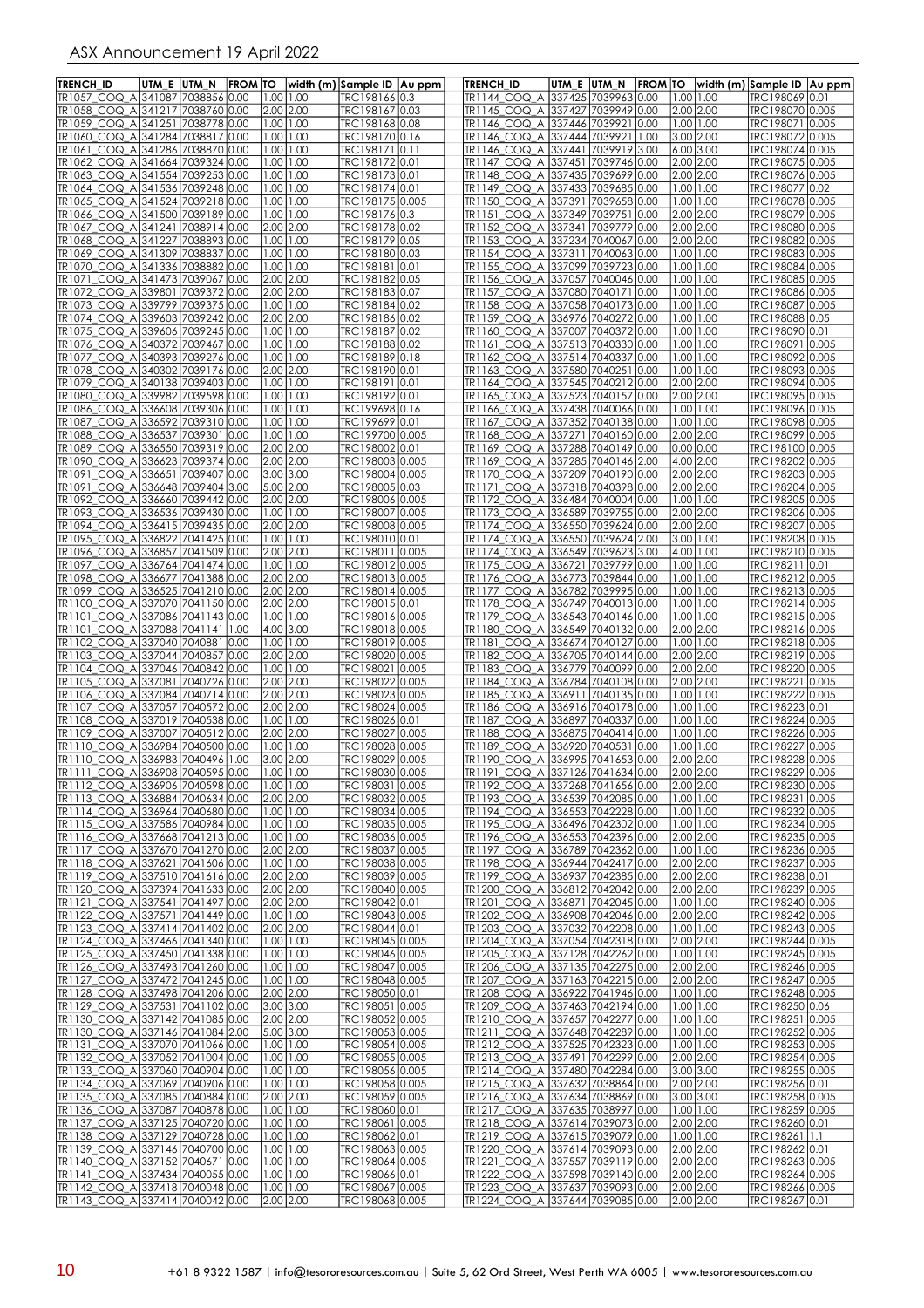| <b>TRENCH ID</b>                         | utm e  utm n  from to |            |       | width (m) Sample ID Au ppm | <b>TRENCH ID</b> |  |                                  |               | UTM E UTM N FROM TO width (m) Sample ID Au ppm |  |
|------------------------------------------|-----------------------|------------|-------|----------------------------|------------------|--|----------------------------------|---------------|------------------------------------------------|--|
| TR1225 COQ A 337628 7039068 0.00         |                       | 2.00       | 2.00  | TRC198268 0.73             |                  |  | TR1310 COQ A 339245 7039687 0.00 | 2.00 2.00     | TRC199850 1.42                                 |  |
| TR1226 COQ A 337623 7039073 0.00         |                       | 2.00       | 2.00  | TRC198269 0.32             |                  |  | TR1311 COQ A 339112 7039915 0.00 | 2.00 2.00     | TRC199851 0.005                                |  |
| TR1227_COQ_A 337675 7039012 0.00         |                       | 2.00       | 2.00  | TRC198270 0.01             |                  |  | TR1312_COQ_A 339142 7040239 0.00 | 2.00 2.00     | TRC199852 0.01                                 |  |
| TR1227_COQ_A 337674 7039010 2.00         |                       | 5.00       | 3.00  | TRC198271 0.005            |                  |  | TR1313_COQ_A 339230 7040317 0.00 | 2.00 2.00     | TRC199853 0.005                                |  |
| TR1228_COQ_A 337702 7038954 0.00         |                       | 3.00       | 3.00  | TRC19827210.005            |                  |  | TR1314_COQ_A 339160 7040607 0.00 | 2.00 2.00     | TRC199854 0.005                                |  |
| TR1228_COQ_A 337704 7038952 3.00         |                       | 6.00       | 3.00  | TRC198274 0.01             |                  |  | TR1315_COQ_A 339720 7040305 0.00 | 2.00 2.00     | TRC199855 0.005                                |  |
| TR1229 COQ A 337700 7038946 0.00         |                       | 1.00       | 1.00  | TRC198275 0.07             |                  |  | TR1316 COQ A 339763 7040104 0.00 | 2.00 2.00     | TRC199856 0.005                                |  |
| TR1230_COQ_A 337795 7038865 0.00         |                       | 2.00       | 2.00  | TRC198276 0.17             |                  |  | TR1317_COQ_A 339776 7040014 0.00 | 2.50 2.50     | TRC199858 0.005                                |  |
| TR1230_COQ_A 337795 7038865 2.00         |                       | 3.00       | 1.00  | TRC198277 0.01             |                  |  | TR1318_COQ_A 339878 7039824 0.00 | 2.00 2.00     | TRC199859 2.01                                 |  |
| TR1231_COQ_A 337797 7038868 0.00         |                       | 2.00       | 2.00  | TRC198278 0.01             |                  |  | TR1319_COQ_A 339891 7039729 0.00 | 3.00 3.00     | TRC199860 0.01                                 |  |
| TR1231_COQ_A 337787 7038875 2.00         |                       | 4.00       | 2.00  | TRC198279 0.32             |                  |  | TR1320_COQ_A 339925 7039667 0.00 | 2.00 2.00     | TRC199861 0.02                                 |  |
| TR1232 COQ A 337787 7038879 0.00         |                       | 1.00       | 1.00  | TRC198280 0.11             |                  |  | TR1321_COQ_A 339601 7039860 0.00 | 2.00 2.00     | TRC199862 0.005                                |  |
| TR1233_COQ_A 337681 7038886 0.00         |                       | 3.00       | 3.00  | TRC198282 0.005            |                  |  | TR1322_COQ_A 339536 7040063 0.00 | 2.00 2.00     | TRC199863 0.005                                |  |
| TR1233_COQ_A 337669 7038878 3.00         |                       | 6.00       | 3.00  | TRC198283 0.005            |                  |  | TR1323_COQ_A 340752 7040470 0.00 | $3.00$ $3.00$ | TRC199864 0.005                                |  |
| TR1234_COQ_A 337625 7042144 0.00         |                       | 2.00       | 2.00  | TRC198284 0.005            |                  |  | TR1323_COQ_A 340750 7040467 3.00 | 6.00 3.00     | TRC199866 0.005                                |  |
| TR1235_COQ_A 337678 7042000 0.00         |                       | 2.00       | 2.00  | TRC198285 0.005            |                  |  | TR1324_COQ_A 340812 7040239 0.00 | 3.00 3.00     | TRC199867 0.005                                |  |
| TR1235_COQ_A 337673 7041995 2.00         |                       | 4.00       | 12.00 | TRC198286 0.01             |                  |  | TR1325 COQ A 340796 7040159 0.00 | 3.00 3.00     | TRC199868 0.005                                |  |
| TR1236_COQ_A 337613 7041927 0.00         |                       | 2.00       | 2.00  | TRC198287 0.005            |                  |  | TR1326_COQ_A 340747 7039898 0.00 | 2.00 2.00     | TRC199869 0.05                                 |  |
| TR1237_COQ_A 337475 7041889 0.00         |                       | 1.00       | 1.00  | TRC198288 0.005            |                  |  | TR1327_COQ_A 340511 7040085 0.00 | 3.00 3.00     | TRC199870 0.005                                |  |
| TR1237_COQ_A 337476 7041889 1.00         |                       | 3.00       | 2.00  | TRC198290 0.005            |                  |  | TR1328_COQ_A 340550 7040283 0.00 | 3.00 3.00     | TRC199871 0.005                                |  |
| TR1238_COQ_A 337524 7041828 0.00         |                       | 2.00       | 2.00  | TRC198291 0.005            |                  |  | TR1329_COQ_A 340417 7040459 0.00 | 3.00 3.00     | TRC199872 0.01                                 |  |
| TR1239_COQ_A 337522 7041825 0.00         |                       | 2.00       | 2.00  | TRC198292 0.01             |                  |  | TR1330 COQ A 340171 7040531 0.00 | 3.00 3.00     | TRC199874 0.01                                 |  |
| TR1240_COQ_A 337529 7041812 0.00         |                       | 2.00       | 2.00  | TRC198293 0.005            |                  |  | TR1331_COQ_A 340243 7040358 0.00 | 3.00 3.00     | TRC199875 0.005                                |  |
| TR1241_COQ_A 337512 7041817 0.00         |                       | 2.00       | 2.00  | TRC198294 0.005            |                  |  | TR1332 COQ A 340265 7040279 0.00 | 2.00 2.00     | TRC199876 0.005                                |  |
| TR1242_COQ_A 337776 7042067 0.00         |                       | 3.00       | 3.00  | TRC198295 0.01             |                  |  | TR1333_COQ_A 340270 7040226 0.00 | 3.00 3.00     | TRC199877 0.005                                |  |
| TR1242_COQ_A 337777 7042064 3.00         |                       | 6.00       | 3.00  | TRC198296 0.005            |                  |  | TR1334_COQ_A 340272 7040217 0.00 | 3.00 3.00     | TRC199878 0.01                                 |  |
| TR1243_COQ_A 337682 7041975 0.00         |                       | 2.00       | 2.00  | TRC198298 0.005            |                  |  | TR1335_COQ_A 340282 7040189 0.00 | 2.00 2.00     | TRC199879 0.005                                |  |
| TR1244_COQ_A 337673 7041965 0.00         |                       | 2.00       | 2.00  | TRC198299 0.005            |                  |  | TR1335_COQ_A 340280 7040189 2.00 | 3.00 1.00     | TRC199880 0.005                                |  |
| TR1245_COQ_A 337653 7041933 0.00         |                       | 2.00       | 2.00  | TRC198300 0.005            |                  |  | TR1336 COQ A 340297 7040132 0.00 | 2.00 2.00     | TRC199882 0.005                                |  |
| TR1285_COQ_A 341055 7040190 0.00         |                       | 2.00       | 2.00  | TRC199819 0.03             |                  |  | TR1337_COQ_A 340309 7040080 0.00 | 3.00 3.00     | TRC199883 0.01                                 |  |
| TR1286_COQ_A 340725 7040981 0.00         |                       | 2.00       | 2.00  | TRC199820 0.005            |                  |  | TR1338_COQ_A 340146 7039810 0.00 | 2.00 2.00     | TRC199884 0.005                                |  |
| TR1287_COQ_A 340760 7041248 0.00         |                       | 3.00       | 3.00  | TRC199821 0.01             |                  |  | TR1339_COQ_A 340064 7039805 0.00 | 3.00 3.00     | TRC199885 0.01                                 |  |
| TR1288_COQ_A 340744 7041299 0.00         |                       | 2.00       | 2.00  | TRC199822 0.13             |                  |  | TR1340_COQ_A 339887 7040306 0.00 | 2.00 2.00     | TRC199886 0.005                                |  |
| TR1289 COQ A 340808 7041333 0.00         |                       | 3.00       | 3.00  | TRC199823 0.16             |                  |  | TR1341_COQ_A 341815 7039972 0.00 | 3.00 3.00     | TRC199887 0.005                                |  |
| TR1290 COQ A 340931 7041590 0.00         |                       | 3.00       | 3.00  | TRC199824 0.27             |                  |  | TR1342 COQ A 341846 7039923 0.00 | 2.00 2.00     | TRC199888 0.005                                |  |
| TR1291_COQ_A 341046 7041446 0.00         |                       | 3.00       | 3.00  | TRC199826 2.55             |                  |  | TR1343_COQ_A 341658 7039886 0.00 | 2.00 2.00     | TRC199890 0.005                                |  |
| TR1291_COQ_A 341048 7041450 3.00         |                       | 6.00       | 3.00  | TRC199827 1.04             |                  |  | TR1344_COQ_A 341360 7039918 0.00 | 3.00 3.00     | TRC199891 0.005                                |  |
| TR1292_COQ_A 341104 7041347 0.00         |                       | 3.00       | 3.00  | TRC199828 0.01             |                  |  | TR1345_COQ_A 341479 7040041 0.00 | 2.00 2.00     | TRC199892 0.005                                |  |
| TR1293 COQ A 341589 7041550 0.00         |                       | 3.00       | 3.00  | TRC199829 1.11             |                  |  | TR1346 COQ A 340857 7040092 0.00 | 2.00 2.00     | TRC199893 0.005                                |  |
| TR1294 COQ A 341812 7041158 0.00         |                       | 2.00       | 2.00  | TRC199830 19.4             |                  |  | TR1347 COQ A 340936 7039926 0.00 | 2.00 2.00     | TRC199894 0.11                                 |  |
| TR1295_COQ_A 341431 7041361 0.00         |                       | 2.00       | 2.00  | TRC199831 0.14             |                  |  | TR1348_COQ_A 341020 7039906 0.00 | 3.00 3.00     | TRC199895 1.02                                 |  |
| TR1296_COQ_A 341832 7041379 0.00         |                       | 2.00       | 2.00  | TRC199832 0.25             |                  |  | TR1349_COQ_A 341720 7041564 0.00 | 3.00 3.00     | TRC199896 0.18                                 |  |
| TR1297_COQ_A 341851 7041359 0.00         |                       | 3.00       | 3.00  | TRC199834 1.67             |                  |  | TR1350_COQ_A 341742 7041519 0.00 | 2.00 2.00     | TRC199898 5.18                                 |  |
| TR1298_COQ_A 341785 7041481 0.00         |                       | 2.00       | 2.00  | TRC199835 2.41             |                  |  | TR1351_COQ_A 340827 7041671 0.00 | 2.00 2.00     | TRC199899 0.12                                 |  |
| TR1299 COQ A 341789 7041485 0.00         |                       | 2.00       | 2.00  | TRC199836 2.93             |                  |  | TR1352 COQ A 340918 7041588 0.00 | 3.00 3.00     | TRC199900 0.6                                  |  |
| TR1300_COQ_A 339954 7041013 0.00         |                       | 3.00       | 3.00  | TRC199837 0.09             |                  |  | TR1353_COQ_A 340958 7039698 0.00 | 2.00 2.00     | TRC198901 0.17                                 |  |
| TR1301_COQ_A 339729 7040667 0.00         |                       | 2.00       | 2.00  | TRC199838 0.05             |                  |  | TR1354_COQ_A 341058 7039712 0.00 | 2.00 2.00     | TRC198902 0.01                                 |  |
| TR1302_COQ_A 339398 7040684 0.00         |                       | 1.00       | 1.00  | TRC199839 0.005            |                  |  | TR1355_COQ_A 341322 7039880 0.00 | 2.00 2.00     | TRC198903 0.02                                 |  |
| TR1303_COQ_A 339398 7040599 0.00         |                       | 1.00       | 1.00  | TRC199840 0.005            |                  |  | TR1356_COQ_A 341540 7041603 0.00 | 2.00 2.00     | TRC198904 0.24                                 |  |
| TR1304 COQ A 339396 7040559 0.00         |                       | 1.00       | 1.00  | TRC199842 0.005            |                  |  | TR1357 COQ A 341389 7041833 0.00 | 2.00 2.00     | TRC198906 0.09                                 |  |
| TR1305 COQ A 339421 7040308 0.00         |                       | 3.00       | 3.00  | TRC199843 0.005            |                  |  | TR1358_COQ_A 341389 7041685 0.00 | 3.00 3.00     | TRC198907 0.09                                 |  |
| TR1305_COQ_A 339424 7040311 3.00         |                       | 6.00       | 3.00  | TRC199844 0.005            |                  |  | TR1359_COQ_A 341393 7041456 0.00 | 3.00 3.00     | TRC198908 1.86                                 |  |
| TR1306_COQ_A 339402 7040260 0.00         |                       | 3.00       | 3.00  | TRC199845 0.005            |                  |  | TR1360_COQ_A 341064 7041581 0.00 | 2.00 2.00     | TRC198909 0.07                                 |  |
| <u>TR1307_COQ_A 33</u> 9406 7040231 0.00 |                       | 32.00 2.00 |       | TRC199846 0.005            |                  |  | TR1361_COQ_A 341225 7041541 0.00 | 2.00 2.00     | TRC198910 0.38                                 |  |
| TR1308_COQ_A 339251 7039913 0.00         |                       | 2.00       | 2.00  | TRC199847 0.005            |                  |  | TR1362_COQ_A 340862 7041533 0.00 | 3.00 3.00     | TRC198911 0.82                                 |  |
| TR1309 COQ A 339244 7039868 0.00         |                       | 2.00       | 2.00  | TRC199848 0.005            |                  |  |                                  |               |                                                |  |

**Datum PSAD56 19S**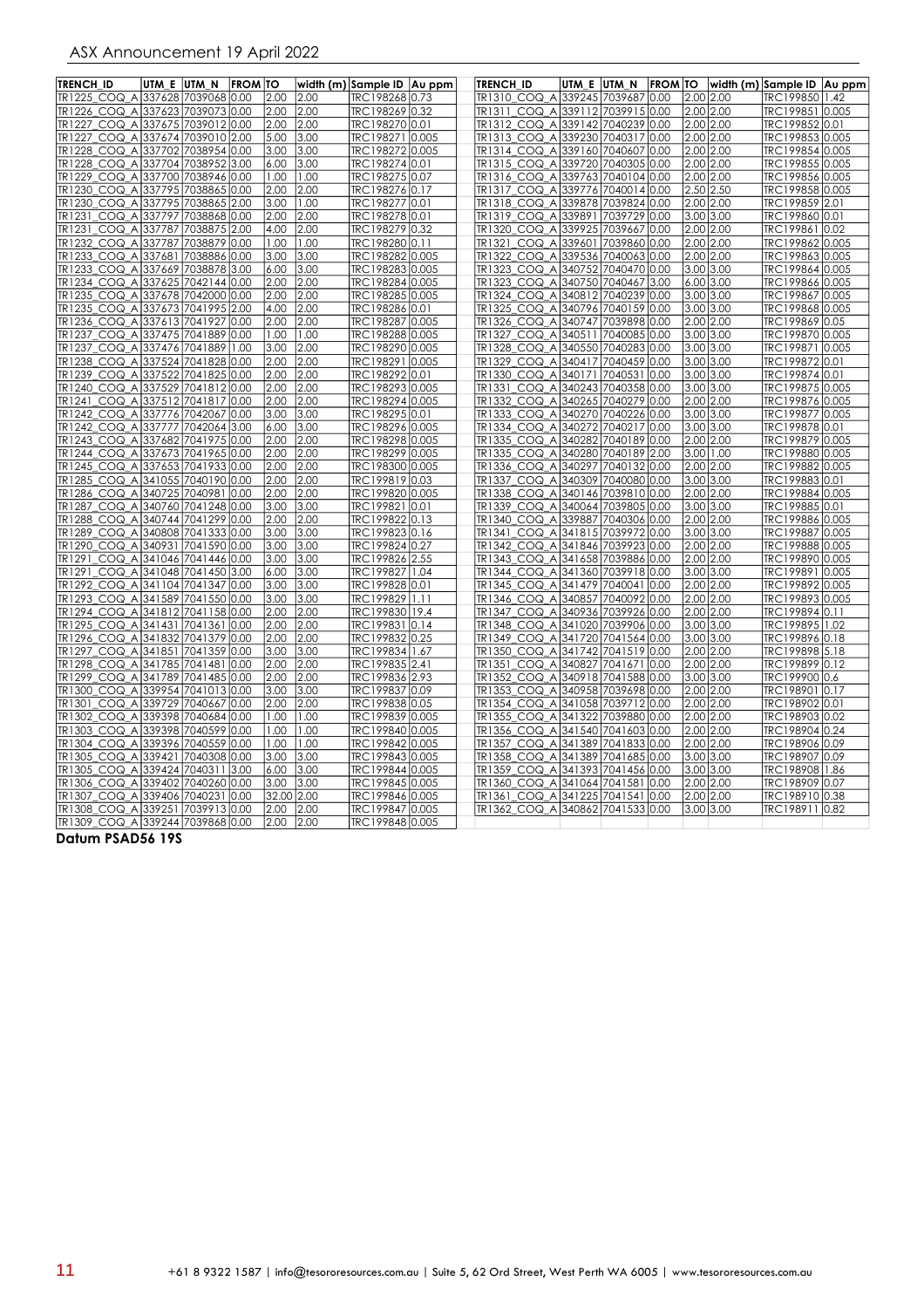## **APPENDIX 2 – JORC TABLES**

# **JORC Table 1**

### **Section 1: Sampling Techniques and Data**

#### Section 1: Sampling Techniques and Data

| Criteria                      | JORC Code explanation                                                                                                                                                                                                                                                                                                                                                                                                                                                                                                                                                                                                 | Commentary                                                                                                                                                                                                                                                                                                                                                                                                                                                                                                                         |
|-------------------------------|-----------------------------------------------------------------------------------------------------------------------------------------------------------------------------------------------------------------------------------------------------------------------------------------------------------------------------------------------------------------------------------------------------------------------------------------------------------------------------------------------------------------------------------------------------------------------------------------------------------------------|------------------------------------------------------------------------------------------------------------------------------------------------------------------------------------------------------------------------------------------------------------------------------------------------------------------------------------------------------------------------------------------------------------------------------------------------------------------------------------------------------------------------------------|
| Sampling<br>techniques        | Nature and quality of sampling (e.g. cut<br>channels, random chips, or specific<br>specialised industry standard<br>measurement tools appropriate to the<br>minerals under investigation, such as<br>downhole gamma sondes, or handheld<br>XRF instruments, etc.). These examples<br>should not be taken as limiting the broad<br>meaning of sampling.                                                                                                                                                                                                                                                                | Tesoro completed channel sampling. Sampling<br>processes are considered appropriate for the style of<br>mineralisation.                                                                                                                                                                                                                                                                                                                                                                                                            |
|                               | Include reference to measures taken to<br>ensure sample representivity and the<br>appropriate calibration of any<br>measurement tools or systems used.                                                                                                                                                                                                                                                                                                                                                                                                                                                                | Tesoro completed channel sampling, Sampling<br>processes are considered appropriate for the style of<br>mineralisation. Channel sampling sites were painted<br>across the sample site by Tesoro geologists to the width<br>of the sample. Surficial material was removed from the<br>sample.                                                                                                                                                                                                                                       |
|                               | • Aspects of the determination of<br>mineralisation that are Material to the<br>Public Report. In cases where 'industry<br>standard' work has been done; this would<br>be relatively simple (e.g. 'reverse<br>circulation drilling was used to obtain 1 m<br>samples from which 3 kg was pulverised<br>to produce a 30 g charge for fire assay').<br>In other cases, more explanation may be<br>required, such as where there is coarse<br>gold that has inherent sampling<br>problems. Unusual commodities or<br>mineralisation types (e.g. submarine<br>nodules) may warrant disclosure of<br>detailed information. | Tesoro has completed a channel sampling program of<br>1795 samples. Sampling was by industry standard<br>technique including:<br>location of the station using handheld GPS.<br>$\bullet$<br>Outcrop is brushed with a hand held brush to<br>clean off surficial debris prior to sampling.<br>A continuous rock chip sample is hammered<br>$\bullet$<br>off the outcrop along the painted sample line.<br>Samples of up to 2kg of rock are packed in<br>$\bullet$<br>plastic bags with assay-number tickets stapled<br>to the bag. |
| <b>Drilling</b><br>techniques | Drill type (e.g. core, reverse circulation,<br>$\bullet$<br>open-hole hammer, rotary air blast,<br>auger, Bangka, sonic, etc.) and details<br>(e.g. core diameter, triple or standard<br>tube, depth of diamond tails, face-<br>sampling bit or other type, whether core<br>is oriented and if so, by what method,<br>$etc.$ ).                                                                                                                                                                                                                                                                                       | No drilling has been completed in the reported results of<br>this report.                                                                                                                                                                                                                                                                                                                                                                                                                                                          |
| Drill sample<br>recovery      | Method of recording and assessing core<br>and chip sample recoveries and results<br>assessed.                                                                                                                                                                                                                                                                                                                                                                                                                                                                                                                         | No drilling has been completed in the reported results<br>of this report.                                                                                                                                                                                                                                                                                                                                                                                                                                                          |
|                               | Measures taken to maximise sample<br>recovery and ensure representative<br>nature of the samples.                                                                                                                                                                                                                                                                                                                                                                                                                                                                                                                     | No drilling has been completed in the reported results of<br>this report.                                                                                                                                                                                                                                                                                                                                                                                                                                                          |
|                               | Whether a relationship exists between<br>٠<br>sample recovery and grade and whether<br>sample bias may have occurred due to<br>preferential loss/gain of fine/coarse<br>material.                                                                                                                                                                                                                                                                                                                                                                                                                                     | No drilling has been completed in the reported results of<br>this report.                                                                                                                                                                                                                                                                                                                                                                                                                                                          |
| Logging                       | Whether core and chip samples have<br>$\bullet$<br>been geologically and geotechnically<br>logged to a level of detail to support<br>appropriate Mineral Resource estimation,<br>mining studies and metallurgical studies.                                                                                                                                                                                                                                                                                                                                                                                            | No drilling has been completed in the reported results of<br>this report.                                                                                                                                                                                                                                                                                                                                                                                                                                                          |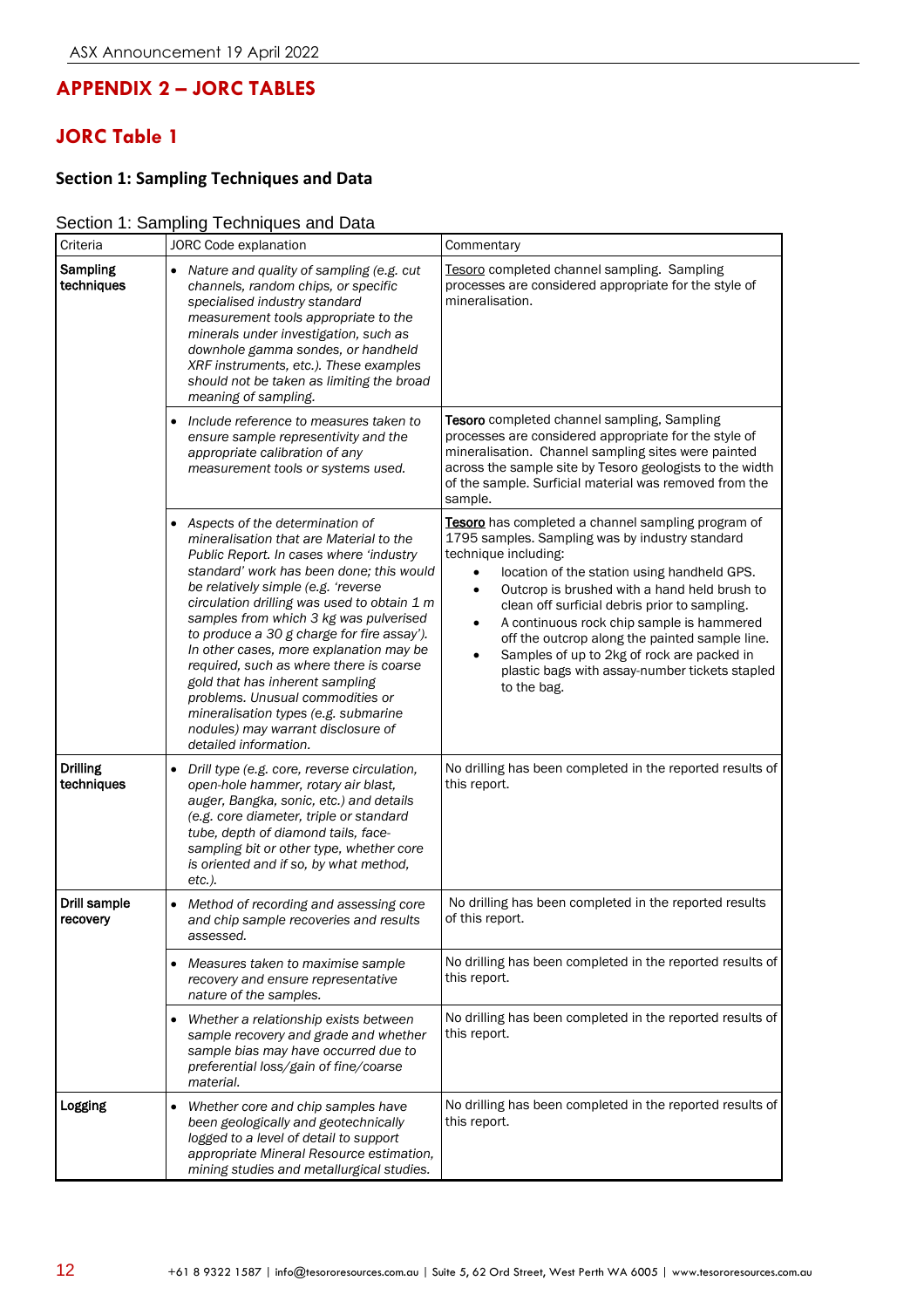| Criteria                                         |           | JORC Code explanation                                                                                                                                                                                                                            | Commentary                                                                                                                                                                                                                                                                                                 |
|--------------------------------------------------|-----------|--------------------------------------------------------------------------------------------------------------------------------------------------------------------------------------------------------------------------------------------------|------------------------------------------------------------------------------------------------------------------------------------------------------------------------------------------------------------------------------------------------------------------------------------------------------------|
|                                                  |           | Whether logging is qualitative or<br>quantitative in nature. Core (or costean,<br>channel, etc.) photography.                                                                                                                                    | No drilling has been completed in the reported results of<br>this report.                                                                                                                                                                                                                                  |
|                                                  |           | The total length and percentage of the<br>relevant intersections logged.                                                                                                                                                                         | No drilling has been completed in the reported results of<br>this report.                                                                                                                                                                                                                                  |
| Subsampling<br>techniques and                    |           | • If core, whether cut or sawn and whether<br>quarter, half or all core taken.                                                                                                                                                                   | No drilling has been completed in the reported results of<br>this report.                                                                                                                                                                                                                                  |
| sample<br>preparation                            |           | If non-core, whether riffled, tube sampled,<br>rotary split, etc. and whether sampled wet<br>or dry.                                                                                                                                             | No drilling has been completed in the reported results of<br>this report.                                                                                                                                                                                                                                  |
|                                                  |           | For all sample types, the nature, quality<br>and appropriateness of the sample<br>preparation technique.                                                                                                                                         | No drilling has been completed in the reported results of<br>this report.                                                                                                                                                                                                                                  |
|                                                  |           | Quality control procedures adopted for all<br>subsampling stages to maximise<br>representivity of samples.                                                                                                                                       | No drilling has been completed in the reported results of<br>this report.                                                                                                                                                                                                                                  |
|                                                  |           | Measures taken to ensure that the<br>sampling is representative of the in-situ<br>material collected, including for instance<br>results for field duplicate/second-half<br>sampling.                                                             | No drilling has been completed in the reported results of<br>this report.                                                                                                                                                                                                                                  |
|                                                  |           | Whether sample sizes are appropriate to<br>the grain size of the material being<br>sampled.                                                                                                                                                      | No drilling has been completed in the reported results of<br>this report.                                                                                                                                                                                                                                  |
| Quality of assay<br>data and<br>laboratory tests |           | • The nature, quality and appropriateness<br>of the assaying and laboratory<br>procedures used and whether the<br>technique is considered partial or total.                                                                                      | Tesoro's channel sampling program, was undertaken<br>using a 50g fire assay technique for gold.<br>QAQC data was monitored and reported by Cube<br>Consulting. Reviewing the summary of results by Cube<br>the overall survey is of reasonable quality and fit for<br>purpose for geochemical exploration. |
|                                                  |           | For geophysical tools, spectrometers,<br>handheld XRF instruments, etc., the<br>parameters used in determining the<br>analysis including instrument make and<br>model, reading times, calibrations factors<br>applied and their derivation, etc. | Standard chemical analyses were used for grade<br>determination. There was no reliance on determination<br>of analysis by geophysical tools.                                                                                                                                                               |
|                                                  |           | Nature of quality control procedures<br>adopted (e.g. standards, blanks,<br>duplicates, external laboratory checks)<br>and whether acceptable levels of<br>accuracy (i.e. lack of bias) and precision<br>have been established.                  | Standards and blanks have been inserted into the<br>sample stream every 20 samples, which is deemed<br>acceptable for a program of this nature.                                                                                                                                                            |
| Verification of<br>sampling and<br>assaying      | $\bullet$ | The verification of significant<br>intersections by either independent or<br>alternative company personnel.                                                                                                                                      | No drilling has been completed in the reported results of<br>this report.                                                                                                                                                                                                                                  |
|                                                  | ٠         | The use of twinned holes.                                                                                                                                                                                                                        | No drilling has been completed in the reported results of<br>this report.                                                                                                                                                                                                                                  |
|                                                  | ٠         | Documentation of primary data, data<br>entry procedures, data verification, data<br>storage (physical and electronic)<br>protocols.                                                                                                              | Sample data is digitally entered and stored following<br>documented sample and data handling protocols which<br>have been reviewed by CSA Global. The protocols are<br>considered adequate.                                                                                                                |
|                                                  |           | Discuss any adjustment to assay data.                                                                                                                                                                                                            | No adjustments were made to Tesoro geochemistry                                                                                                                                                                                                                                                            |
| Location of data<br>points                       |           | • Accuracy and quality of surveys used to<br>locate drill holes (collar and downhole<br>surveys), trenches, mine workings and<br>other locations used in Mineral Resource<br>estimation.                                                         | Sample locations have been located using a handheld GPS                                                                                                                                                                                                                                                    |
|                                                  |           | Specification of the grid system used.                                                                                                                                                                                                           | The El Zorro Project uses the PSAD56 grid system                                                                                                                                                                                                                                                           |
|                                                  |           | Quality and adequacy of topographic<br>control.                                                                                                                                                                                                  | The topography generated from a detailed topographic<br>survey and generation of a DTM                                                                                                                                                                                                                     |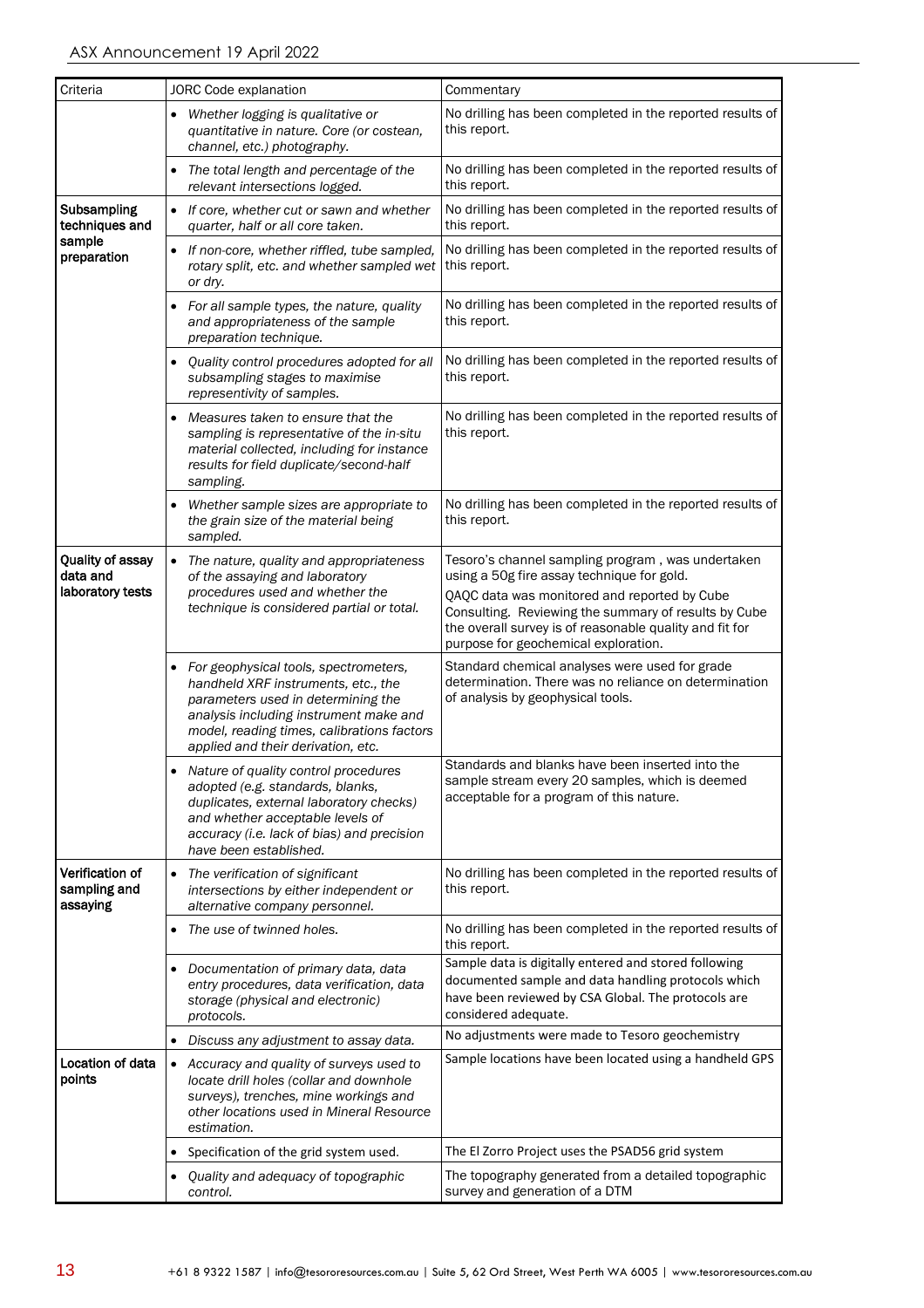| Criteria                                                         | <b>JORC Code explanation</b>                                                                                                                                                                                                                | Commentary                                                                                                                                                                                                                                                                                                                                                                                                   |
|------------------------------------------------------------------|---------------------------------------------------------------------------------------------------------------------------------------------------------------------------------------------------------------------------------------------|--------------------------------------------------------------------------------------------------------------------------------------------------------------------------------------------------------------------------------------------------------------------------------------------------------------------------------------------------------------------------------------------------------------|
| Data spacing<br>and distribution                                 | • Data spacing for reporting of Exploration<br>Results.                                                                                                                                                                                     | The channel sampling is collected on a nominal 1m long<br>channel, up to a maximum of 3m. this spacing is<br>deemed acceptable for the style of mineralisation.                                                                                                                                                                                                                                              |
|                                                                  | Whether the data spacing and<br>distribution is sufficient to establish the<br>degree of geological and grade continuity<br>appropriate for the Mineral Resource and<br>Ore Reserve estimation procedure(s) and<br>classifications applied. | The channel sample spacing is deemed appropriate for<br>this stage of exploration.                                                                                                                                                                                                                                                                                                                           |
|                                                                  | Whether sample compositing has been<br>applied.                                                                                                                                                                                             | No compositing has been used                                                                                                                                                                                                                                                                                                                                                                                 |
| Orientation of<br>data in relation<br>to geological<br>structure | Whether the orientation of sampling<br>$\bullet$<br>achieves unbiased sampling of possible<br>structures and the extent to which this is<br>known, considering the deposit type.                                                            | Channel samples are generally, where p[possible,<br>sampled perpendicular to interpreted geological<br>structures.                                                                                                                                                                                                                                                                                           |
|                                                                  | • If the relationship between the drilling<br>orientation and the orientation of key<br>mineralised structures is considered to<br>have introduced a sampling bias, this<br>should be assessed and reported if<br>material.                 | No drilling has been completed in the reported results of<br>this report.                                                                                                                                                                                                                                                                                                                                    |
| Sample security                                                  | The measures taken to ensure sample<br>$\bullet$<br>security.                                                                                                                                                                               | Chain of Custody of digital data is managed by the<br>Company. Physical material was stored on site and,<br>when necessary, delivered to the assay laboratory.<br>Thereafter laboratory samples were controlled by the<br>nominated laboratory which to date has been ALS<br>Laboratories, Santiago. All sample collection was<br>controlled by digital sample control file(s) and hardcopy<br>ticket books. |
| Audits or reviews                                                | The results of any audits or reviews of<br>$\bullet$<br>sampling techniques and data.                                                                                                                                                       | No audits have been undertaken.                                                                                                                                                                                                                                                                                                                                                                              |

*(Criteria in this section apply to all succeeding sections)*

### **Section 2: Reporting of Exploration Results**

*(Criteria listed in the preceding section also apply to this section)*

| Criteria                                         | <b>JORC Code explanation</b>                                                                                                                                                                                                                                                                                | Commentary                                                                                                                                                                                                                                                             |
|--------------------------------------------------|-------------------------------------------------------------------------------------------------------------------------------------------------------------------------------------------------------------------------------------------------------------------------------------------------------------|------------------------------------------------------------------------------------------------------------------------------------------------------------------------------------------------------------------------------------------------------------------------|
| Mineral<br>tenement and<br>land tenure<br>status | Type, reference name/number, location and<br>$\bullet$<br>ownership including agreements or material<br>issues with third parties such as joint<br>ventures, partnerships, overriding royalties,<br>native title interests, historical sites,<br>wilderness or national park and<br>environmental settings. | Information regarding tenure is included in the Company's<br>September 2021 quarterly activities report released to the ASX<br>on 29 October 2021.                                                                                                                     |
|                                                  | The security of the tenure held at the time of<br>$\bullet$<br>reporting along with any known impediments<br>to obtaining a licence to operate in the area.                                                                                                                                                 | The Concession is believed to be in good standing with the<br>governing authority and there is no known impediment to<br>operating in the area.                                                                                                                        |
| Exploration<br>done by other<br>parties          | Acknowledgment and appraisal of exploration<br>by other parties.                                                                                                                                                                                                                                            | Little historical exploration has been undertaken in either project<br>area. Coeur d'Alene's Chilean exploration division undertook<br>activities on the Coquetas prospect, under an option agreement<br>with the previous owners between April 1990 and January 1993. |
| Geology                                          | Deposit type, geological setting and style of<br>$\bullet$<br>mineralisation.                                                                                                                                                                                                                               | The mineralisation model is to likely to be intrusive related gold<br>deposit. The key characteristics that are consistent with this<br>style deposit include:                                                                                                         |
|                                                  |                                                                                                                                                                                                                                                                                                             | Low sulphide content, (typically <5%); reduced ore mineral<br>$\bullet$<br>assemblage that typically comprises pyrite and lacks primary<br>magnetite or hematite                                                                                                       |
|                                                  |                                                                                                                                                                                                                                                                                                             | Mineralisation occurs as sheeted vein deposits or stockwork<br>assemblages and often combine gold with variably elevated<br>Bi, W, As, Mo, Te, and/or Sb but low concentrations of base<br>metals as seen in the initial four holes by Tesoro at El Zorro              |
|                                                  |                                                                                                                                                                                                                                                                                                             | Restricted and commonly weak proximal hydrothermal<br>alteration                                                                                                                                                                                                       |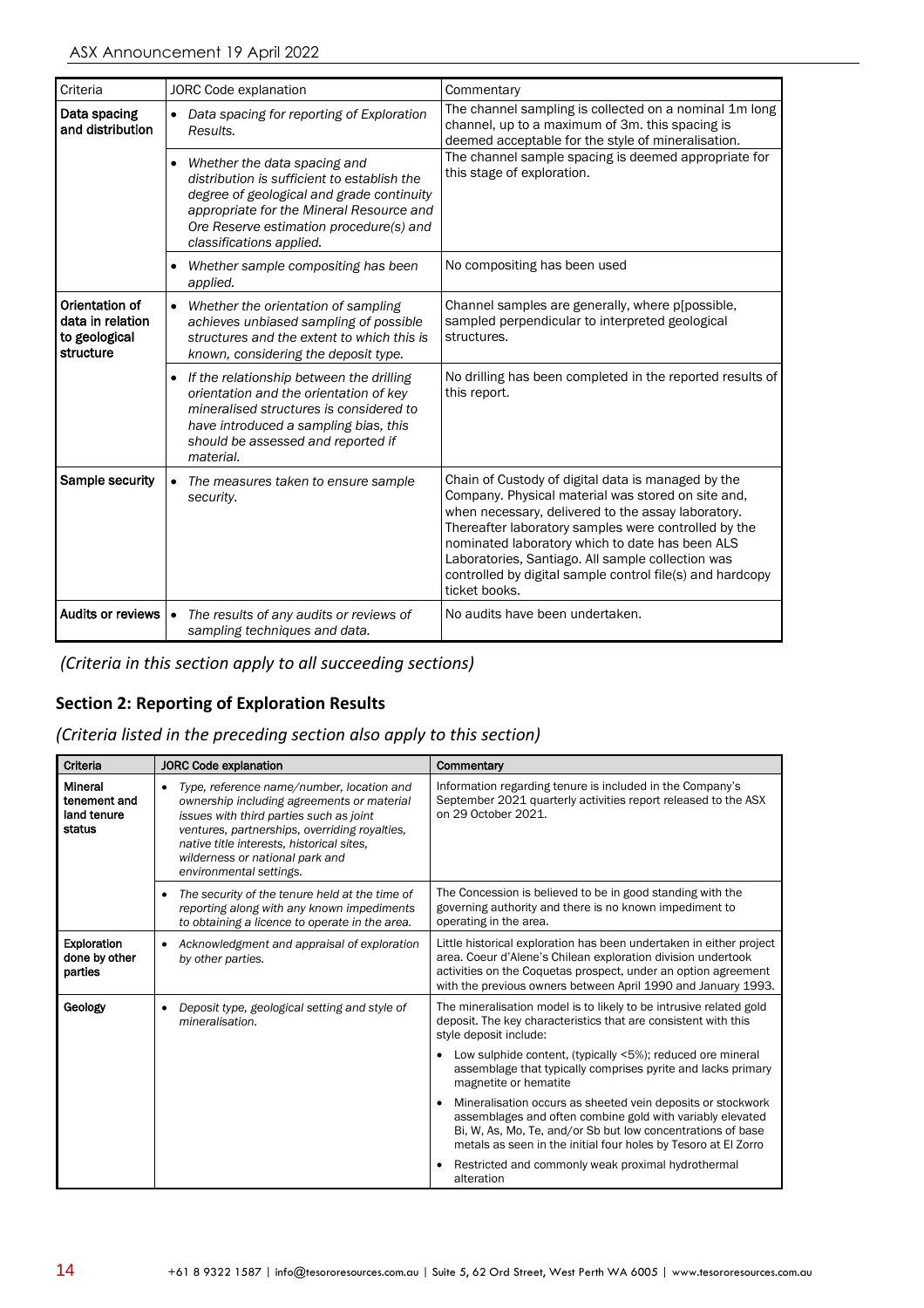| Criteria                                             | <b>JORC Code explanation</b>                                                                                                                                                                                                                                                                                                                                                                                                                                                                                                                                                                                                                                                                                                                         | Commentary                                                                                                                                                                                                                                        |
|------------------------------------------------------|------------------------------------------------------------------------------------------------------------------------------------------------------------------------------------------------------------------------------------------------------------------------------------------------------------------------------------------------------------------------------------------------------------------------------------------------------------------------------------------------------------------------------------------------------------------------------------------------------------------------------------------------------------------------------------------------------------------------------------------------------|---------------------------------------------------------------------------------------------------------------------------------------------------------------------------------------------------------------------------------------------------|
|                                                      |                                                                                                                                                                                                                                                                                                                                                                                                                                                                                                                                                                                                                                                                                                                                                      | Intrusions of intermediate to felsic composition.<br>٠                                                                                                                                                                                            |
| <b>Drillhole</b><br>information                      | A summary of all information material to the<br>understanding of the exploration results<br>including a tabulation of the following<br>information for all Material drillholes:<br>easting and northing of the drillhole collar<br>$\circ$<br>elevation or RL (Reduced Level - elevation<br>$\circ$<br>above sea level in metres) of the drillhole<br>collar<br>dip and azimuth of the hole<br>$\circ$<br>downhole length and interception depth<br>$\circ$<br>o hole length.<br>If the exclusion of this information is justified<br>٠<br>on the basis that the information is not<br>Material and this exclusion does not detract<br>from the understanding of the report, the<br>Competent Person should clearly explain why<br>this is the case. | See prospectus dated 30 <sup>th</sup> October 2019 lodged by Plukka Ltd                                                                                                                                                                           |
| Data<br>aggregation<br>methods                       | In reporting Exploration Results, weighting<br>٠<br>averaging techniques, maximum and/or<br>minimum grade truncations (e.g. cutting of<br>high grades) and cut-off grades are usually<br>Material and should be stated.                                                                                                                                                                                                                                                                                                                                                                                                                                                                                                                              | <b>El Zorro:</b> No cutting of grades has been undertaken at this early<br>stage of exploration.<br>Channel intercepts are calculated using a length weighted<br>averaging method.                                                                |
|                                                      | Where aggregate intercepts incorporate short<br>lengths of high grade results and longer<br>lengths of low grade results, the procedure<br>used for such aggregation should be stated<br>and some typical examples of such<br>aggregations should be shown in detail.                                                                                                                                                                                                                                                                                                                                                                                                                                                                                | Along Channel length weighted average results are calculated<br>using a 0.20g/t Au cut off and a maximum of 5m internal<br>dilution                                                                                                               |
|                                                      | The assumptions used for any reporting of<br>metal equivalent values should be clearly<br>stated.                                                                                                                                                                                                                                                                                                                                                                                                                                                                                                                                                                                                                                                    | No metal equivalents are reported.                                                                                                                                                                                                                |
| Relationship<br>between                              | These relationships are particularly important<br>٠<br>in the reporting of Exploration Results.                                                                                                                                                                                                                                                                                                                                                                                                                                                                                                                                                                                                                                                      |                                                                                                                                                                                                                                                   |
| mineralisation<br>widths and<br>intercept<br>lengths | If the geometry of the mineralisation with<br>٠<br>respect to the drillhole angle is known, its<br>nature should be reported.                                                                                                                                                                                                                                                                                                                                                                                                                                                                                                                                                                                                                        | <b>EL Zorro:</b> The mineralisation forms sub-vertical sheeted veins<br>and individual veins and may form plunging zones within the<br>mineralised structures. Drilling and sampling by Tesoro has been<br>undertaken to test these orientations. |
|                                                      | If it is not known and only the downhole<br>lengths are reported, there should be a clear<br>statement to this effect (e.g. 'downhole<br>length, true width not known').                                                                                                                                                                                                                                                                                                                                                                                                                                                                                                                                                                             | EL Zorro: Exploration results are reported as along channel<br>widths as the true width is not known with any certainty.                                                                                                                          |
| Diagrams                                             | Appropriate maps and sections (with scales)<br>٠<br>and tabulations of intercepts should be<br>included for any significant discovery being<br>reported These should include, but not be<br>limited to a plan view of drillhole collar<br>locations and appropriate sectional views.                                                                                                                                                                                                                                                                                                                                                                                                                                                                 | Relevant maps and diagrams are included in the body of the<br>report.                                                                                                                                                                             |
| <b>Balanced</b><br>reporting                         | Where comprehensive reporting of all<br>٠<br>Exploration Results is not practicable,<br>representative reporting of both low and high<br>grades and/or widths should be practiced to<br>avoid misleading reporting of Exploration<br>Results.                                                                                                                                                                                                                                                                                                                                                                                                                                                                                                        | All assay results from sampling are reported.                                                                                                                                                                                                     |
| Other<br>substantive<br>exploration<br>data          | Other exploration data, if meaningful and<br>٠<br>material, should be reported including (but<br>not limited to): geological observations;<br>geophysical survey results; geochemical<br>survey results; bulk samples - size and<br>method of treatment; metallurgical test<br>results; bulk density, groundwater,<br>geotechnical and rock characteristics;<br>potential deleterious or contaminating<br>substances.                                                                                                                                                                                                                                                                                                                                | All material exploration data is reported in the body of the report.                                                                                                                                                                              |
| <b>Further work</b>                                  | The nature and scale of planned further work<br>٠<br>(e.g. tests for lateral extensions or depth<br>extensions or large-scale step-out drilling).                                                                                                                                                                                                                                                                                                                                                                                                                                                                                                                                                                                                    | <b>El Zorro:</b> Further work will be focused on drill testing the<br>Coquetas mineralisation and additional prospects as defined in<br>the work program. Core will be used for metallurgical testwork<br>and resource modelling is planned.      |